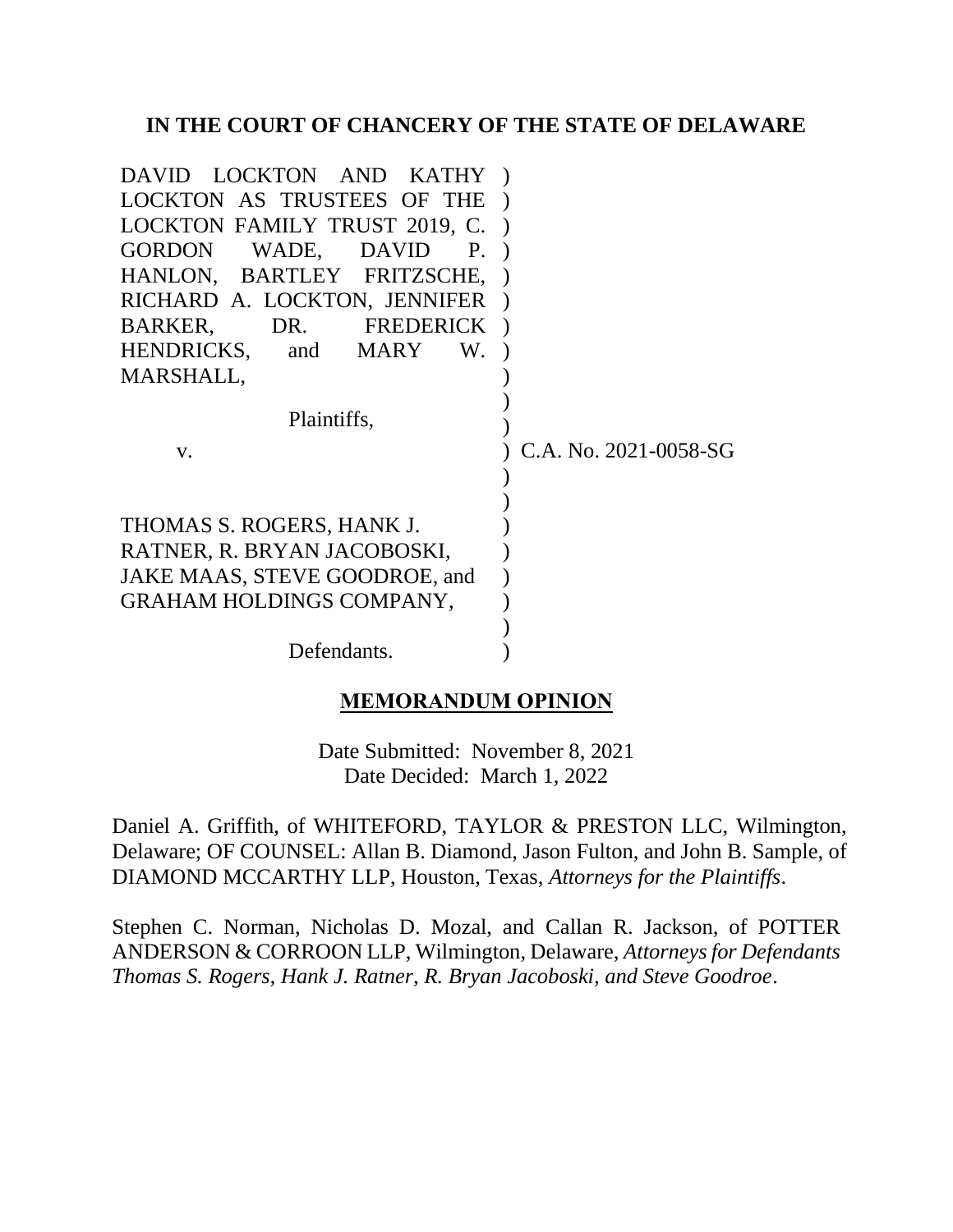Albert H. Manwaring IV, Matthew F. Lintner, and Kirsten Zeberkiewicz, of MORRIS JAMES LLP, Wilmington, Delaware; OF COUSEL: Robert A. Van Kirk and Sarah F. Kirkpatrick, of WILLIAMS & CONNOLLY LLP, Washington, DC, *Attorneys for Defendants Jake Maas and Graham Holdings Company*.

**GLASSCOCK, Vice Chancellor**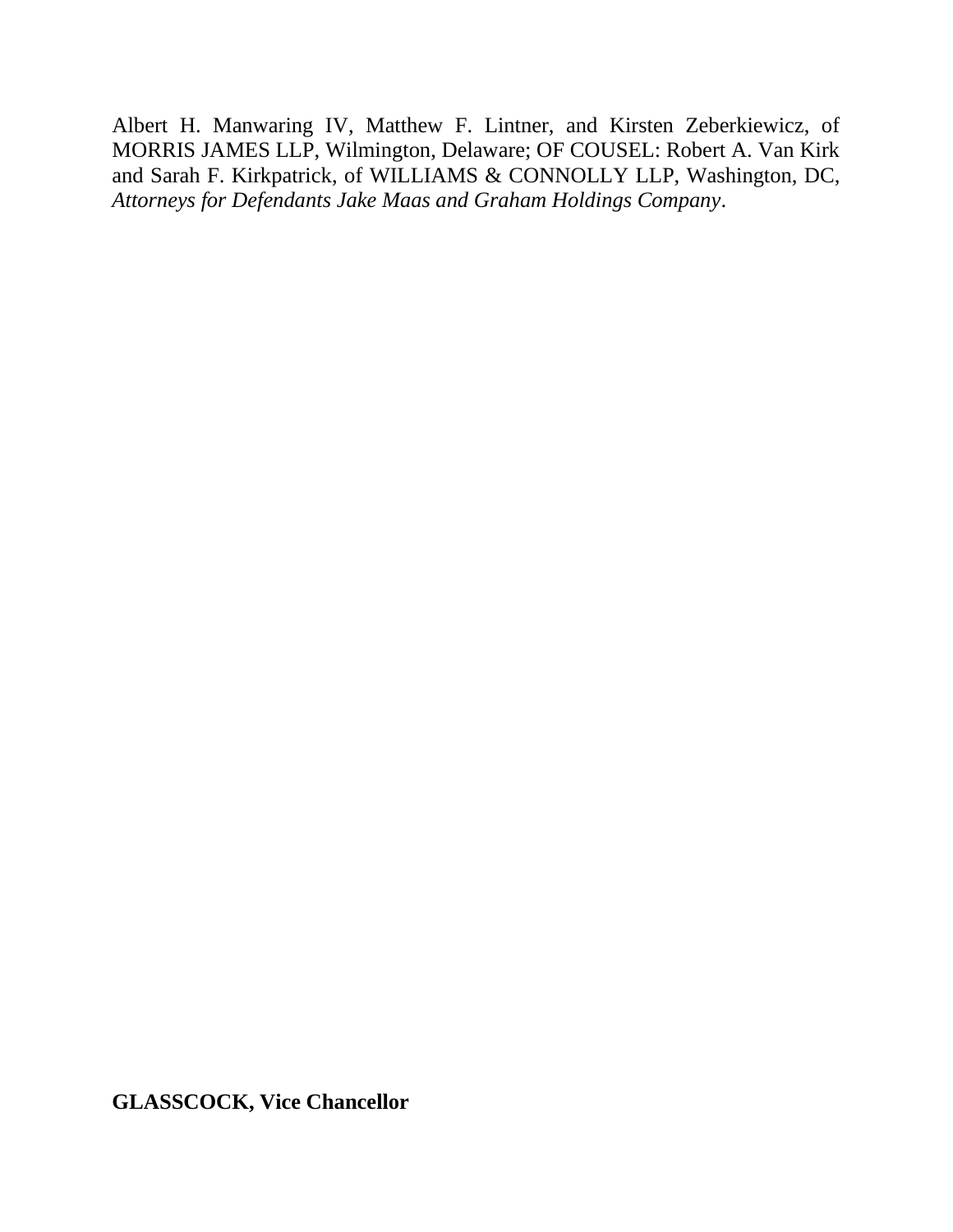Actions of corporate decision-makers, when within the bounds of fiduciary duties, are generally free from review by this Court. When, however, these fiduciaries venture outside those bounds—as when causing the company to undertake a transaction in which they are themselves interested—their actions draw stringent judicial review. The burden is upon such conflicted fiduciaries to demonstrate that the actions taken were entirely fair to the entity and its stockholders.

The Plaintiffs contend that the matter here is the quintessence of such a conflicted transaction. Holders of corporate debt and preferred equity of WinView, Inc. ("WinView" or the "Company") made up the majority of the WinView board of directors. These defendant directors allegedly caused the company to merge into other entities, transferring thereby benefits to themselves not shared with the common stockholders, who were squeezed out; with the defendants ignoring other opportunities less lucrative for themselves or their principals but better for the stockholders. The Plaintiffs here are former stockholders of WinView, who seek damages based on these allegations.

Before me are motions to dismiss the Amended Complaint. I first consider whether *Corwin* applies and requires that the case be dismissed; I find that, based at least on the factual record as it now exists, *Corwin* does not cleanse the transaction. With regard to the Defendants' Motion to Dismiss under Rule 12(b)(6), I find generally that the Amended Complaint states adequate breach of fiduciary duty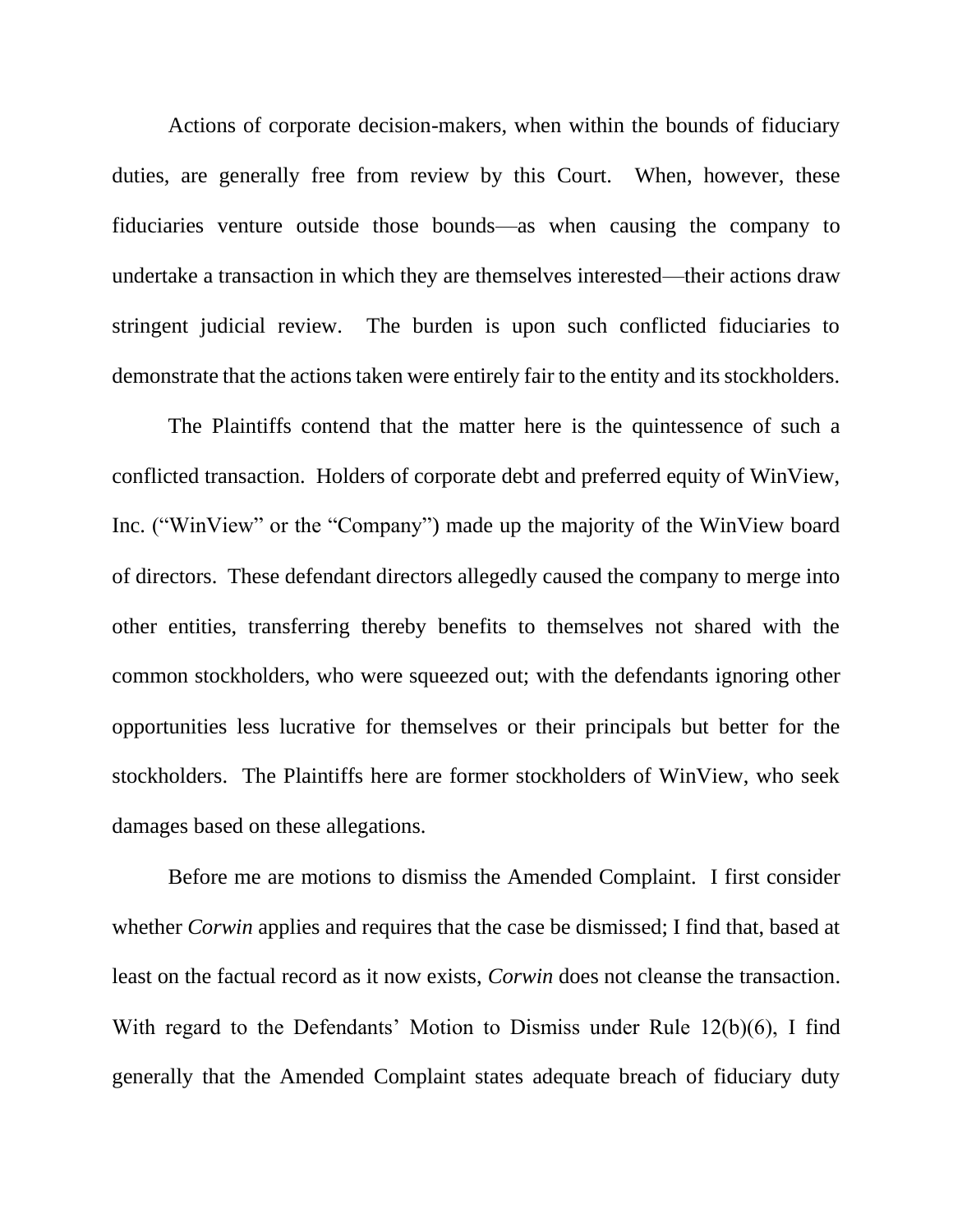claims against the Director Defendants, as well as a claim against the Director Defendants and the largest blockholder of WinView for unjust enrichment.

I note that the Defendants maintain stoutly that their actions should be viewed based on what they allege was the insolvency of the Company and the exigencies of the situation, in light of all of which their actions complied with fiduciary duties to the creditors and equity-holders of WinView; in fact, per the Defendants, the results were quite favorable to the common stockholders. These allegations may prove dispositive upon a fuller record, but are not sufficient at this plaintiff-friendly stage of the proceedings to support a dismissal.

My analysis follows, below.

# **I. BACKGROUND**<sup>1</sup>

#### *A. The Parties and Relevant Non-Parties*

Non-Party WinView was a privately held Delaware corporation founded in 2009.<sup>2</sup> In May 2020, WinView consummated a business combination with two Canadian companies, Frankly and Torque, pursuant to which Torque would acquire all of the outstanding shares of Frankly, and WinView would merge with a wholly

 $1$  Unless otherwise noted, the facts referenced in this Memorandum Opinion are drawn from the First Amended Verified Complaint for Breach of Fiduciary Duties (referred to herein as the "Amended Complaint") and the documents incorporated therein. *See generally* First Am. Verified Compl. Breach Fiduciary Duties, Dkt. No. 49 [hereinafter the "Am. Compl."].  $^{2}$  *Id.*  $\llbracket$  18.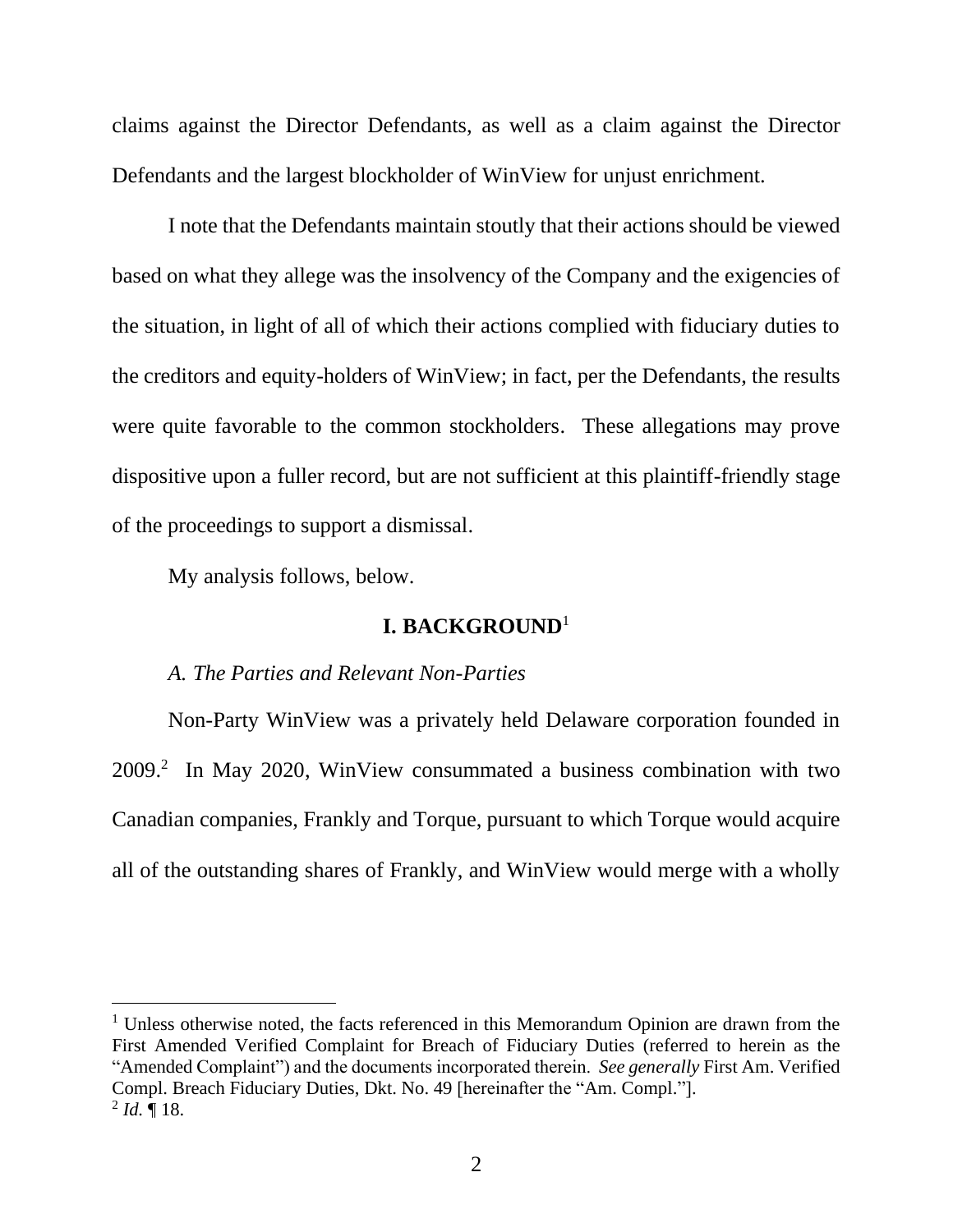owned subsidiary of Torque (the "Merger"), with the final entity being renamed Engine Media Holdings, Inc. ("Engine Media").<sup>3</sup>

Plaintiff David Lockton is a co-founder of WinView and served as WinView's Chief Executive Officer ("CEO"), President, and Secretary from 2009 through 2017.<sup>4</sup>

Plaintiff Lockton Family Trust 2019 was a WinView common stockholder.<sup>5</sup> Plaintiffs David Lockton and Kathy Lockton, a co-founder of WinView, served as trustees of the Lockton Family Trust 2019.<sup>6</sup>

Plaintiff C. Gordon Wade is a co-founder and former member of the Winview board of directors (the "Board").<sup>7</sup> Wade held WinView common stock at the time of the Merger.<sup>8</sup>

Plaintiff David P. Hanlon is a former member of the WinView Advisory Board.<sup>9</sup> Hanlon held WinView common stock at the time of the Merger.<sup>10</sup>

Plaintiff Bartley Fritzsche is a former WinView director.<sup>11</sup> Fritzsche held WinView common stock at the time of the Merger.<sup>12</sup>

- $^{4}$  *Id.*  $\P$  1.
- $^5$  *Id.*  $\P$  2.
- 6 *Id.* ¶¶ 2, 18.  $^{7}$  *Id.* ¶ 3.
- 8 *Id.* ¶¶ 3, 18.
- 9 *Id.* ¶ 4.
- $^{10}$  *Id.*
- $11$  *Id.* 17.
- <sup>12</sup> *Id.*

<sup>3</sup> *Id.* ¶¶ 77, 165.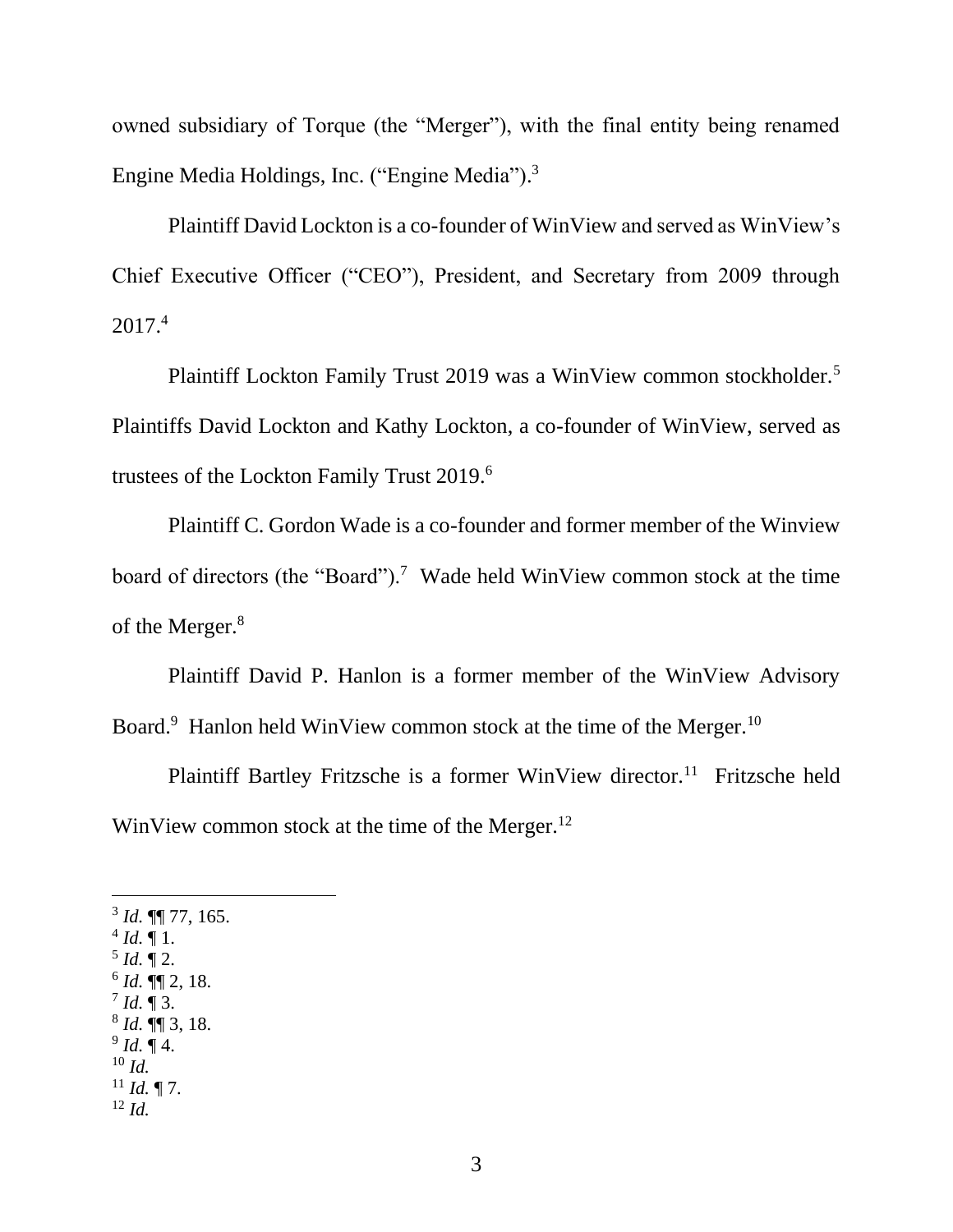Plaintiffs Richard A. Lockton, Jennifer Barker, Mary W. Marshall, and Dr. Frederick Hendricks are former WinView common stockholders.<sup>13</sup> Each held WinView common stock at the time of the Merger.<sup>14</sup>

Defendant Thomas S. Rogers was the Executive Chairman of WinView and the Chairman of the Frankly board of directors prior to the Merger.<sup>15</sup> At the time of the Merger, Rogers held secured debt and preferred stock in WinView, and warrants on WinView's common and preferred stock.<sup>16</sup> Rogers also held common shares and "restricted share units" in Frankly.<sup>17</sup> As a result of the Merger, Rogers became the Executive Chairman of Engine Media.<sup>18</sup>

Defendant Hank J. Ratner was a WinView director prior to the Merger.<sup>19</sup> At the time of the Merger, Ratner held secured debt and preferred stock in WinView, and warrants on WinView's common and preferred stock.<sup>20</sup> Following the Merger, Ratner became a member of the Engine Media board of directors.<sup>21</sup> Ratner was a member of the special committee of WinView's Board formed to facilitate the Merger process (the "Special Committee").<sup>22</sup>

- <sup>13</sup> *Id.* ¶¶ 5–6, 8–9.
- <sup>14</sup> *Id.*
- <sup>15</sup> *Id.* ¶ 10. <sup>16</sup> *Id.* ¶ 85.
- $17$  *Id.*  $\llap{[}10$ .
- <sup>18</sup> *Id.*
- <sup>19</sup> *Id.* ¶ 11.
- $^{20}$  *Id.* ¶ 85.
- $^{21}$  *Id.*  $\overline{9}$  11.
- <sup>22</sup> *Id.* ¶ 120.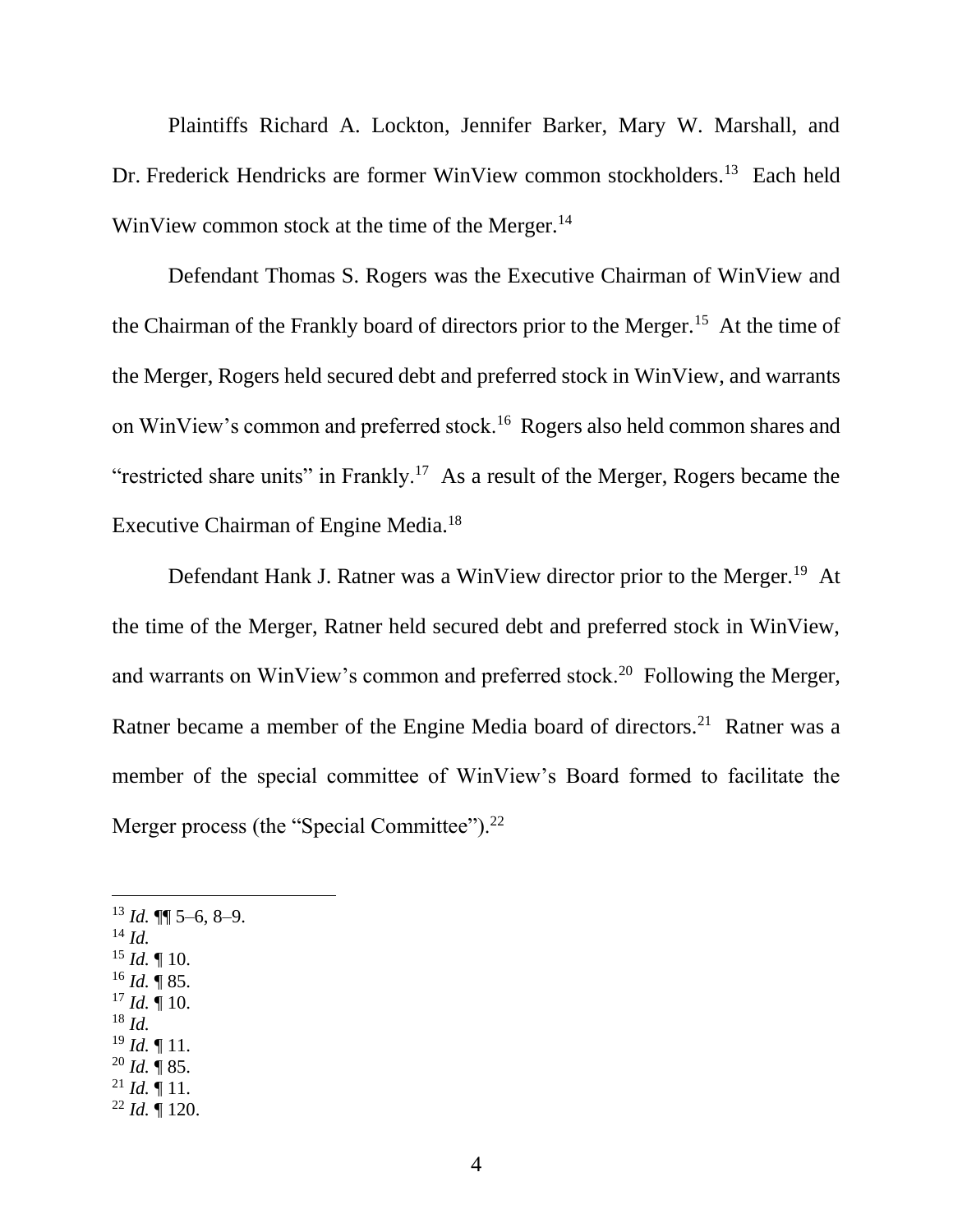Defendant R. Bryan Jacoboski was a WinView director prior to the Merger.<sup>23</sup> At the time of the Merger, Jacoboski held secured debt and warrants on WinView's common and preferred stock.<sup>24</sup> Jacoboski served on the WinView Board as a representative for Abingdon Capital Management, Ltd. $^{25}$  Jacoboski was a member of the Special Committee.<sup>26</sup>

Defendant Jake Maas was a WinView director prior to the Merger.<sup>27</sup> Maas served on the WinView Board as a representative of WinView's Series B Preferred Stockholders.<sup>28</sup> Maas served as the Chairman of the Special Committee.<sup>29</sup> Maas was also an "agent" of Graham Holdings Company, discussed below.<sup>30</sup>

Defendant Graham Holdings Company ("Graham") is a Delaware corporation.<sup>31</sup> Graham held 83% of WinView Series B Preferred Stock and was WinView's largest stockholder.<sup>32</sup> At the time of the Merger, Graham held secured debt and preferred stock in WinView, and warrants on WinView's common and preferred stock.<sup>33</sup>

 $^{23}$  *Id.*  $\llbracket$  12.  $^{24}$  *Id.* ¶ 85.  $^{25}$  *Id.*  $\overline{9}$  12.  $^{26}$  *Id.* ¶ 120. <sup>27</sup> *Id.* ¶ 13. <sup>28</sup> *Id.* <sup>29</sup> *Id.* ¶¶ 13, 121.  $30$  *Id.*  $\overline{9}$  13.  $31$  *Id.* 14. <sup>32</sup> *Id.* ¶¶ 13–14, 98.  $33$  *Id.*  $\P\P$  14, 85.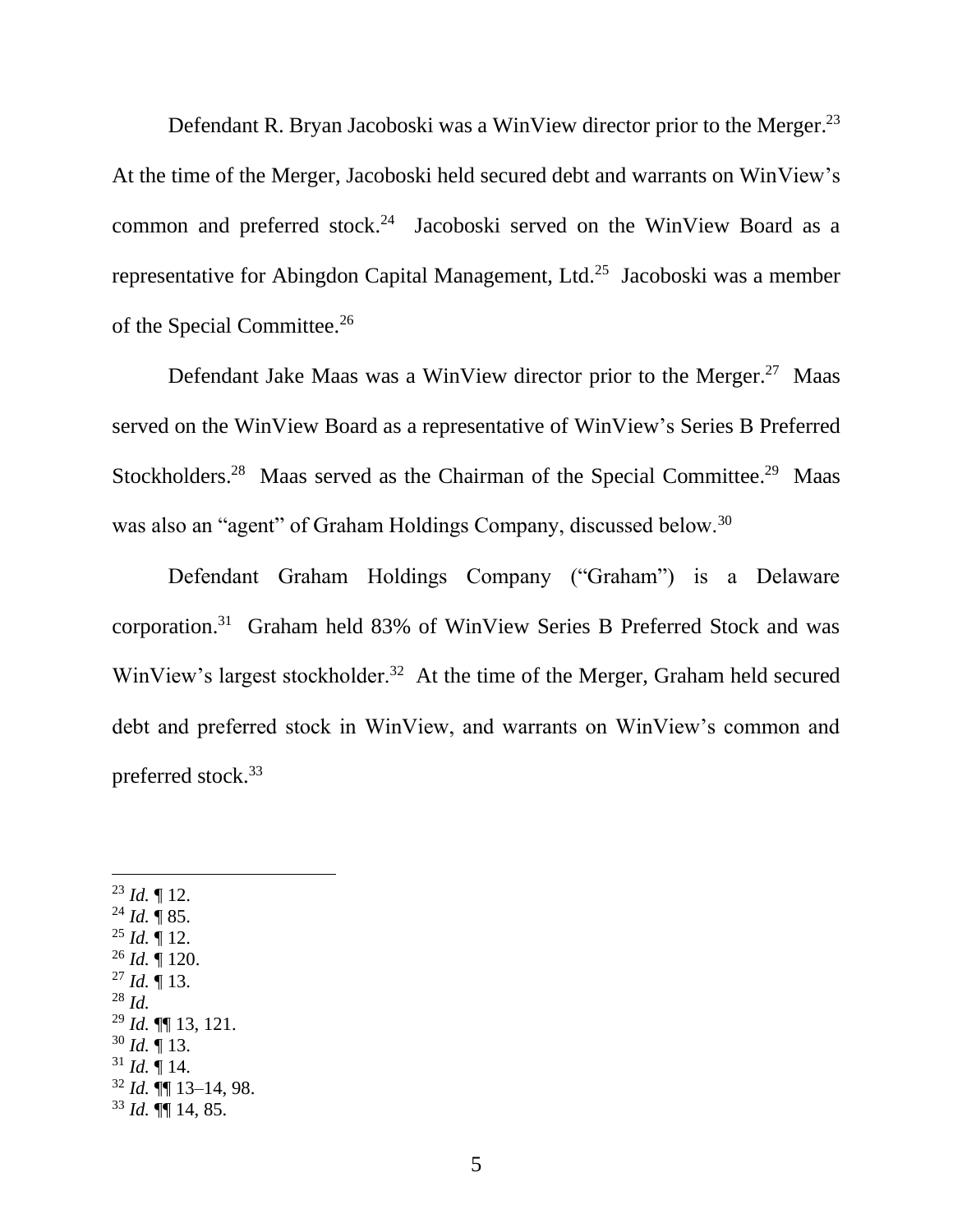Defendant Steve Goodroe was a WinView director from May 2016 until the Merger, serving as the representative of WinView's Series A Preferred Stockholders.<sup>34</sup> Goodroe held secured debt and preferred stock in WinView, and warrants on WinView's common and preferred stock.<sup>35</sup> Goodroe was a member of the Special Committee.<sup>36</sup>

I refer to Defendants Rogers, Ratner, Jacoboski, Maas, and Goodroe as the "Director Defendants." At the time of the Merger, the WinView Board was comprised of the Director Defendants and one additional director, Eric Vaughn, who is not named as a defendant in this action. 37

### *B. Factual Background*

WinView was founded in 2009 by David Lockton, Kathy Lockton, and C. Gordon Wade. WinView's business was focused primarily on sports betting.<sup>38</sup> WinView's asset portfolio was comprised largely of patents related to sports betting.<sup>39</sup> The Company's patent portfolio grew from nine patents upon its founding in 2009 to twenty-four patents at the close of its Series A round of financing.<sup>40</sup> By 2019, the Company held seventy-five patents "on the synchronized second screen

- <sup>35</sup> *Id.* ¶ 85.
- <sup>36</sup> *Id.* ¶ 120.
- <sup>37</sup> *See id.* ¶ 156.
- <sup>38</sup> *Id.* ¶ 18.
- <sup>39</sup> *Id.* ¶¶ 19–20.
- <sup>40</sup> *Id.*

 $34$  *Id.*  $\P$  15.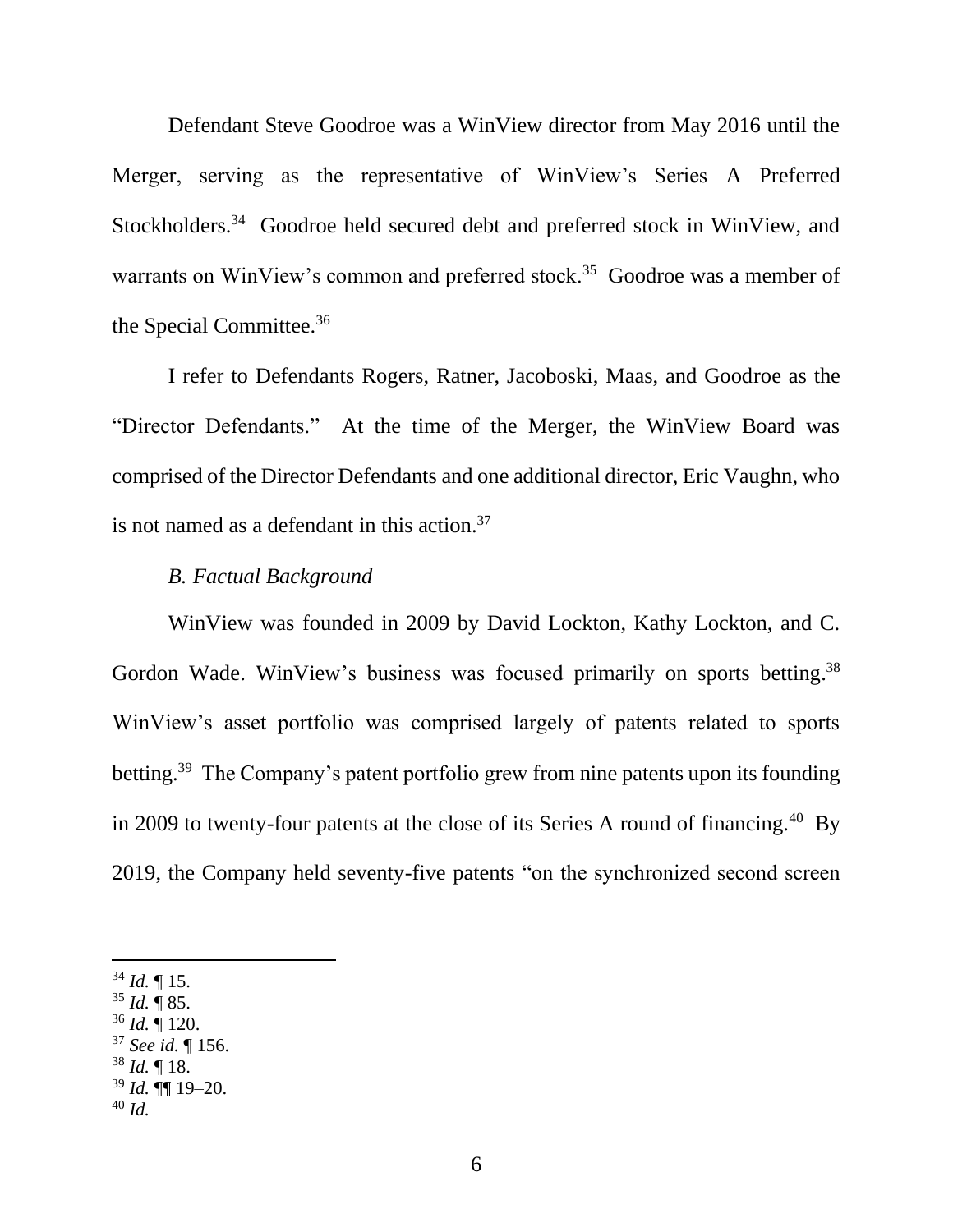experience, mobile sports betting, online gaming, and foundational aspects of [d]aily [f]antasy [s]ports."<sup>41</sup>

In January 2016, WinView undertook a Series A round of preferred equity financing.<sup>42</sup> Defendants Rogers, Ratner, and Jacoboski each joined WinView's Board in connection with this financing round.<sup>43</sup> Specifically, David Lockton approached Defendant Rogers and asked him to join WinView's Board as its Chairman in exchange for a  $$1$  million investment.<sup>44</sup> Rogers agreed, on the condition that Defendant Ratner, the former CEO of Madison Square Garden, join the WinView Board as well and serve as its co-Chairman.<sup>45</sup> After negotiations, Rogers and Ratner ultimately joined the Board in exchange for \$400,000 commitments each.<sup>46</sup> They also negotiated consulting agreements with WinView, pursuant to which they would earn stock options that vested at various milestones, including obtaining sponsorships, acquiring advertising contracts, and meeting certain financing targets.<sup>47</sup>

Meanwhile, WinView negotiated with Defendant Jacoboski to convert a convertible loan he had previously made to WinView into Series A preferred stock.<sup>48</sup>

 $41$  *Id.*  $\P$  20.

- $42$  *Id.*  $\sqrt{24}$ .
- <sup>43</sup> *Id.* ¶¶ 24–27.
- <sup>44</sup> *Id.* ¶ 25.
- <sup>45</sup> *Id.*
- $46$  *Id.*  $\sqrt{26}$ .
- <sup>47</sup> *Id.* <sup>48</sup> *Id.* ¶ 27.

7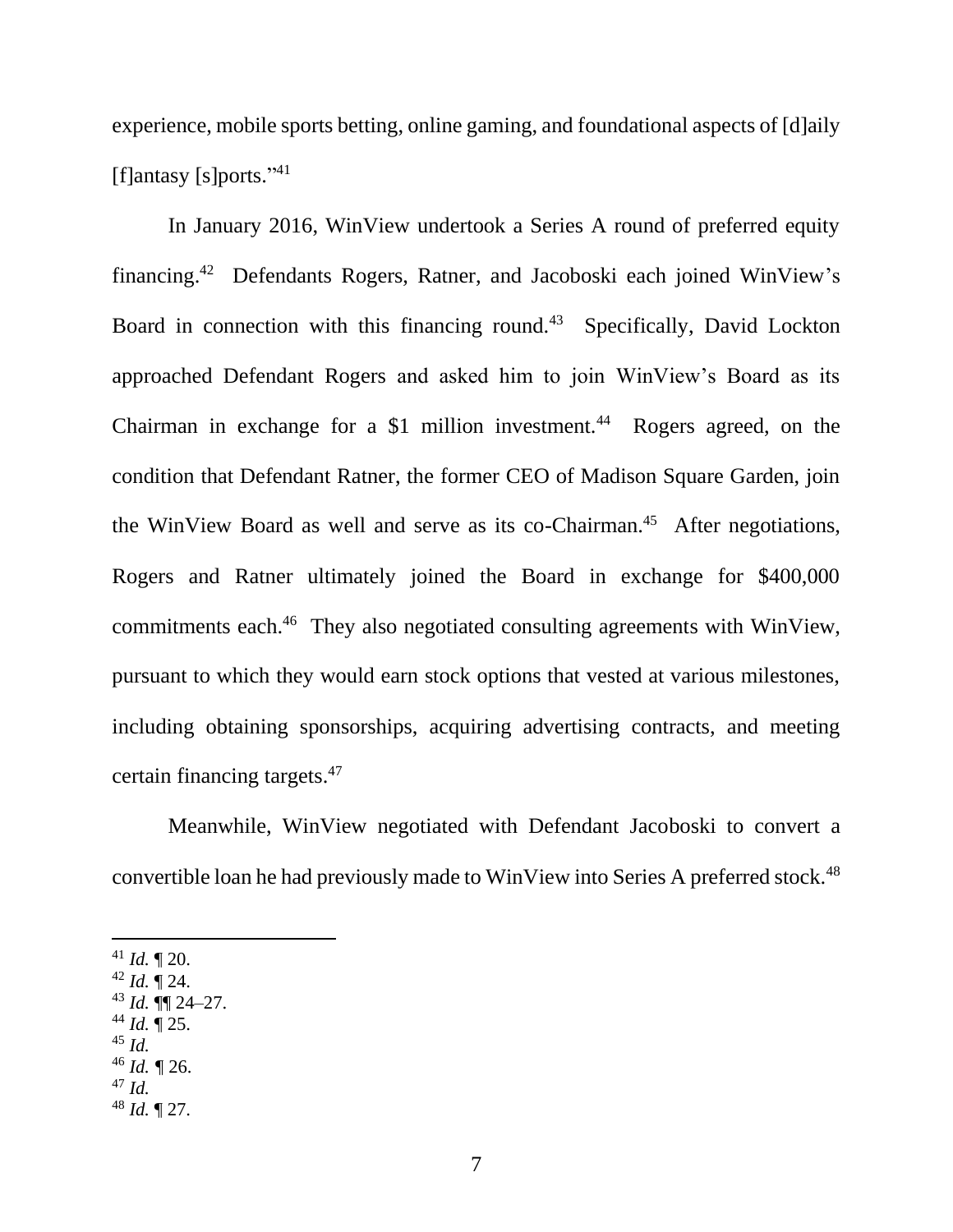Jacoboski agreed to this conversion on the condition that WinView amend its bylaws and certificate of incorporation (the "Charter") to provide him with a permanent seat on the Board.<sup>49</sup> In September 2016, Ratner resigned as co-Chairman of WinView's Board, though he remained a director.<sup>50</sup> Rogers thereafter became the Executive Chairman of the Board.<sup>51</sup>

### 1. WinView Undertakes a Series of Debt and Equity Financings

After completing the Series A financing round, WinView undertook five bridge loans, a Series B equity offering, and four additional debt financings.<sup>52</sup> The Plaintiffs contend that the Director Defendants, some of whom participated in the financings, granted themselves generous incentive awards and securities in connection with these offerings. 53

# a. The First Bridge Loan and the Series B Equity Offering

In late 2016, after the Series A financing round was completed, WinView raised funds through a short-term bridge loan while it worked towards a Series B equity financing round.<sup>54</sup> The Amended Complaint alleges that, in November 2016,

<sup>49</sup> *Id.*

<sup>50</sup> *Id.* ¶ 28.

<sup>51</sup> *Id.*

<sup>52</sup> *See id.* ¶¶ 40–70, 86–91. I discuss the bridge loans and other financings undertaken by WinView prior to the Merger to provide background on how the Defendants came to hold their warrants, secured debt and preferred stock. To the extent that the allegations regarding these financings imply potential breaches of fiduciary duties, they would presumably be derivative claims that were lost with the Merger; at any rate, the Plaintiffs are not pursuing them here.

<sup>53</sup> *See id.* ¶¶ 40–70, 86–91.

<sup>54</sup> *See id.* ¶¶ 40–51.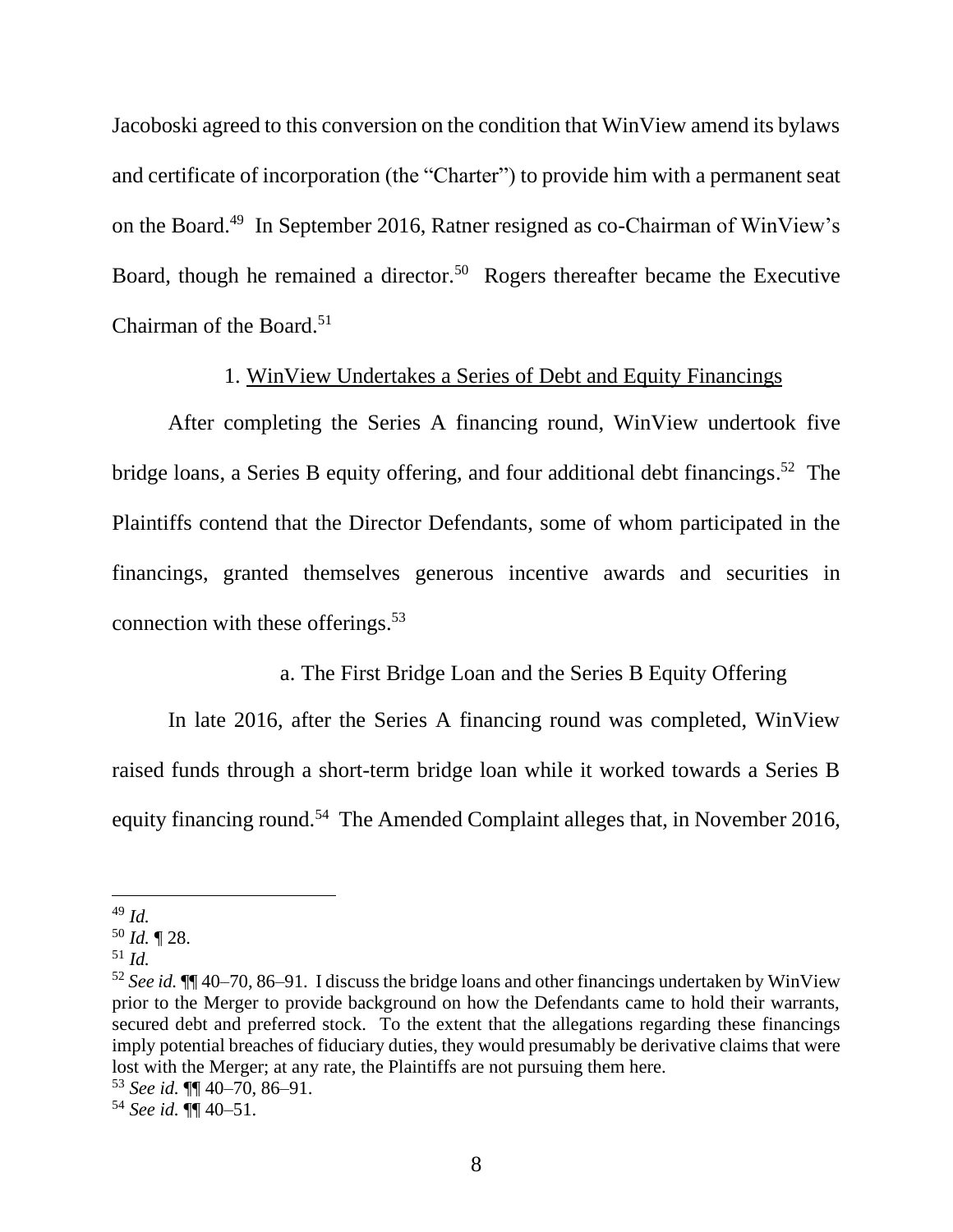Rogers informed the Board that he and Ratner would not invest in the bridge loan, and that he would inform potential investors that he did not plan to invest and had concerns about WinView's management.<sup>55</sup> Nevertheless, Rogers and Ratner ultimately invested \$200,000 each in the first bridge loan, which closed in December 2016.<sup>56</sup>

In exchange for their investments, Rogers and Ratner negotiated several incentives.<sup>57</sup> For instance, Rogers negotiated to (i) lower the threshold for financing incentives from \$50 million to \$30 million, (ii) modify language that awarded him 1% of the Company's equity for signing the first license with a sports league to instead award 1% of the Company for *each* license signed, and (iii) adjust the vesting requirements for certain stock awards so that they were deemed to have been met.<sup>58</sup>

While the first bridge loan was closing, WinView began undertaking a Series B preferred equity financing, which closed in April 2017.<sup>59</sup> WinView raised \$12 million in connection with the Series B financing round, \$10 million of which came from Defendant Graham.<sup>60</sup> In exchange for Graham's investment, WinView agreed to amend its Charter to provide Graham a permanent representative on

- $57$  *Id.*  $\P$  42.
- <sup>58</sup> *Id.*

 $55$  *Id.*  $\P$  41.

<sup>56</sup> *Id.* ¶ 44.

<sup>59</sup> *See, e.g.*, *id.* ¶¶ 45, 47.

 $60$  *Id.*  $\P$  45.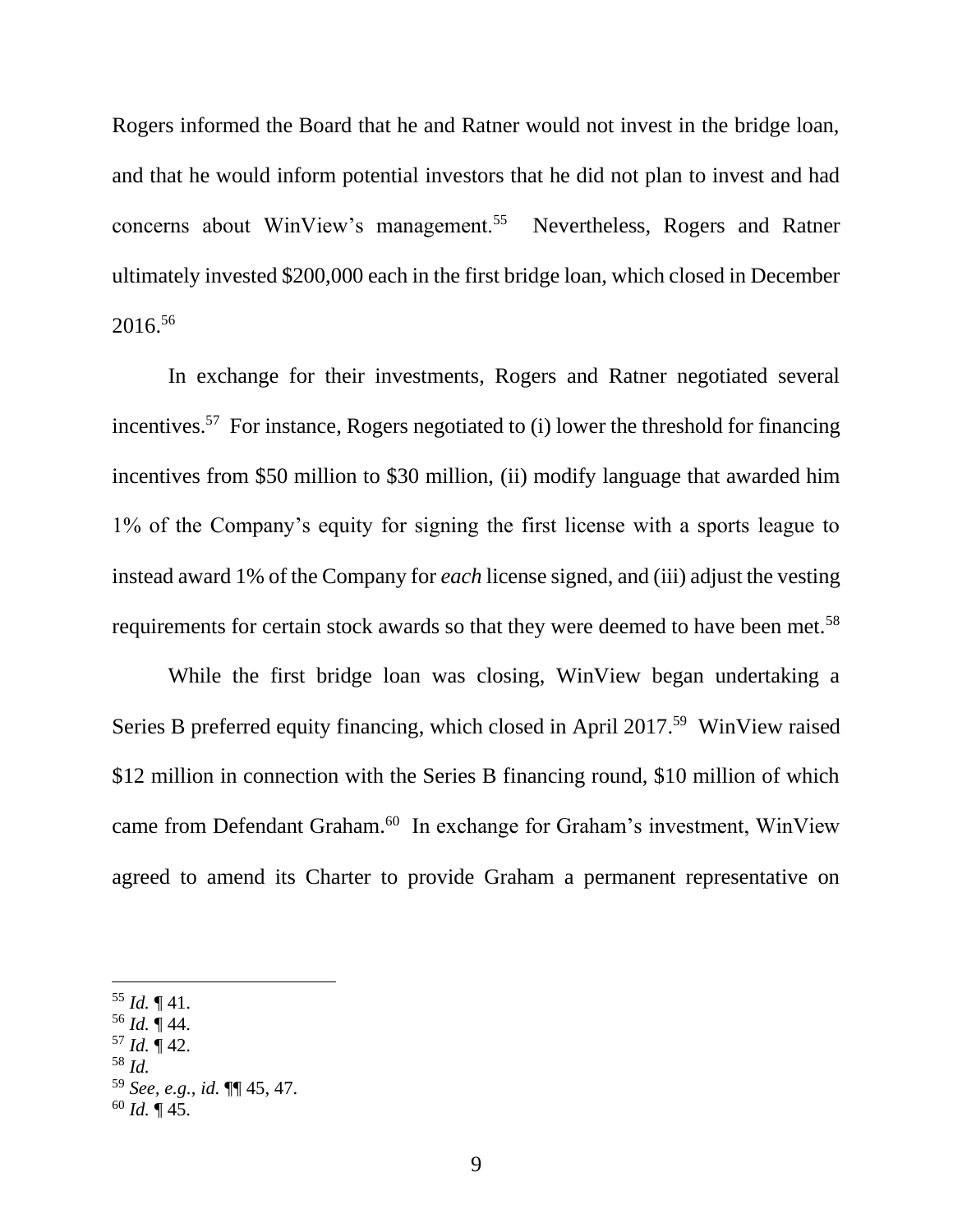WinView's Board.<sup>61</sup> Graham assigned Defendant Maas to serve as its designated representative on the Board.<sup>62</sup>

#### b. The Second Bridge Loan

The Amended Complaint alleges that, after WinView closed the Series B financing round, Rogers threatened to cancel meetings with potential investors unless the Board granted him and Ratner additional stock options.<sup>63</sup> According to the Amended Complaint, during a Board call that occurred around October 2, 2017, Rogers stated that if he were not awarded additional stock, he would cancel investor meetings, allow WinView to run out of money, and then undertake a cram-down financing.<sup>64</sup> Rogers also sent an email to the Board on October 3, 2017, two days before a meeting with the CEO of Comcast, stating that he had no incentive to raise funds for WinView without additional stock awards, and threatened to postpone the Comcast meeting and other investor meetings if he did not receive the awards.<sup>65</sup> Rogers reiterated in a series of emails on October 4, 2017 that he wanted to know whether the "incentive [was] in place" and that "[i]f need be, [he would] postpone the [meeting with Comcast's CEO]."<sup>66</sup> The Board then decided to grant Rogers

- <sup>62</sup> *Id.*
- <sup>63</sup> *Id.* ¶¶ 46–52.
- $64$  *Id.* 148.
- <sup>65</sup> *Id.* ¶ 49.
- <sup>66</sup> *Id.* ¶ 50.

<sup>61</sup> *Id.*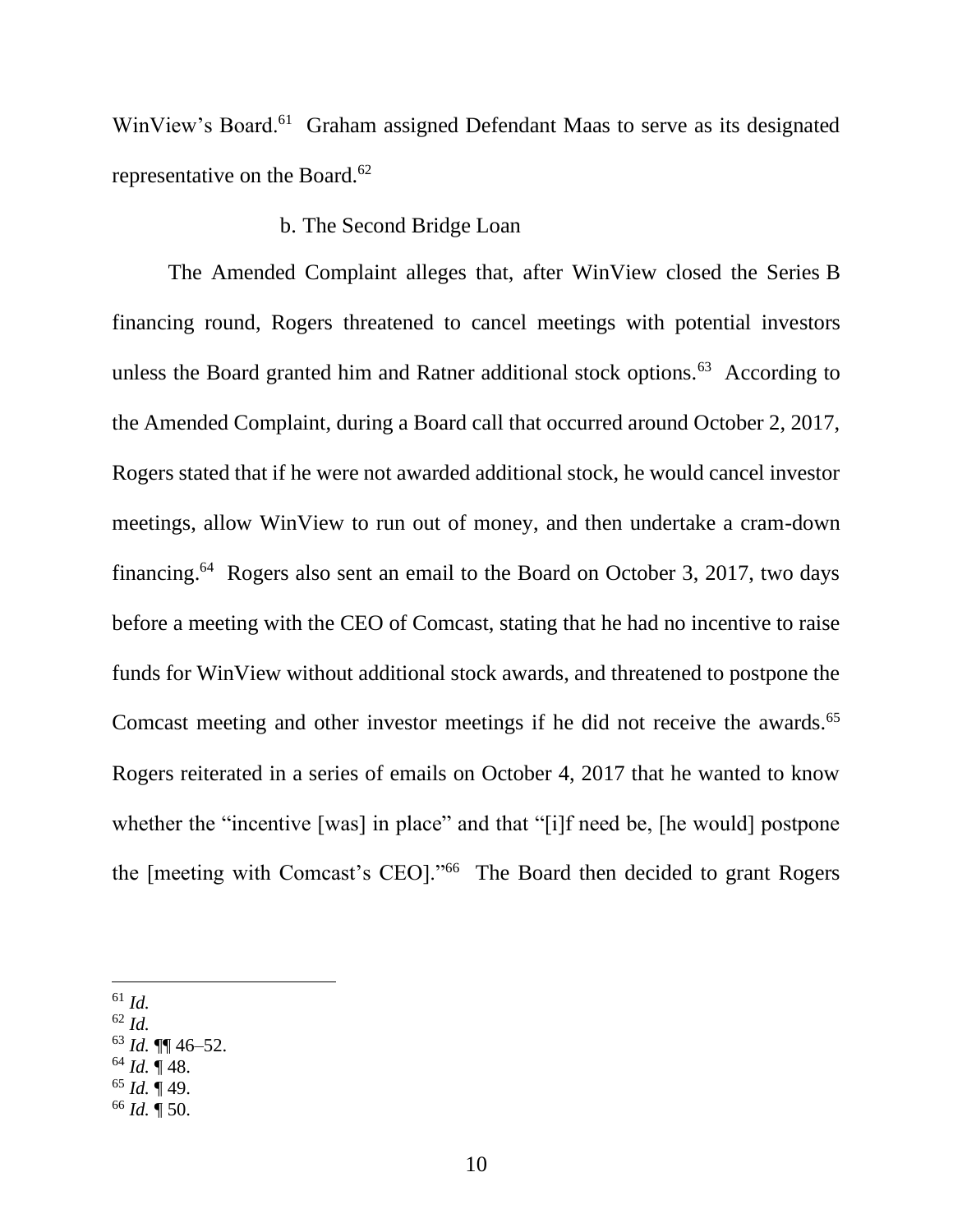additional stock options, though the investor meetings that Rogers had threatened to scuttle did not ultimately lead to any additional investments in WinView.<sup>67</sup>

According to the Amended Complaint, WinView ran out of cash by January 2018, and therefore suspended payments to its suppliers. $68$  As a result, WinView raised funds through a second bridge loan.<sup>69</sup> Around the same time, on January 1, 2018, the Board exercised a contractual option under Lockton's employment agreement to reduce his role at WinView from CEO to Chief Innovation Officer  $("CIO")$ .<sup>70</sup> In Lockton's place, the Board appointed a vice president of engineering, Alan Pavlish, as the "acting CEO."<sup>71</sup> Pavlish remained as the "acting CEO" up until the Merger, when he became an executive of Engine Media.<sup>72</sup>

In early 2018, the five Director Defendants met to discuss the terms of the second bridge loan without Lockton, who had proposed that the second bridge loan feature the same terms as the first.<sup>73</sup> Rogers later relayed to Lockton during a February 1, 2018 call that the Director Defendants required "100% warrant coverage" in order to participate, $74$  meaning that the issued warrants would equal 100% of the dollar amount of their investment.

 $^{67}$  *Id.*  $\P$  51.

- <sup>68</sup> *Id.* ¶ 52.
- <sup>69</sup> *Id.* ¶¶ 53–57.
- <sup>70</sup> *Id.* ¶ 32.
- <sup>71</sup> *Id.* ¶¶ 32, 138.
- <sup>72</sup> *Id.* ¶ 32.
- <sup>73</sup> *Id.* ¶¶ 53–54.
- <sup>74</sup> *Id.* ¶ 54.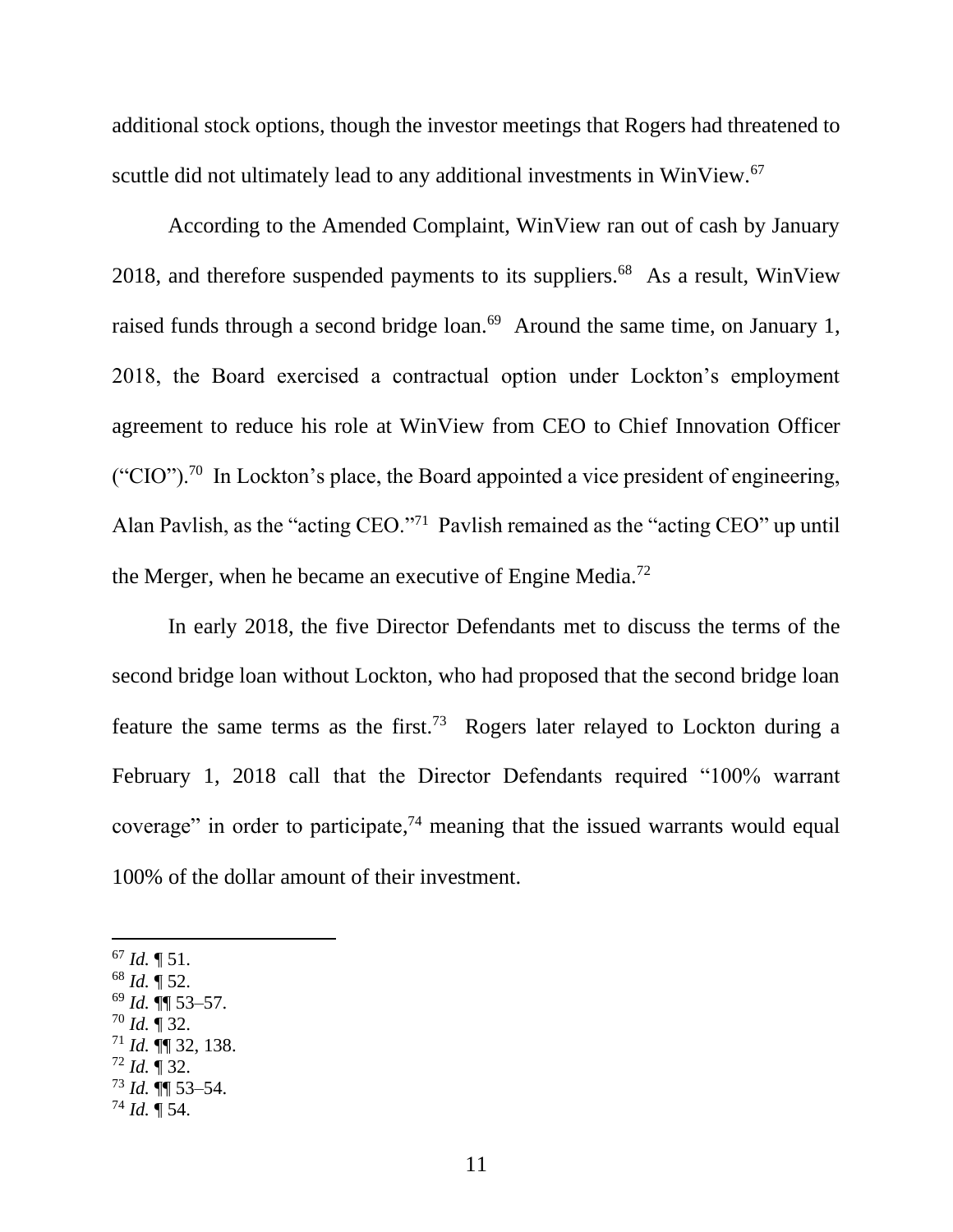The second bridge loan closed on March 12, 2018, with Defendants Rogers, Ratner, Jacoboski, Goodroe, and Graham participating.<sup>75</sup> The terms of the second bridge loan featured the 100% warrant coverage for participants, a 2x liquidation preference upon a change of control, and a conversion into Series B preferred stock.<sup>76</sup> The terms of the second bridge loan also featured various changes to WinView's corporate governance. For instance, Lockton was required to immediately resign from the Board, and he was replaced by Eric Vaughn as the common stockholder's Board representative.<sup>77</sup> WinView also amended its Charter to remove the requirement that financings and major transactions, including the sale or merger of WinView, be approved by a majority vote of each class of WinView stock.<sup>78</sup> As amended, the Charter required only a majority vote of all shares voting together.<sup>79</sup> Finally, the second bridge loan was secured by WinView's patents, and granted Jake Maas the sole power of attorney to foreclose on the patent portfolio in the event of a default.<sup>80</sup>

 $^{75}$  *Id.* ¶ 57.

 $^{76}$  *Id.*  $\overline{9}$  55.

<sup>&</sup>lt;sup>77</sup> *Id.* The Amended Complaint's allegations are inconsistent on this point. The Plaintiffs also allege that the Board designated WinView's "acting CEO," Pavlish, as the common stockholder representative. *See id.* ¶ 33.

<sup>78</sup> *Id.* ¶ 55; *see also id.* ¶ 33.

<sup>79</sup> *Id.* ¶ 55; *see also id.* ¶ 33.

<sup>80</sup> *Id.* ¶¶ 38, 55.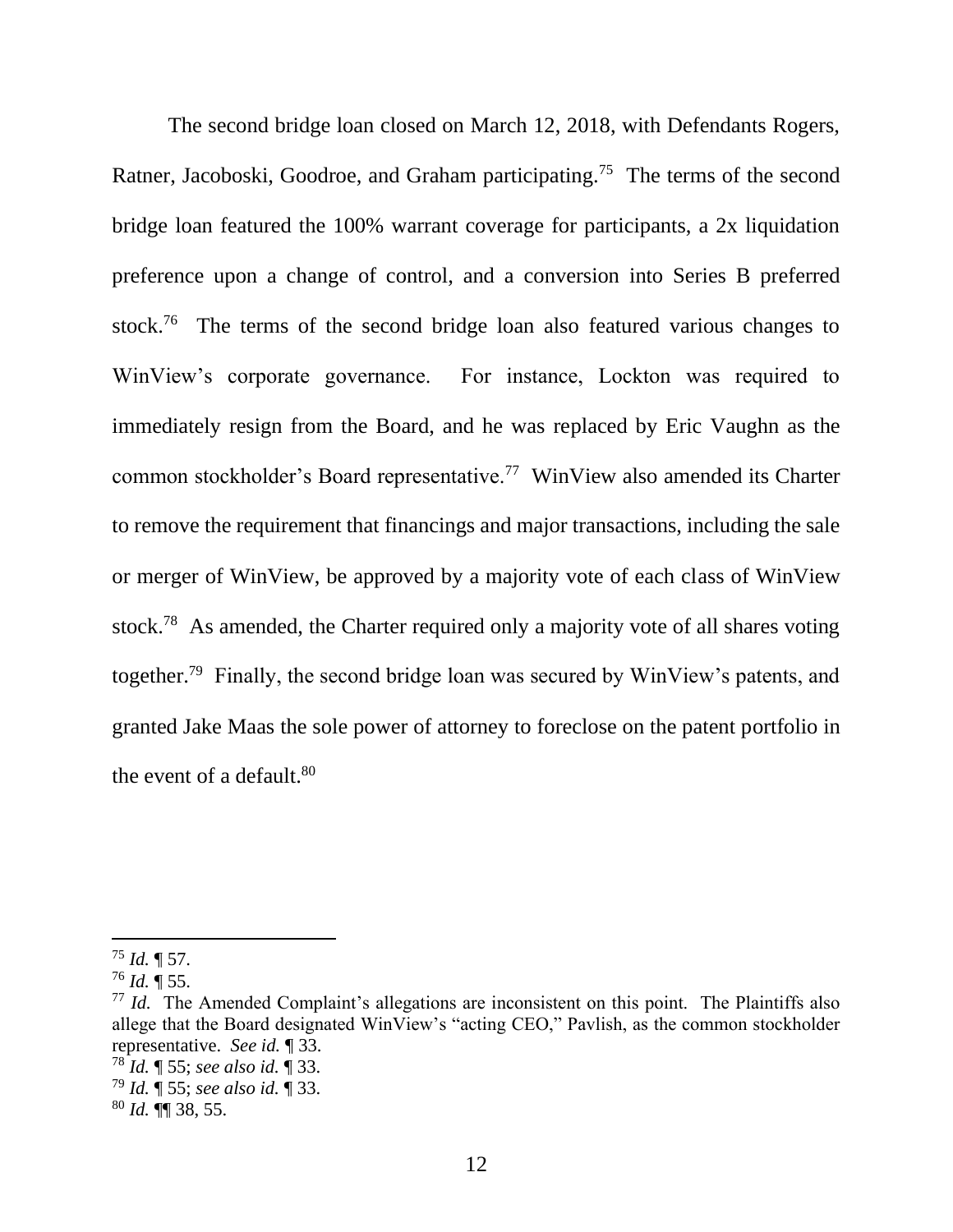#### c. The Third Bridge Loan

According to the Amended Complaint, funds from the second bridge loan ran out by August 2018.<sup>81</sup> Growing concerned about WinView's future, Lockton contacted MGM's CEO in late 2018 to seek capital and a "working partnership."<sup>82</sup> Lockton met with MGM several times, including an all-day onsite due diligence session at WinView's headquarters with MGM's Vice President of Development, who informed Lockton that he would recommend that MGM proceed further.<sup>83</sup>

Lockton later met with MGM executives and learned that Rogers and Ratner had approached MGM on behalf of a different mobile technology company called Tunity.<sup>84</sup> According to the Amended Complaint, Rogers and Ratner obtained a \$12 million investment in Tunity from MGM, and they were compensated by Tunity for obtaining the investment.<sup>85</sup> Shortly thereafter, MGM informed Lockton that it was no longer interested in investing in WinView.<sup>86</sup>

With WinView's funds dwindling, WinView commenced a third bridge loan, financed by members of the WinView Board. $87$  The third bridge loan closed on August 22, 2018, with Rogers and Ratner each investing \$200,000.<sup>88</sup> In parallel with

 $81$  *Id.* 162.

- <sup>82</sup> *Id.* ¶ 58.
- <sup>83</sup> *Id.*
- <sup>84</sup> *Id.* ¶ 59.
- <sup>85</sup> *Id.* <sup>86</sup> *Id.*
	-
- <sup>87</sup> *Id.* ¶ 63. <sup>88</sup> *Id.*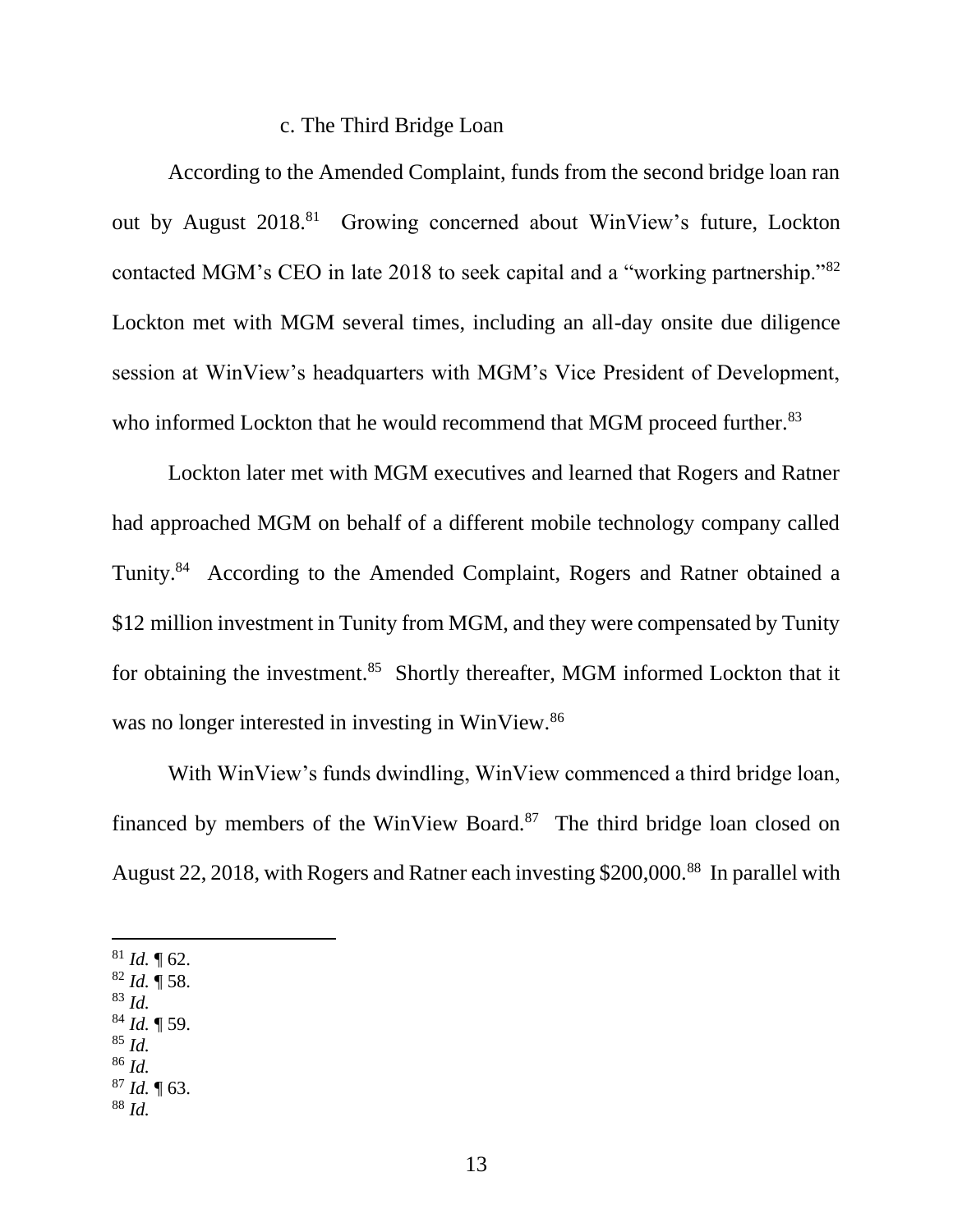the third bridge loan, Rogers directed Lockton to pursue financing by enforcing WinView's patents through patent infringement actions, with those actions being financed by patent litigation financing firms.<sup>89</sup>

### d. The Fourth Bridge Loan

In February 2019, Rogers determined that WinView needed to raise funds through a fourth bridge  $\alpha$  ln a call with shareholders in March 2019, Rogers stated that if WinView was unable to raise the funds, the secured creditors, including Rogers, Ratner, Jacoboski, and Graham, intended to foreclose on WinView's patents and attempt to monetize the patents for themselves.<sup>91</sup> The Board then negotiated the fourth bridge loan with 6% interest, a liquidation preference, and the right to purchase warrants on WinView common stock for \$0.01 per share.<sup>92</sup>

Following the fourth bridge loan, the Board made four additional debt offerings between March 2018 and December 2019, which the Company referred to as "non-brokered private placements."<sup>93</sup> Each of these debt offerings were secured by WinView's patents.<sup>94</sup>

<sup>93</sup> *Id.* ¶ 70.

<sup>89</sup> *Id.* ¶ 61.

 $90$  *Id.*  $\P$  65.

<sup>91</sup> *Id.* ¶¶ 66–67.

 $^{92}$  *Id.*  $\P$  68.

<sup>94</sup> *Id.*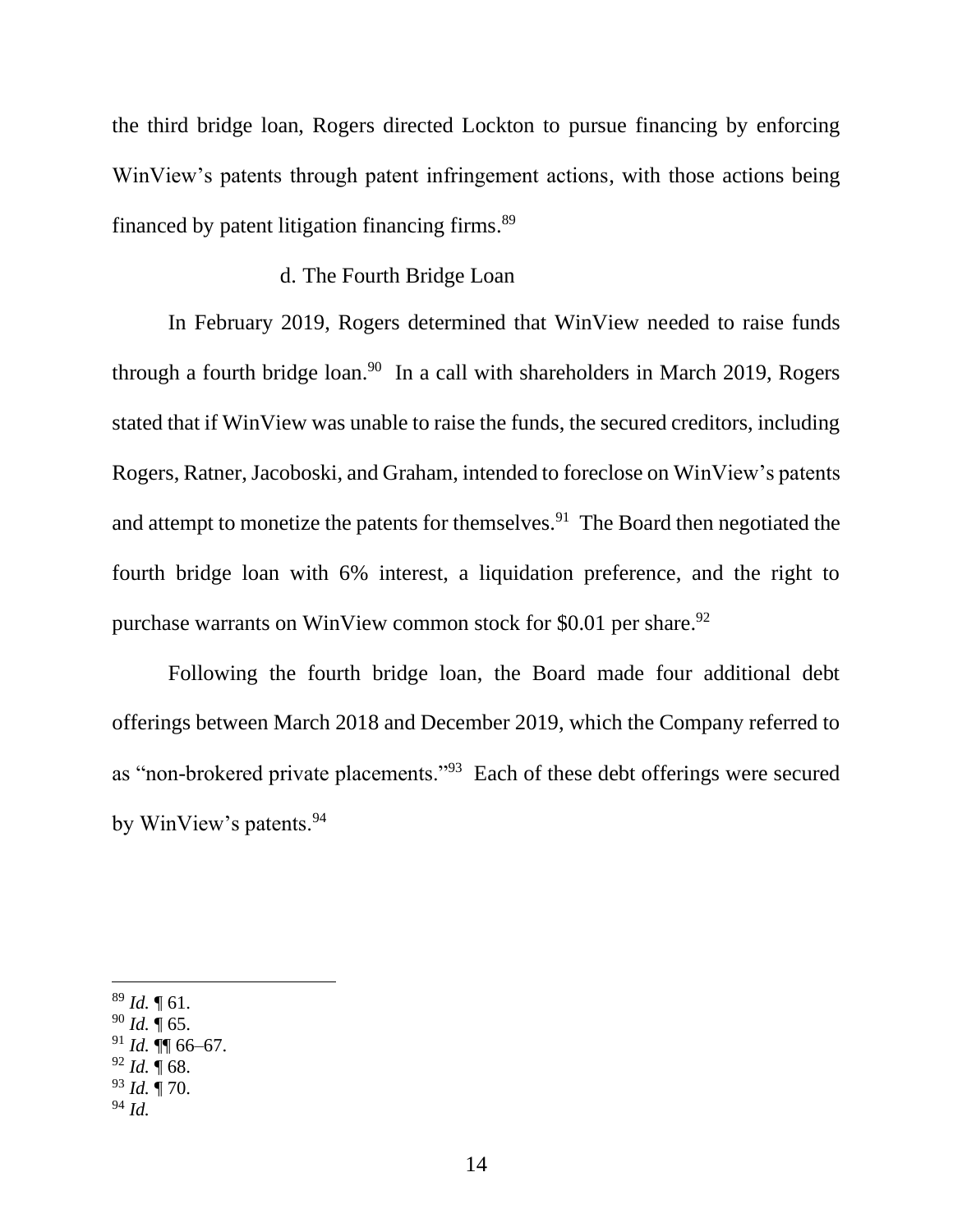#### 2. Lockton Pursues Patent Litigation Financing for WinView

As I noted above, in parallel with the bridge financings, Rogers directed Lockton, as WinView's CIO, to attempt to monetize WinView's patents through patent litigation.<sup>95</sup> In connection with this pursuit, Lockton met with law firms to discuss potential representation of WinView on a contingency fee basis.<sup>96</sup> Lockton also met with several patent litigation funding firms.<sup>97</sup> By mid-2019, WinView had reached an agreement with a law firm to represent WinView on a contingency-fee basis to pursue patent infringement litigation, though it was still seeking financing for litigation and licensing costs.<sup>98</sup>

### 3. The Board Informs Lockton of the Merger

On November 16, 2019, Lockton informed Rogers on a call that he had obtained the necessary litigation funding.<sup>99</sup> During the call, however, Rogers informed Lockton that the WinView Board had executed a binding term sheet to sell WinView's assets, including WinView's platform and patents.<sup>100</sup> Rogers explained to Lockton that the Board planned to merge WinView with Frankly and Torque, which both traded on the Toronto Venture Exchange.<sup>101</sup> Accordingly to the

- <sup>96</sup> *Id.* ¶ 72.
- <sup>97</sup> *Id.*
- <sup>98</sup> *Id.* ¶ 74. <sup>99</sup> *Id.* ¶ 75.
- $100$  *Id.*
- <sup>101</sup> *Id.*

<sup>95</sup> *Id.* ¶¶ 61, 69, 71–74.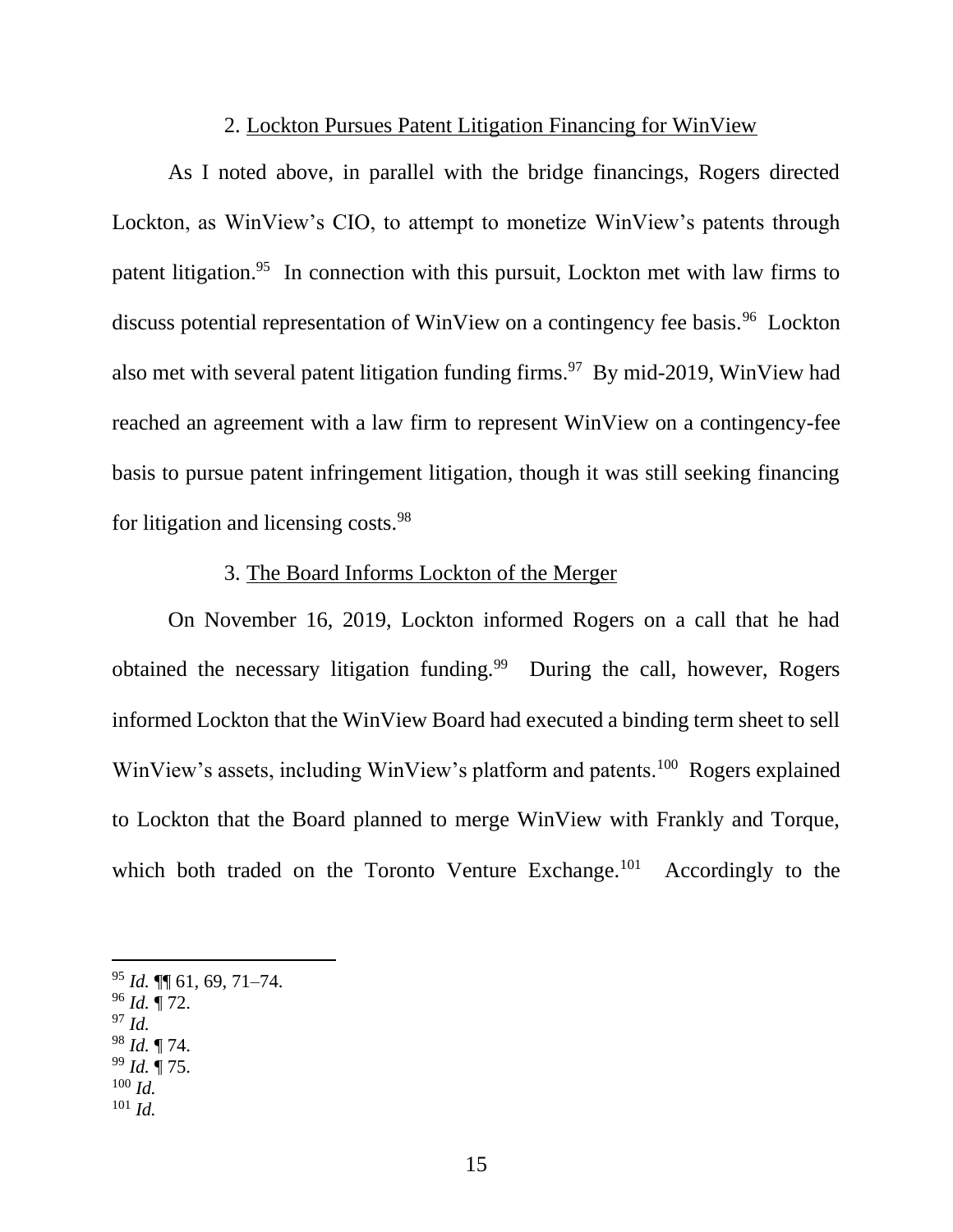Amended Complaint, Rogers explained to Lockton on the call that the Merger was fully supported by the other Director Defendants (Ratner, Jacoboski, Goodroe, and Maas) because the Board wanted liquidity, and, "as secured creditors," they wanted "a public market valuation for their secured loans."<sup>102</sup> As I discussed above, the Merger was structured such that Torque would purchase Frankly, and WinView would then merge into Torque.<sup>103</sup> The final entity was to be renamed Engine Media.<sup>104</sup>

Because Rogers was a Frankly stockholder and the Chairman of its Board,<sup>105</sup> the Board formed a Special Committee to negotiate the Merger, consisting of all the directors except Rogers.<sup>106</sup> Rogers represented to Lockton on the call, however, that he had personally negotiated the Merger.<sup>107</sup>

The Merger treated WinView's common stockholders differently from its secured creditors and preferred stockholders. The Merger eliminated WinView's common stock, with common stockholders receiving no cash and no shares in the new entity, Engine Media.<sup>108</sup> Instead, they received a contractual right to 50% of any recoveries on successful patent litigation regarding WinView's patents.<sup>109</sup>

- <sup>103</sup> *Id.* ¶ 77.
- <sup>104</sup> *Id.*

- <sup>106</sup> *Id.* ¶ 120
- $^{107}$  *Id.* ¶ 121.
- $108$  *Id.* 1 82.

<sup>102</sup> *Id.* ¶ 76.

<sup>105</sup> *See supra* notes 15–17 and accompanying text.

<sup>109</sup> *Id.* ¶¶ 82, 100, 114.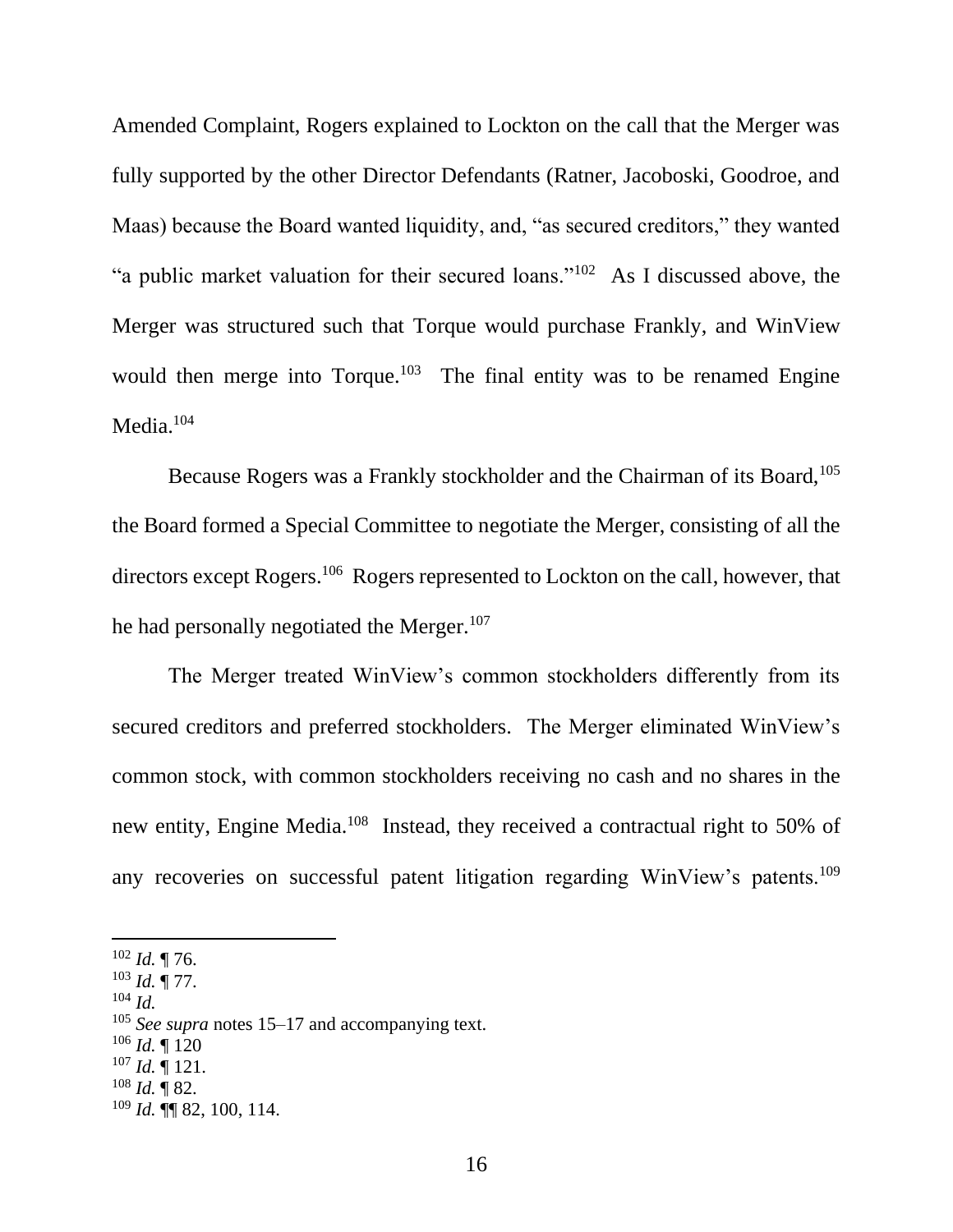Future Engine Media stockholders would receive the other  $50\%$ .<sup>110</sup> Under the Merger agreement, Engine Media was required to designate a "representative" of these former WinView common stockholders, who was tasked with ensuring that Engine Media would take "reasonable efforts" to monetize the patent portfolio.<sup>111</sup> The Director Defendants, who were charged with selecting this representative, appointed Jacoboski. 112

Meanwhile, secured creditors and preferred stockholders received stock in Torque, reflecting a \$35 million valuation of WinView. 113 As secured creditors and preferred stockholders, the Defendants received \$13.8 million of the \$35 million.<sup>114</sup> Neither the Board nor the Special Committee commissioned a fairness opinion or retained outside advisors to evaluate different options and their effect on WinView's various classes of stock.<sup>115</sup>

Rogers formally announced the Merger to WinView's stockholders on November 22, 2019, during a stockholder call.<sup>116</sup> On that day, Rogers, Ratner, Jacoboski, and Graham each held WinView secured debt, preferred stock, and warrants to purchase additional preferred stock and common stock in WinView:

 $112$  *Id.*  $\overline{9}$  108.

 $^{114}$  *Id.* ¶ 104.

 $110$  *Id.*  $\llbracket 114.$ 

 $111$  *Id.*  $\frac{1}{107}$ .

<sup>113</sup> *Id.* ¶¶ 81, 99.

<sup>115</sup> *Id.* ¶¶ 95, 122.

 $^{116}$  *Id.* ¶ 84.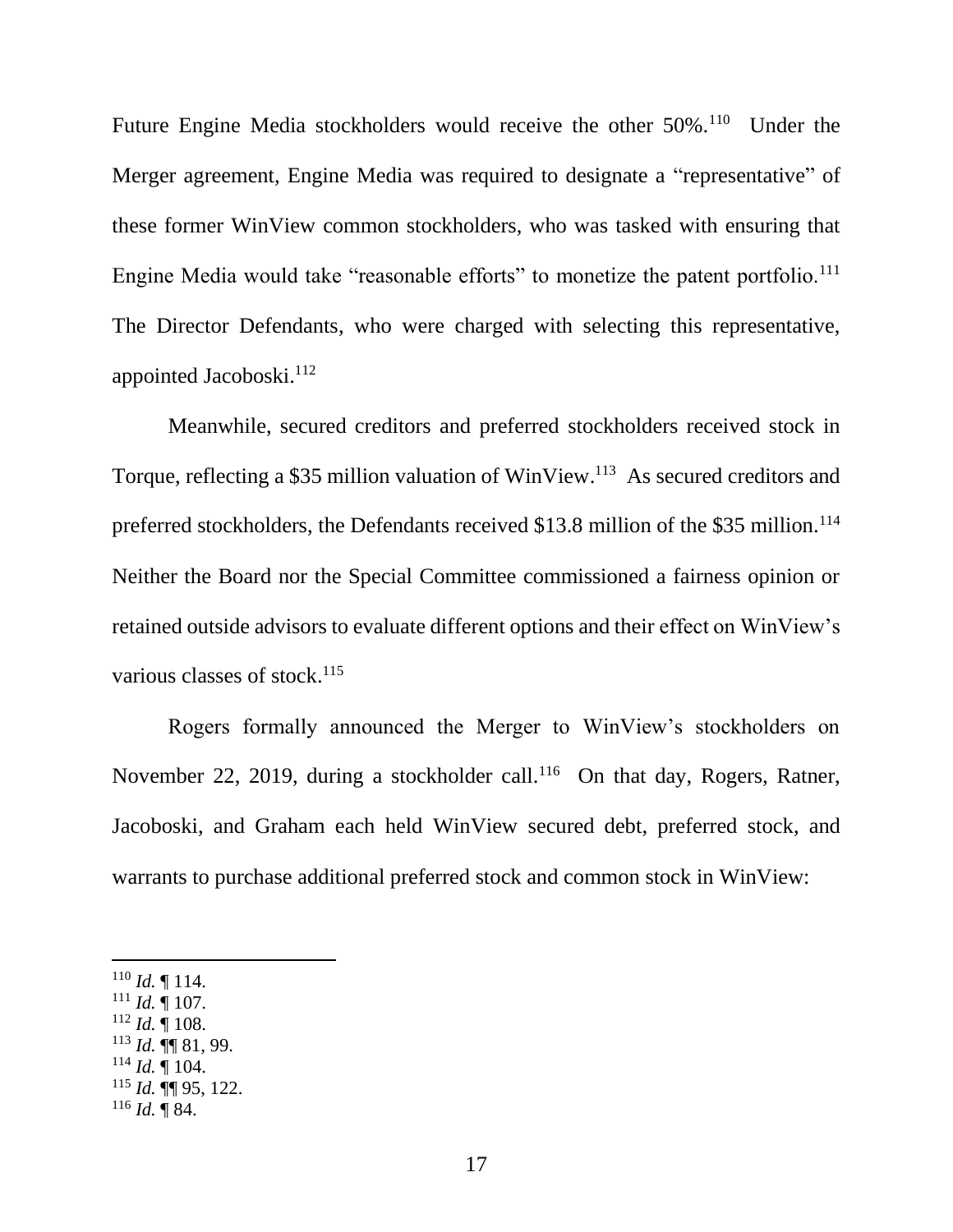- Rogers held (i) WinView notes with an aggregate principal amount of \$700,328.77, (ii) 188,074 shares of WinView Series B Preferred Stock, and (iii) warrants to purchase 879,656 shares of WinView Common Stock and 183,873 shares of WinView Series B Preferred Stock.<sup>117</sup>
- Ratner held (i) WinView notes with an aggregate principal amount of \$700,350.68, (ii) 188,074 shares of WinView Series B Preferred Stock, and (iii) warrants to purchase 183,873 shares of WinView Series B Preferred Stock, 398,927 shares of WinView Series A Preferred Stock, and 879,656 shares of WinView Common Stock.<sup>118</sup>
- Jacoboski held (i) WinView notes with an aggregate principal amount of \$475,000.00 and (ii) warrants to purchase 183,873 shares of WinView Series B Preferred Stock, 602,323 shares of WinView Series A Preferred Stock, and 792,821 shares of WinView Common Stock.<sup>119</sup>
- Graham held (i) WinView notes with an aggregate principal amount of \$2,000,000, (ii) 5,883,953 shares of WinView Series B Preferred Stock, and (iii) warrants to purchase 1,470,988 shares of WinView Series B Preferred Stock and 1,103,241 shares of WinView Common Stock.<sup>120</sup>

 $117$  *Id.* 185.

<sup>118</sup> *Id.*

<sup>119</sup> *Id.*

<sup>120</sup> *Id.*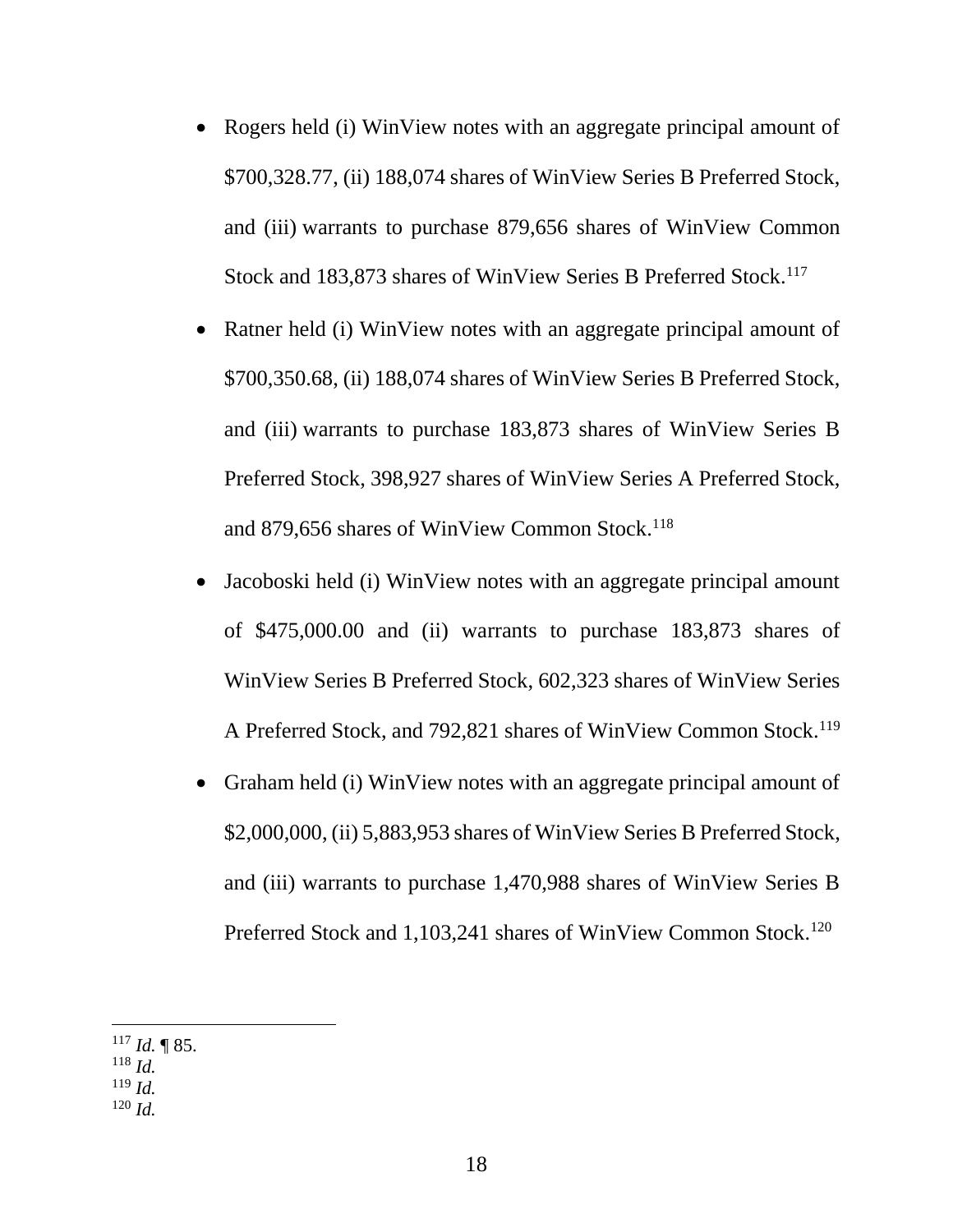• Goodroe held (i) WinView notes with an aggregate principal amount of \$700,438.36, (ii) 763,585 shares of WinView Series A Preferred Stock, (iii) 188,074 shares of WinView Series B Preferred Stock, and (iv) warrants to purchase 87,067 shares of WinView Series A Preferred Stock and 879,656 shares of WinView Common Stock.<sup>121</sup>

### 4. WinView Completes a Fifth Bridge Loan

On the November 22, 2019 stockholder call, Rogers stated that in order to cover expenses until the consummation of the Merger, WinView needed to raise \$1.2 million through a secured bridge loan.<sup>122</sup> The proposed loan amount was later increased to \$1.4 million.<sup>123</sup> Under the terms of the fifth bridge loan, lenders would to be paid back with interest, plus \$3 in Torque stock for every \$1 loaned, with the loans being fully secured by WinView's patents.<sup>124</sup> Lenders also received warrants for WinView common stock, giving them the right to purchase 3.3 shares of WinView Common Stock for \$0.01 per share for each \$1.37 loaned.<sup>125</sup> The warrants could be exercised at any time,<sup>126</sup> but even if they were not exercised before the Merger closed, they entitled holders to a portion of the patent litigation revenues that

<sup>&</sup>lt;sup>121</sup> *Id.* The Amended Complaint also alleges that WinView equity was also held by a trust that Goodroe controlled, and by a Goodroe family member. *Id.* ¶ 85 n.1.  $122$  *Id.* 186.

<sup>123</sup> *Id.*

 $124$  *Id.* 187.

<sup>125</sup> *Id.*

 $126$  *Id.*  $\P$  91.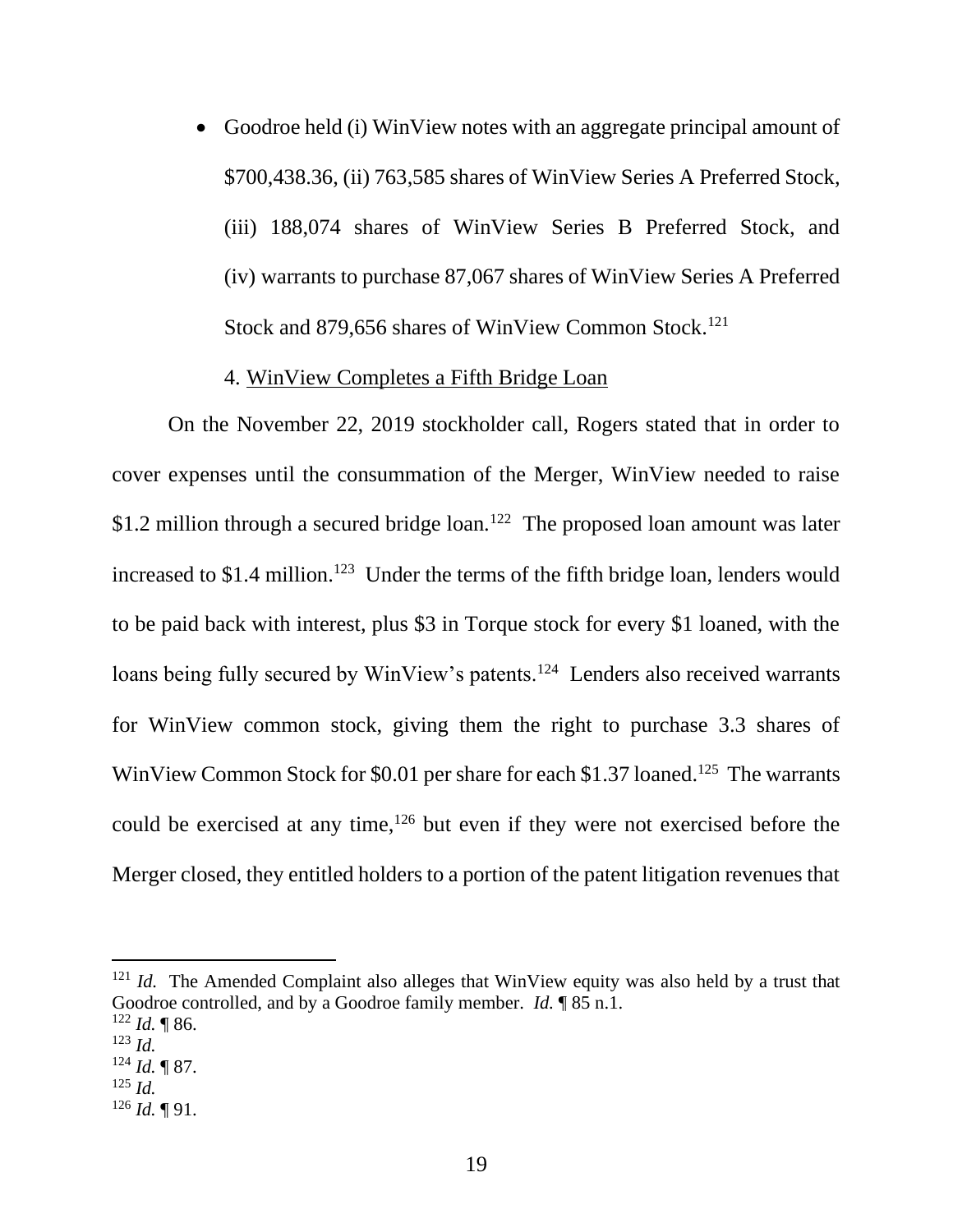were reserved for former WinView common stockholders.<sup>127</sup> Thus, the fifth bridge loan had the effect of diluting the former WinView common stockholder's contractual right to a payout on successful patent litigation.<sup>128</sup> According to the Amended Complaint, the Defendants participated in this fifth bridge loan, which provided them with enough warrants to control, if exercised, 51% of WinView's voting stock.<sup>129</sup> Even without exercising the warrants, the Defendants controlled 45% of WinView's total voting stock as of December 2019.<sup>130</sup>

On December 1, 2019, Lockton sent a letter to WinView's Board expressing that he believed the opportunity to pursue patent litigation on behalf of WinView as a standalone company was a superior alternative to the Merger.<sup>131</sup> Lockton provided an update on his discussions with potential financers, including that two firms had executed letters of intent and that he anticipated four more to execute similar letters in the coming days.<sup>132</sup> Lockton also objected to perceived conflicts of interest of the Director Defendants, given that they had threatened, as secured creditors, to foreclose on WinView's patents.<sup>133</sup>

- <sup>128</sup> *Id.*
- <sup>129</sup> *Id.* ¶¶ 88–92.
- $130$  *Id.*  $\P$  91.
- $^{131}$  *Id.* ¶ 93.
- <sup>132</sup> *Id.*
- <sup>133</sup> *Id.* ¶ 94.

<sup>127</sup> *Id.* ¶ 92.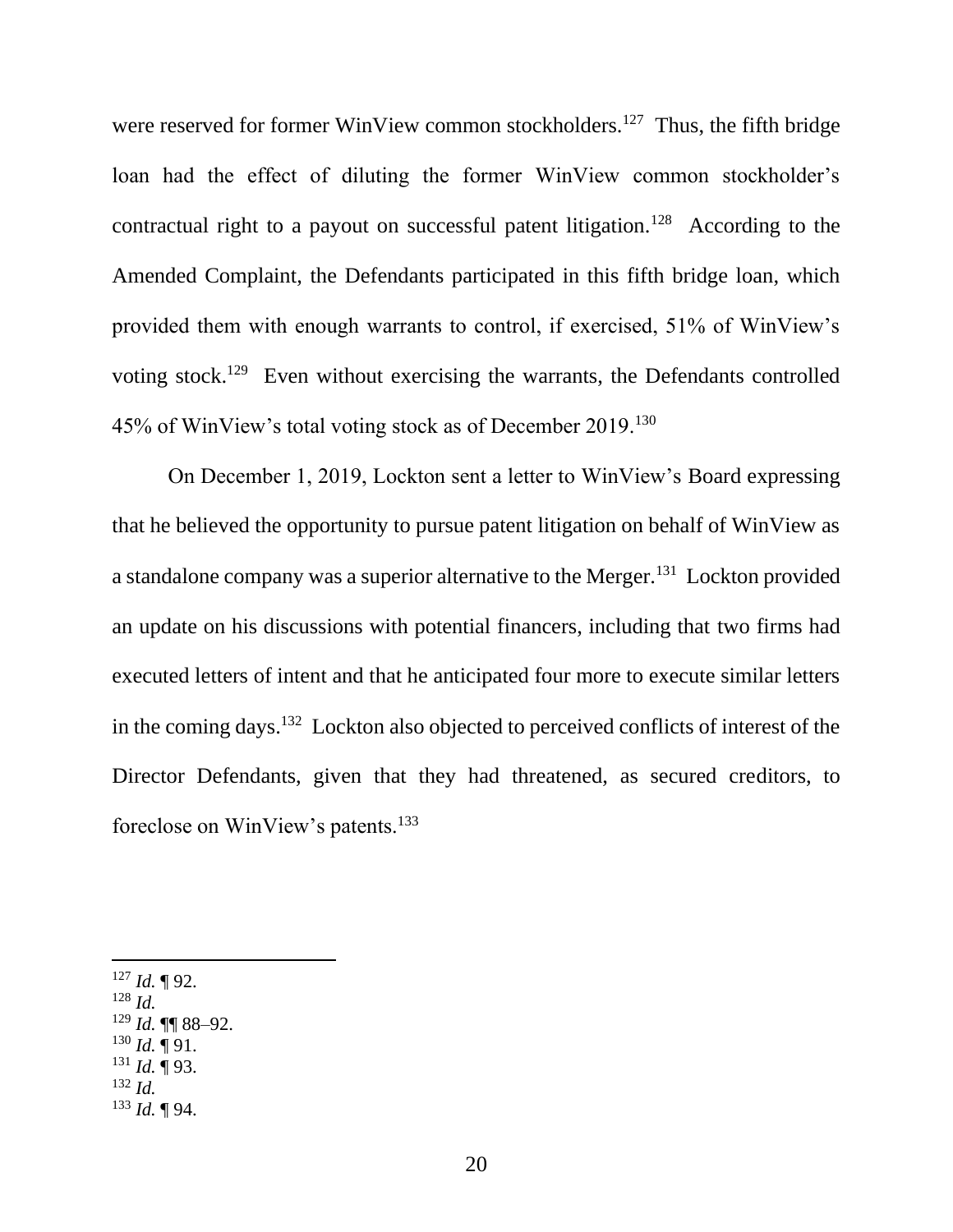Three days later, on December 4, 2019, WinView's counsel, Damien Weiss, called Lockton to relay a conversation he had with Rogers about the letter.<sup>134</sup> Weiss told Lockton that the Board was "furious," and threatened that "the Board would immediately foreclose on the patents, and pursue patent litigation on their own behalf," unless Lockton agreed to several concessions.<sup>135</sup> Those concessions included (i) executing a consulting agreement to represent Engine Media in patent litigation at a 30% salary reduction, (ii) agreeing to release the Board from all fiduciary obligations owed to him and his family as WinView stockholders, (iii) agreeing not to communicate with other stockholders or assist them in any way in matters relating to the Board's actions, and (iv) signing a proxy that would give the Board the right to vote his and his family's WinView stock.<sup>136</sup> Weiss then emailed Lockton's attorney executed copies of agreements memorializing those concessions, and reiterated that the Board would foreclose on the WinView patents if Lockton did not sign the agreements within 48 hours.<sup>137</sup> The Amended Complaint does not indicate whether Lockton agreed to these concessions.

The following week, on December 10 and 11, 2019, certain of the Defendants<sup>138</sup> emailed WinView stockholders, stating that the only alternative to the

<sup>134</sup> *Id.* ¶ 124.

<sup>135</sup> *Id.*

<sup>136</sup> *Id.*

<sup>137</sup> *Id.*

<sup>138</sup> The Amended Complaint does not specify the identity of these Defendants. *See id.* ¶¶ 138–39.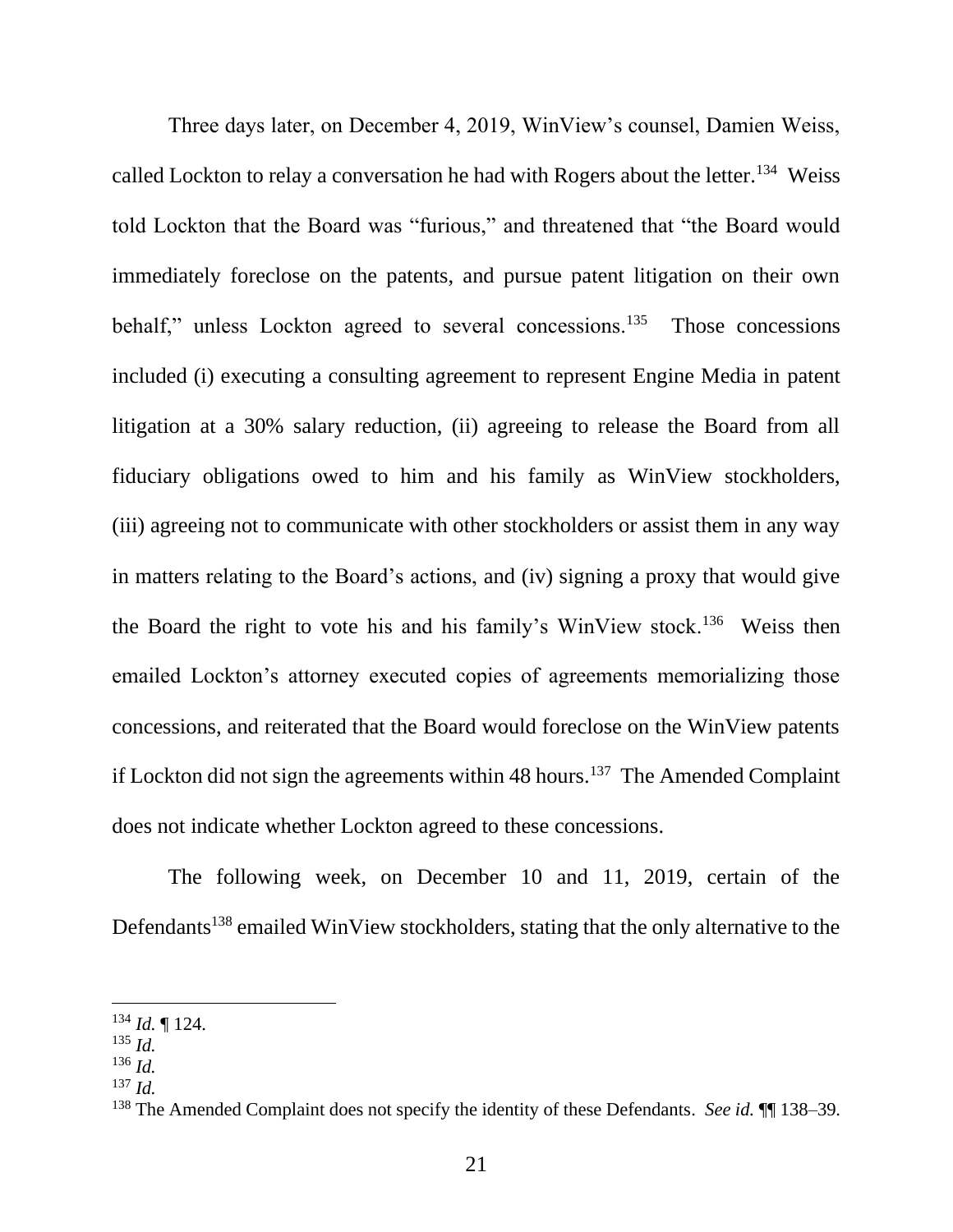Merger would be for the secured noteholders, which included the Defendants, to foreclose on WinView's patents.<sup>139</sup> This statement was reiterated to stockholders by Pavish, Jacoboski, Maas, and WinView's counsel.<sup>140</sup>

According to the Amended Complaint, Rogers interfered with the patent litigation financing that Lockton had posed as an alternative to the Merger. For instance, Rogers emailed one litigation funder on January 15, 2020 and stated that WinView's "patent counsel" had "heavily advised that this would not be a good time to engage in a discussion on patent litigation financing."<sup>141</sup>

# 5. WinView's Board and Stockholders Approve the Merger

WinView's Board approved the Merger on March 11, 2020.<sup>142</sup> On March 30, 2020, the WinView Board sent an information statement to WinView stockholders regarding the Merger (the "Information Statement").<sup>143</sup> The Amended Complaint asserts that the Information Statement contained numerous misstatements, including about the ability of Torque and Frankly to finance patent litigation following the Merger, the efforts by the WinView Board to obtain financing as a standalone company and the availability of financing alternatives, Rogers' role in negotiating the Merger, and the nature of WinView's discussions with potential litigation

- <sup>140</sup> *Id.*
- $^{141}$  *Id.* ¶ 132.
- $^{142}$  *Id.*  $\mathbf{I}$  147.
- $143$  *Id.*  $\overline{$  126.

<sup>139</sup> *Id.* ¶ 138.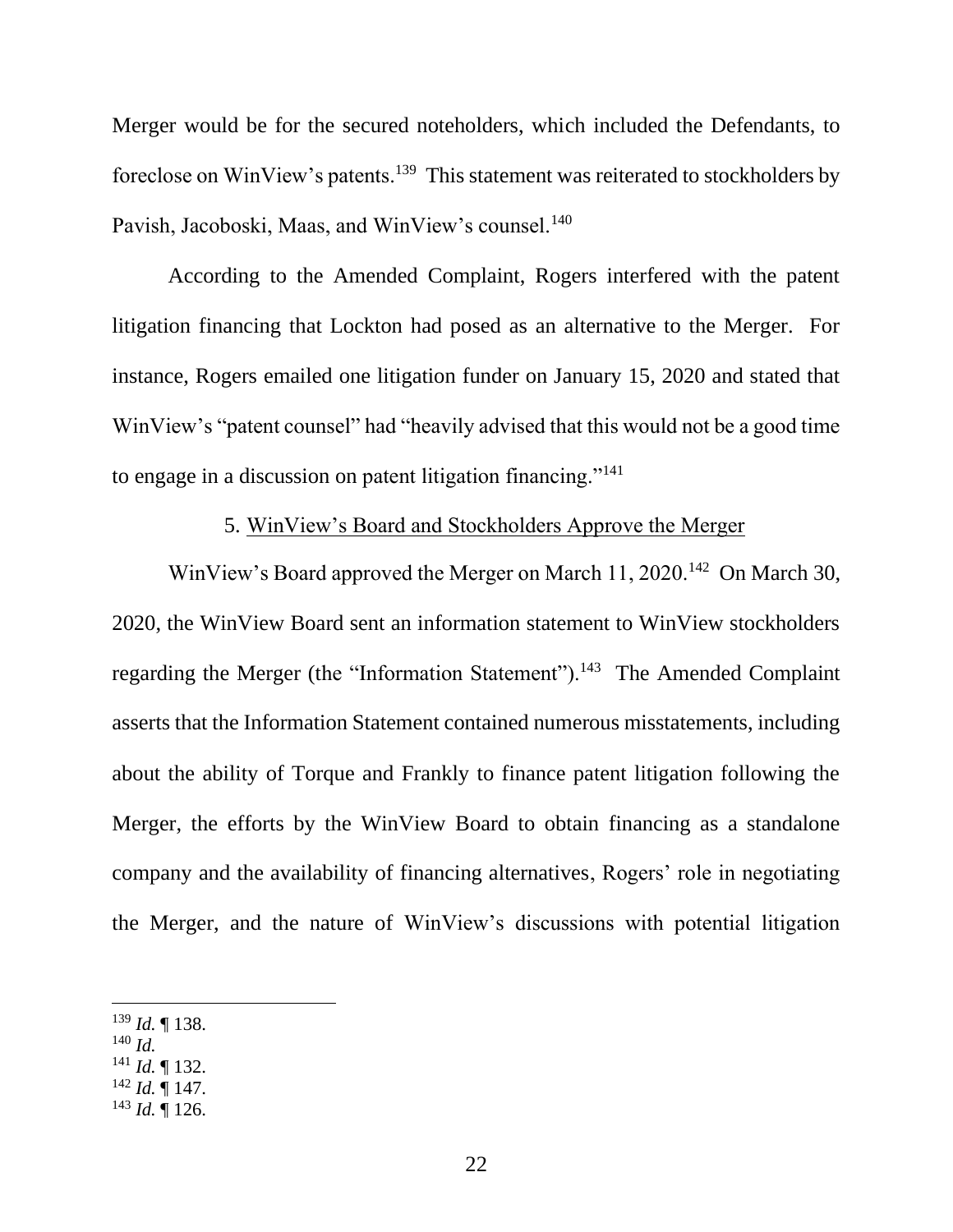financers.<sup>144</sup> The Information Statement did, however, attach in full each of the letters from Lockton criticizing the Merger. $145$ 

The Merger was approved by a majority of the WinView stockholders voting together as one class.<sup>146</sup> WinView never disclosed the breakdown of the vote, including what percentage of preferred stockholders and common stockholders approved the Merger, and whether the Defendants exercised the warrants that would increase their stock ownership to  $51\%$ .<sup>147</sup>

The Merger closed on May 11, 2020.<sup>148</sup> For fourteen months after the Merger closed, Engine Media failed to file any patent lawsuits, and therefore has made no payments to the former WinView common stockholders.<sup>149</sup>

# *C. Procedural History*

The Plaintiffs initiated this action on January 1, 2021.<sup>150</sup> After the Defendants

filed motions to dismiss the initial complaint,<sup>151</sup> the Plaintiffs filed an amended

<sup>144</sup> *See, e.g.*, *id.* ¶¶ 125–46.

<sup>145</sup> Transmittal Decl. Callan R. Jackson Pursuant 10 *Del. C.* § 3927 Defendants Thomas S. Rogers, Hank J. Ratner, R. Bryan Jacoboski, and Steve Goodroe's Opening Br. Supp. Mot. Dismiss, Ex. 1 [hereinafter the "Information Statement"], Annexes C, K.

<sup>146</sup> *See id.* ¶¶ 89, 92.

<sup>147</sup> *Id.* ¶ 92.

 $^{148}$  *Id.* ¶ 165.

<sup>&</sup>lt;sup>149</sup> *Id.*  $\blacksquare$  161. In their motion to dismiss briefing, the Defendants asserted that WinView filed certain patent lawsuits in July 2021, after the Plaintiffs commenced this action. Defs. Thomas S. Rogers, Hank J. Ratner, R. Bryan Jacoboski, and Steve Goodroe's Opening Br. Supp. Their Mot. Dismiss, Dkt. No. 71 at 21 [hereinafter "Directors' OB"].

<sup>150</sup> *See* Verified Compl. Breach Fiduciary Duties, Dkt. No. 1.

<sup>151</sup> *See* Mot. Dismiss, Dkt. No. 37; Def. Graham Holdings Company's Mot. Dismiss, Dkt. No. 38l Def. Jake Maas' Mot. Dismiss, Dkt. No. 42.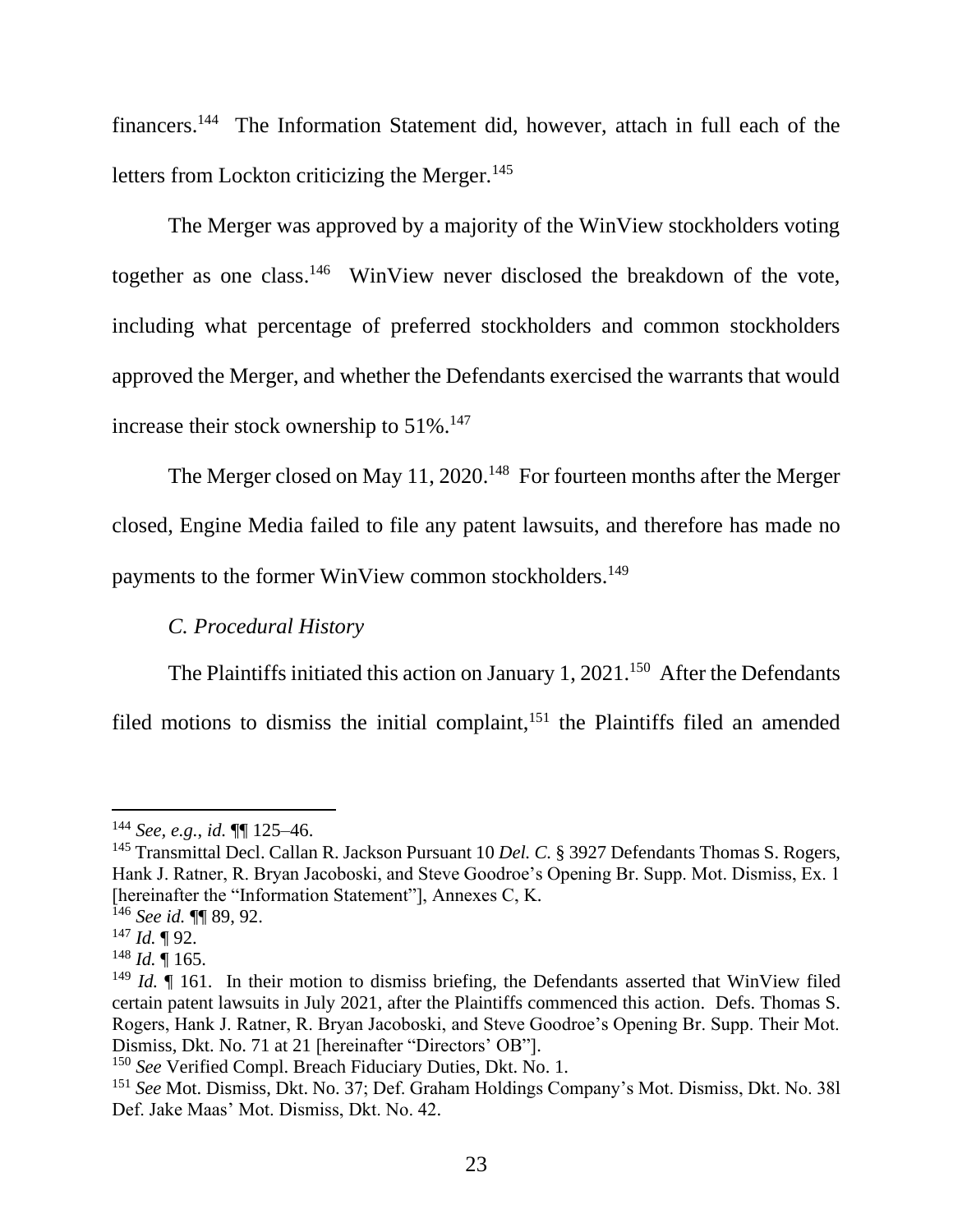complaint on July 8, 2021, which is currently the operative complaint (the "Amended Complaint").<sup>152</sup> The Amended Complaint brings claims for breaches of fiduciary duty (Counts I and II), civil conspiracy (Count III), and unjust enrichment (Count IV) against all of the Defendants.<sup>153</sup> The Defendants moved to dismiss the Amended Complaint and filed opening briefs on August  $27$ ,  $2021$ ,  $154$  and the parties completed their briefing on October 27, 2021.<sup>155</sup> I held oral argument on November 8, 2021, and I consider the matter fully submitted as of that date.

#### **II. ANALYSIS**

# *A. Legal Standards*

The Defendants have moved to dismiss the Amended Complaint under Rule 12(b)(6). At the pleading stage, I must take as true all well-pled allegations and draw inferences therefrom in the light most favorable to the Plaintiffs.<sup>156</sup> I may only grant

<sup>152</sup> *See generally* Am. Compl.

<sup>153</sup> *See id.* ¶¶ 172–05.

<sup>154</sup> *See* Directors' OB; Def. Jake Maas' Joinder Defs.' Thomas S. Rogers, Hank J. Ratner, R. Bryan Jacoboski, and Steve Goodroe's Opening Br. Supp. Their Mot. Dismiss, Dkt. No. 73; Def. Graham Holdings Company's Opening Br. Supp. Its Mot. Dismiss, Dkt. No. 74 [hereinafter "Graham's OB"].

<sup>155</sup> *See* Pls.' Ans. Br. Opp'n Defs. Thomas S. Rogers, Hank J. Ratner, Steve Goodroe, R. Bryan Jacoboski's, and Jake Maas' Mot. Dismiss, Dkt. No. 76 [hereinafter "Pls.' First AB"]; Pls.' Ans. Br. Opp'n Def. Graham Holdings Company's Opening Br. Supp. Mot. Dismiss, Dkt. No. 77; Def. Graham Holdings Company's Reply Supp. Mot. Dismiss, Dkt. No. 80 [hereinafter "Graham's RB"]; Defs. Thomas S. Rogers, Hank J. Ratner, R. Bryan Jacoboski, and Steve Goodroe's Corrected Reply Br. Supp. Their Mot. Dismiss, Dkt. No. 82 [hereinafter "Directors' RB"]. <sup>156</sup> *Cent. Mortg. Co. v. Morgan Stanley Mortg. Cap. Holdings LLC*, 27 A.3d 531, 536–37 (Del. 2011).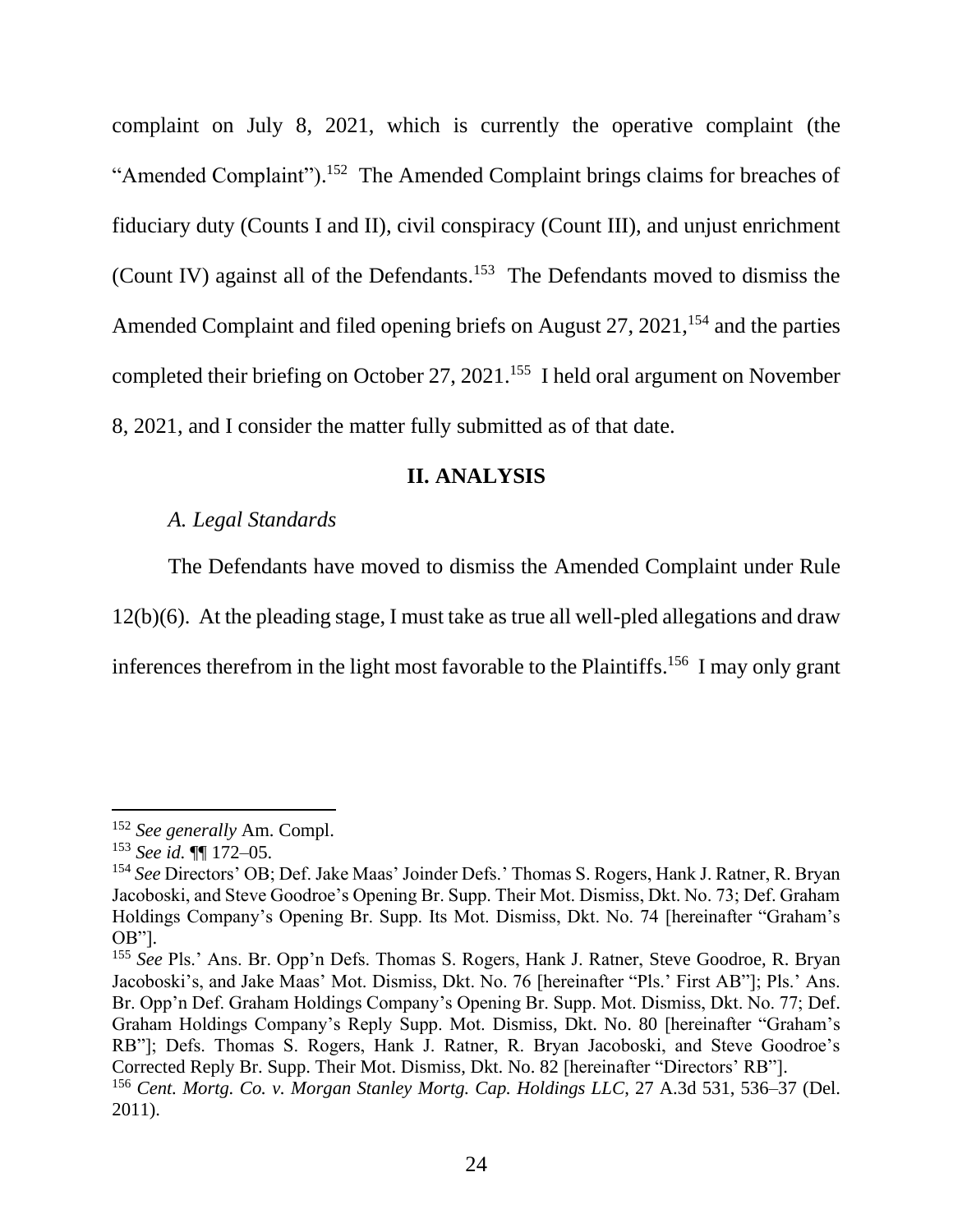the motions to dismiss if I find it not "reasonably conceivable" that the Plaintiffs may prevail.<sup>157</sup>

#### *B. The Merger Is Not Entitled to Corwin Cleansing*

The Defendants contend that I must dismiss the Amended Complaint because the Merger was cleansed under the framework outlined in *Corwin v. KKR Financial Holdings LLC*. 158 Under *Corwin*, when a transaction absent a controlling stockholder "is approved by a fully informed, uncoerced vote of the disinterested stockholders, the business judgment rule applies."<sup>159</sup> As explained below, I find that the Merger is not entitled to *Corwin* cleansing.

The relevant vote for purposes of *Corwin* cleansing is that of the "disinterested" stockholders.<sup>160</sup> "A stockholder is interested if it may derive pecuniary interest from one particular result or is otherwise unable to be fair-minded, unbiased, and impartial."<sup>161</sup>

Under the facts alleged, as secured creditors and preferred stockholders of WinView, the Defendants were interested stockholders for the purposes of *Corwin*. As discussed above, the Merger treated WinView's secured creditors and preferred

<sup>157</sup> *Id*. at 537.

<sup>158</sup> *See Corwin v. KKR Fin. Holdings LLC*, 125 A.3d 304, 308–14 (Del. 2015).

<sup>159</sup> *Id.* at 309.

<sup>160</sup> *Chester Cnty. Emps.' Ret. Fund v. KCG Holdings, Inc.*, 2019 WL 2564093, at \*10 (Del. Ch. June 21, 2019).

<sup>161</sup> *In re Pattern Energy Grp. Inc. S'holders Litig.*, 2021 WL 1812674, at \*63 (Del. Ch. May 6, 2021).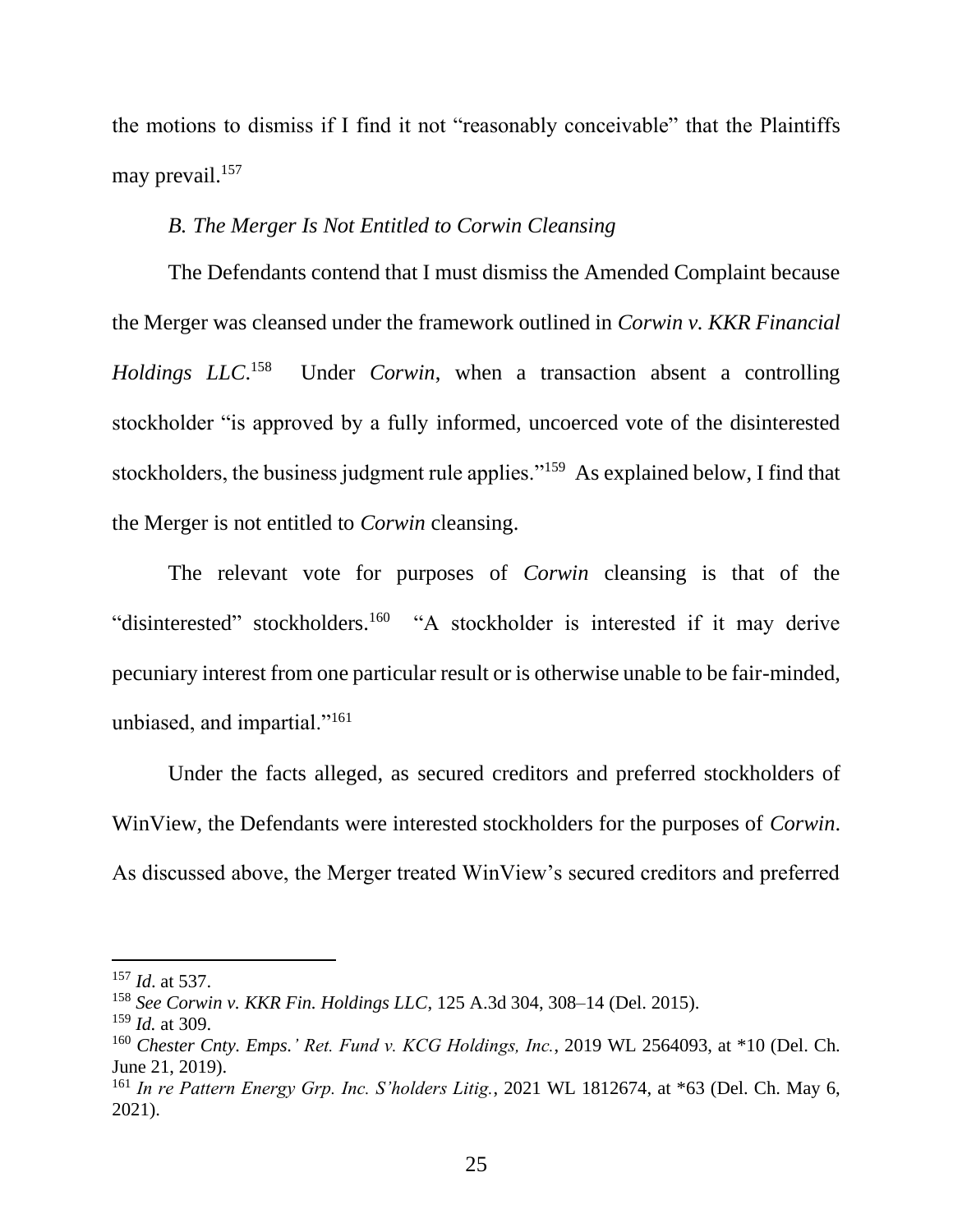stockholders differently from its common stockholders.<sup>162</sup> WinView secured creditors and preferred stockholders received stock in Torque valued at \$35 million, while WinView common stockholders were eliminated and received only the contractual right to 50% of the proceeds from successful patent litigation brought by Engine Media—if such proceeds ever came to exist.<sup>163</sup> The Merger thus conferred on WinView's preferred stockholders "benefits . . . not shared with the Company's ... common stockholders."<sup>164</sup> Accordingly, under these particular facts, the votes of preferred stock cannot count toward a *Corwin* majority. And surely, the votes of shares held by the Defendants themselves cannot count as votes of "disinterested stockholders" for *Corwin* purposes.

Although the Amended Complaint does not allege the breakdown of the stockholder vote because WinView itself never disclosed that information,<sup>165</sup> it is reasonably conceivable that the Merger was not approved by a majority of WinView's disinterested shares.<sup>166</sup> The WinView preferred and common stockholders voted together as one class of stock to approve the Merger.<sup>167</sup> Besides Maas, who held no WinView stock, each of the other Defendants were interested for

<sup>162</sup> *See supra* notes 108–14 and accompanying text.

<sup>163</sup> *See supra* notes 108–14 and accompanying text.

<sup>164</sup> *Pattern Energy*, 2021 WL 1812674, at \*63.

<sup>165</sup> Am. Compl. ¶ 92.

<sup>&</sup>lt;sup>166</sup> Until the record is sufficient to a reckoning of what percentage of the vote for the Merger was composed of stock of the Director Defendants, and what part of that vote was composed of preferred stock, I need not decide precisely what shares are sterilized for *Corwin* purposes. <sup>167</sup> *See id.* ¶¶ 89, 92.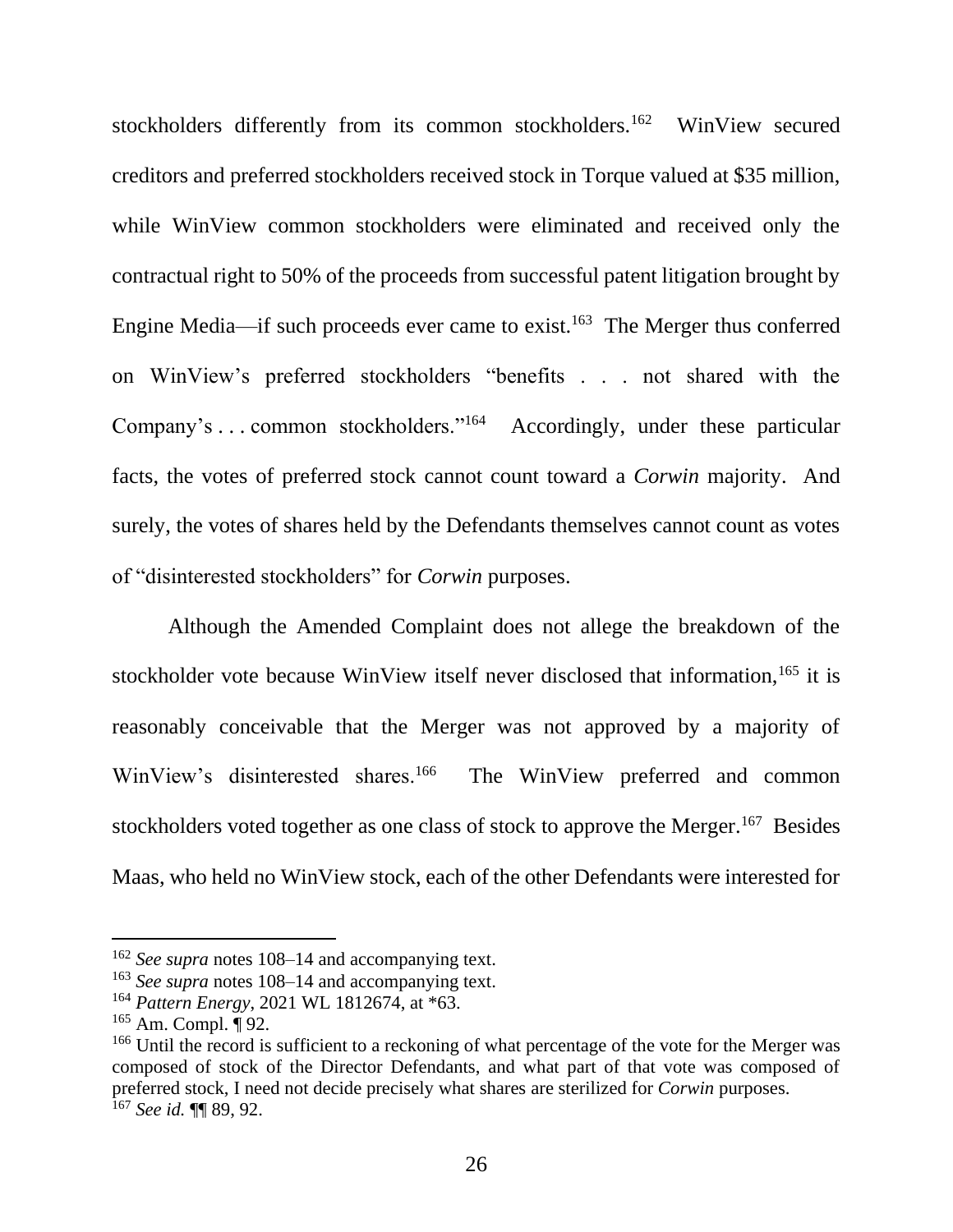purposes of the stockholder vote because they held secured debt and preferred stock in WinView. Those Defendants together controlled 45% of WinView's voting stock, even without exercising the warrants that would have increased their ownership percentage to 51%.<sup>168</sup>

Moreover, given that the fifth bridge loan that conferred those warrants to the Defendants was timed contemporaneously with the Merger discussions, it is reasonably conceivable that the Defendants exercised them to gain majority stockholder approval.<sup>169</sup> Accordingly, it is reasonably conceivable that at least 51% of the WinView voting stock was held by interested stockholders. Without any information regarding the remaining 49% percent of WinView's voting stock, including the amount that represented interested preferred stock and the amount that voted in favor of the Merger, I cannot hold as a matter of law that the Merger was approved by a majority of WinView's disinterested shares.

The underlying rationale for applying business judgment under *Corwin* is that the Court should acquiesce to a judgement expressed by a majority of unconflicted stockholders. Denying Corwin cleansing does not mean that the vote of the majority of WinView stock is not effective to approve the Merger under the WinView

 $168$  *Id.* 191.

<sup>&</sup>lt;sup>169</sup> At oral argument, the Defendants asserted that they did not exercise the warrants. Tr. Oral Argument re Defs.' Mot. Dismiss at 6:18–7:2; *see also* Graham's RB at 6. At the pleading stage, without the benefit of a record, it would be inappropriate for me to credit that assertion, which is untethered to the Amended Complaint.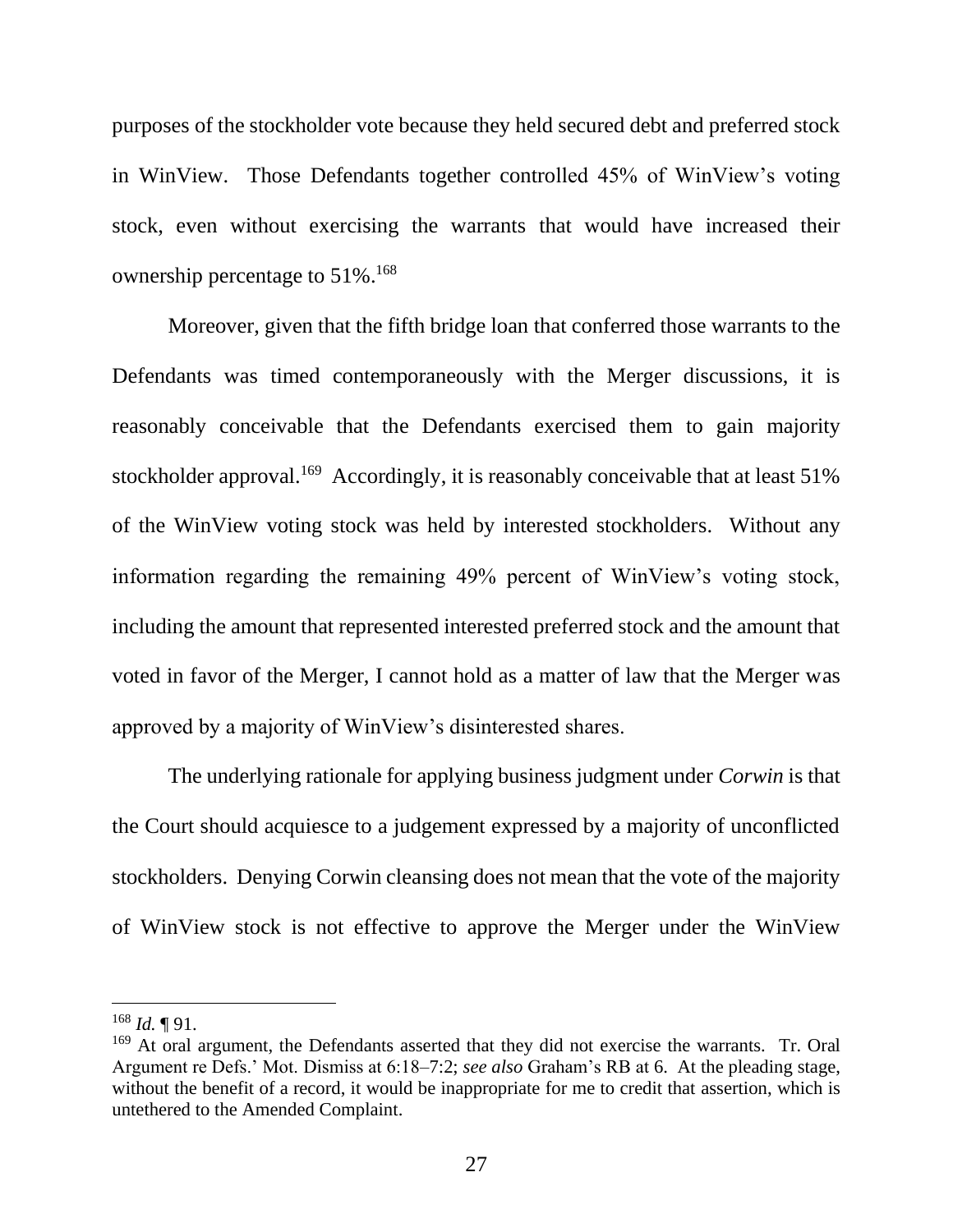Charter, which calls for a confirmatory vote of all shares in the aggregate, regardless of class. Instead, it simply means that a review of the merger under traditional principals of fiduciary duty shall proceed; viewed correctly, *Corwin* is quasi-jurisdictional—it precludes (under rigorous conditions) certain stockholder-approved transactions from further judicial review. Under the facts pled, such preclusion is unwarranted here.

Accordingly, at the pleading stage, the Merger is not entitled to *Corwin*  cleansing. Based on this finding, I need not examine the Plaintiffs' allegations of coercion and informational deficits as precluding application of *Corwin*.

# 1. The Amended Complaint Pleads a Non-Exculpated Breach of Fiduciary Duty Claim Against the Director Defendants

WinView's Charter contained an exculpatory provision, as authorized by 8 *Del. C.* § 102(b)(7), which provided as follows:

> To the fullest extent permitted by the Delaware General Corporation Law as the same exists or as may hereafter be amended, a director of the Corporation shall not be personally liable to the Corporation or its stockholders for monetary damages for a breach of fiduciary duty as a director.<sup>170</sup>

"[W]hen a director is protected by an exculpatory charter provision, a plaintiff

'must plead a non-exculpated claim for breach of fiduciary duty . . . or that director

<sup>170</sup> Transmittal Decl. Callan R. Jackson Pursuant 10 *Del. C.* § 3927 Defendants Thomas S. Rogers, Hank J. Ratner, R. Bryan Jacoboski, and Steve Goodroe's Opening Br. Supp. Mot. Dismiss, Ex. 2, Art. X § 1.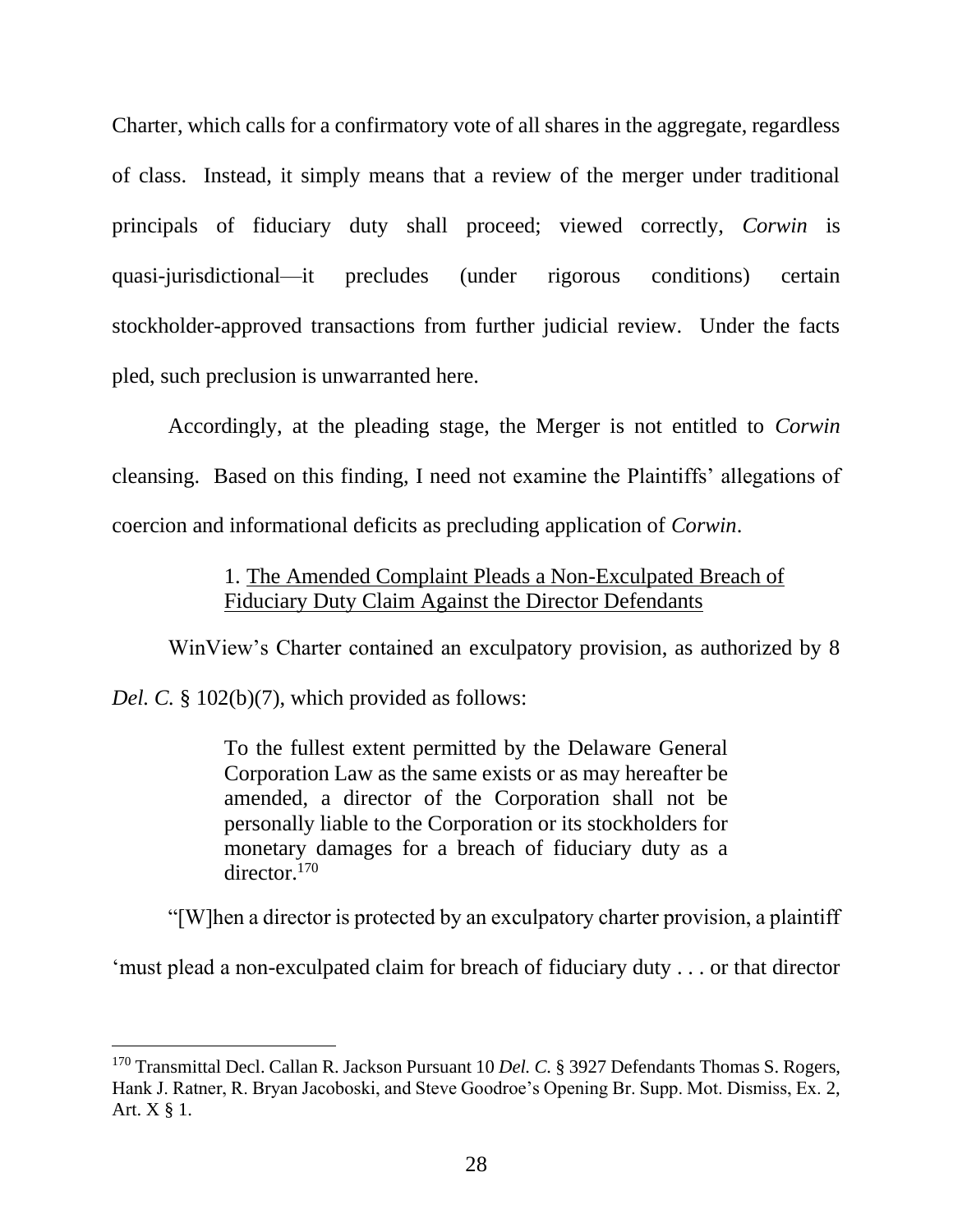will be entitled to dismissal from the suit."<sup>171</sup> "A 'non-exclupated claim for breach of fiduciary duty,' for purposes of Section 102(b)(7), means a well-pled claim for breach of the duty of loyalty (in any of its forms). $"172"$ 

"To plead a claim for breach of the duty of loyalty that will overcome a motion to dismiss, a plaintiff must plead sufficient facts to support a rational inference that the corporate fiduciary acted out of material self-interest that diverged from the interests of the shareholders."<sup>173</sup> "To plead interestedness, a plaintiff can plead the fiduciary received 'a personal financial benefit from a transaction that is not equally shared by the stockholders,' or 'was a dual fiduciary and owed a competing duty of loyalty to an entity that itself stood on the other side of the transaction or received a unique benefit not shared with the stockholders."<sup>174</sup>

### a. The Amended Complaint Pleads Breach of Loyalty Claims Against Defendants Ratner, Goodroe, and Jacoboski

Despite their status as preferred stockholders and secured creditors, Defendants Ratner, Goodroe, Jacoboski, and Maas contend that they were not interested in the Merger. As I held above, as secured creditors and preferred stockholders who received stock in Torque, Ratner, Goodroe and Jacoboski

<sup>171</sup> *In re Tangoe, Inc. S'holders Litig.*, 2018 WL 6074435, at \*12 (Del. Ch. Nov. 20, 2018) (quoting *In re Cornerstone Therapeutics Inc, S'holder Litig.*, 115 A.3d 1173, 1179 (Del. 2015)). <sup>172</sup> *Id.*

<sup>173</sup> *In re Saba Software, Inc. S'holder Litig.*, 2017 WL 1201108, at \*21 (Del. Ch. Mar. 31, 2017), *as revised* (Apr. 11, 2017).

<sup>174</sup> *Pattern Energy*, 2021 WL 1812674, at \*66 (quoting *Frederick Hsu Living Tr. v. ODN Holding Corp.*, 2017 WL 1437308, at \*26 (Del. Ch. Apr. 14, 2017), *as corrected* (Apr. 24, 2017)).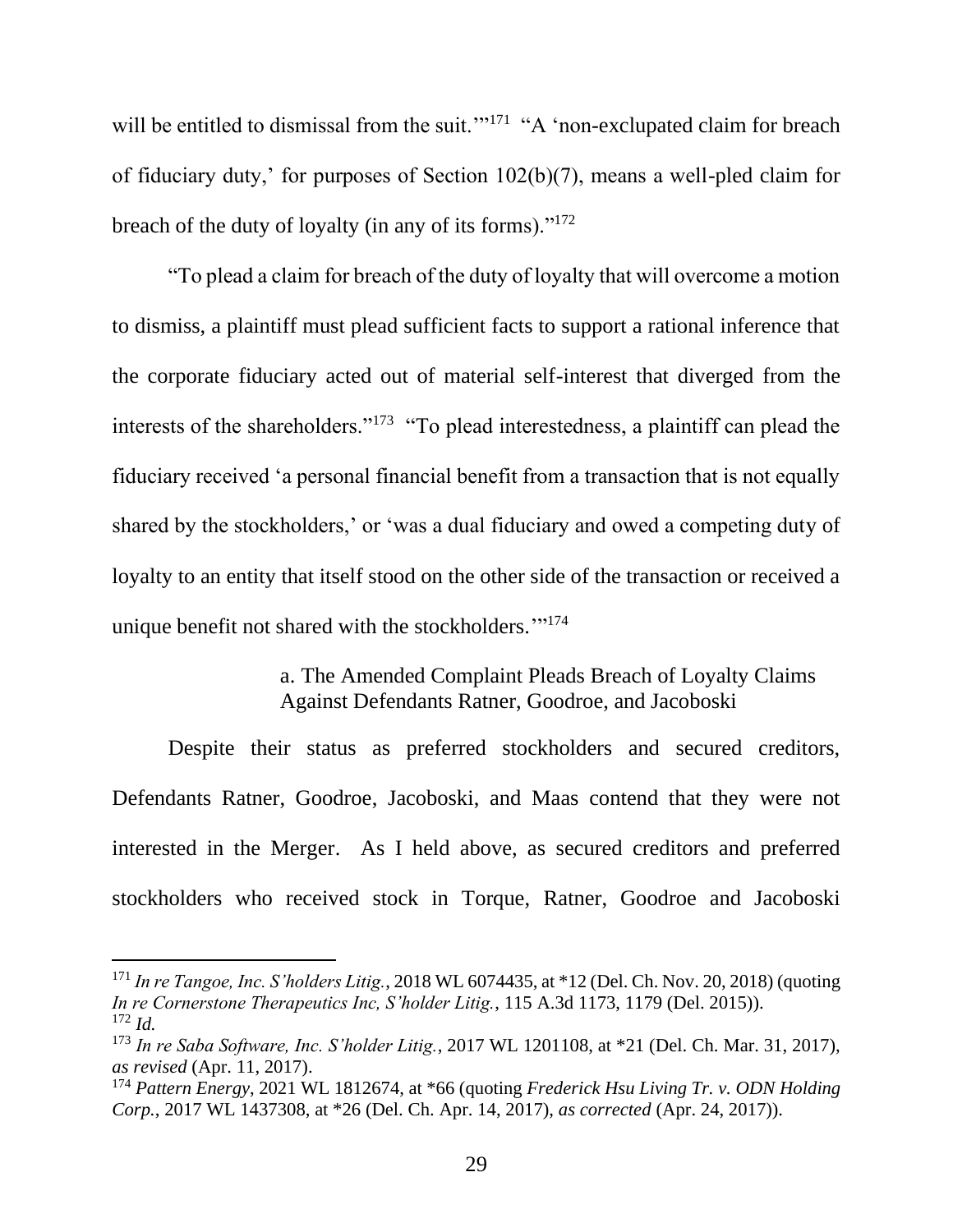"receive[d] a financial benefit not available to stockholders equally."<sup>175</sup> Likewise, Maas was a dual fiduciary of WinView and Graham, which similarly "received a unique benefit not shared with the stockholders"<sup>176</sup> by virtue of its status as a secured creditor and preferred stockholder. Nonetheless, Ratner, Goodroe, Jacoboski and Maas make several arguments as to why they were disinterested in the Merger. As explained below, on this preliminary record I find none of them persuasive.

*First*, they argue that WinView was insolvent, which meant that they were required to consider the interests of WinView's noteholders and preferred stockholders, in addition to WinView's common stockholders.<sup>177</sup> Per the Director Defendants, they achieved an excellent result for all these stakeholders, including fending off debt foreclosure and preserving certain IP-related rights to the common stockholders, in spite of the insolvency. But the Amended Complaint does not allege that WinView was insolvent. The Defendants rely only on material outside of the Amended Complaint to support their assertion of insolvency. Although the Plaintiffs do not dispute that WinView was in a perilous and illiquid financial position, they assert instead that it was merely in the "zone of insolvency," which has no

<sup>175</sup> *In re PNB Holding Co. S'holders Litig.*, 2006 WL 2403999, at \*12 (Del. Ch. Aug. 18, 2006); *see supra* notes 162–64 and accompanying text.

<sup>176</sup> *Pattern Energy*, 2021 WL 1812674, at \*66 (quoting *Frederick Hsu*, 2017 WL 1437308, at  $*26$ ).

<sup>&</sup>lt;sup>177</sup> Directors' OB at  $46-48$ ; Directors' RB at  $21-22$ .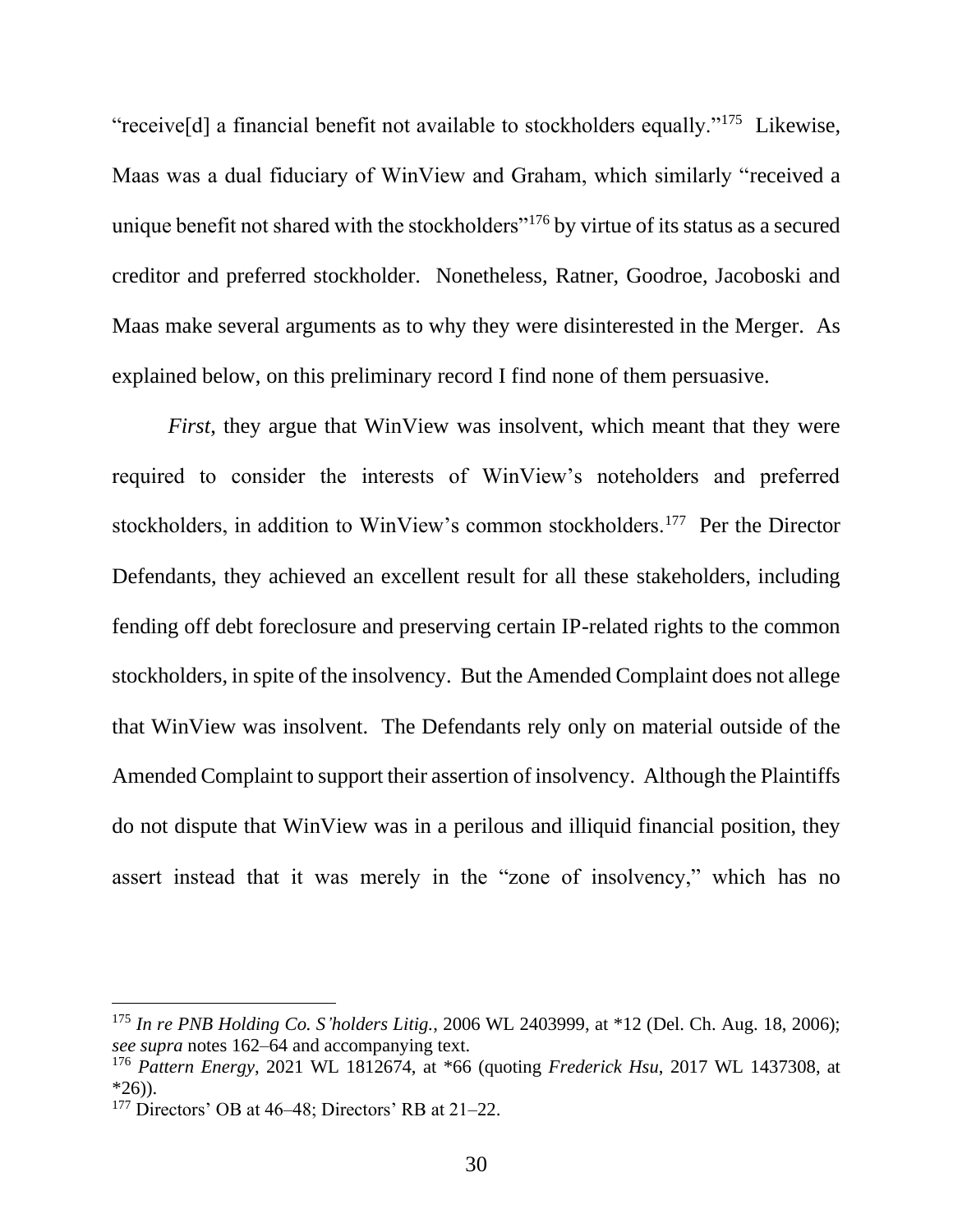"implications for fiduciary duty claims."<sup>178</sup> The Plaintiffs also allege that the IP held by WinView had a value of \$175 million, while its debt was only \$25 million.<sup>179</sup>

To hold as a matter of law that WinView was insolvent would require defendant-friendly inferences based on material outside of the Amended Complaint, and resolution of factual disputes in favor of the moving party. Accordingly, I conclude that the question of WinView's solvency is a factual issue that awaits a developed record.

*Second*, Ratner, Goodroe, Jacoboski and Maas argue that the Plaintiffs have failed to plead facts implying that the consideration they received for their secured debt and preferred stock holdings was material to them.<sup>180</sup> For a benefit to be material, it must be "so substantial as to have rendered it improbable that [the board] could discharge their fiduciary obligations in an even-handed manner."<sup>181</sup>

I conclude that the Merger consideration "provided reasonably conceivable material benefits to the Director Defendants."<sup>182</sup> As I discussed above, Ratner, Goodroe and Jacoboski each held notes with six-figure principal balances, as well as hundreds of thousands of shares of WinView preferred stock and warrants on

<sup>178</sup> *Quadrant Structured Prod. Co., Ltd. v. Vertin*, 115 A.3d 535, 546 (Del. Ch. 2015).

<sup>179</sup> Am. Compl. ¶¶ 80, 87, 94, 116, 139.

 $180$  Directors' OB at  $48-52$ .

<sup>181</sup> *In re Staples, Inc. S'holders Litig.*, 792 A.2d 934, 951 (Del. Ch. 2001) (quoting *In re Gen. Motors Class H S'holders Litig.*, 734 A.2d 611, 618 (Del. Ch. 1999)).

<sup>182</sup> *Tangoe*, 2018 WL 6074435, at \*13.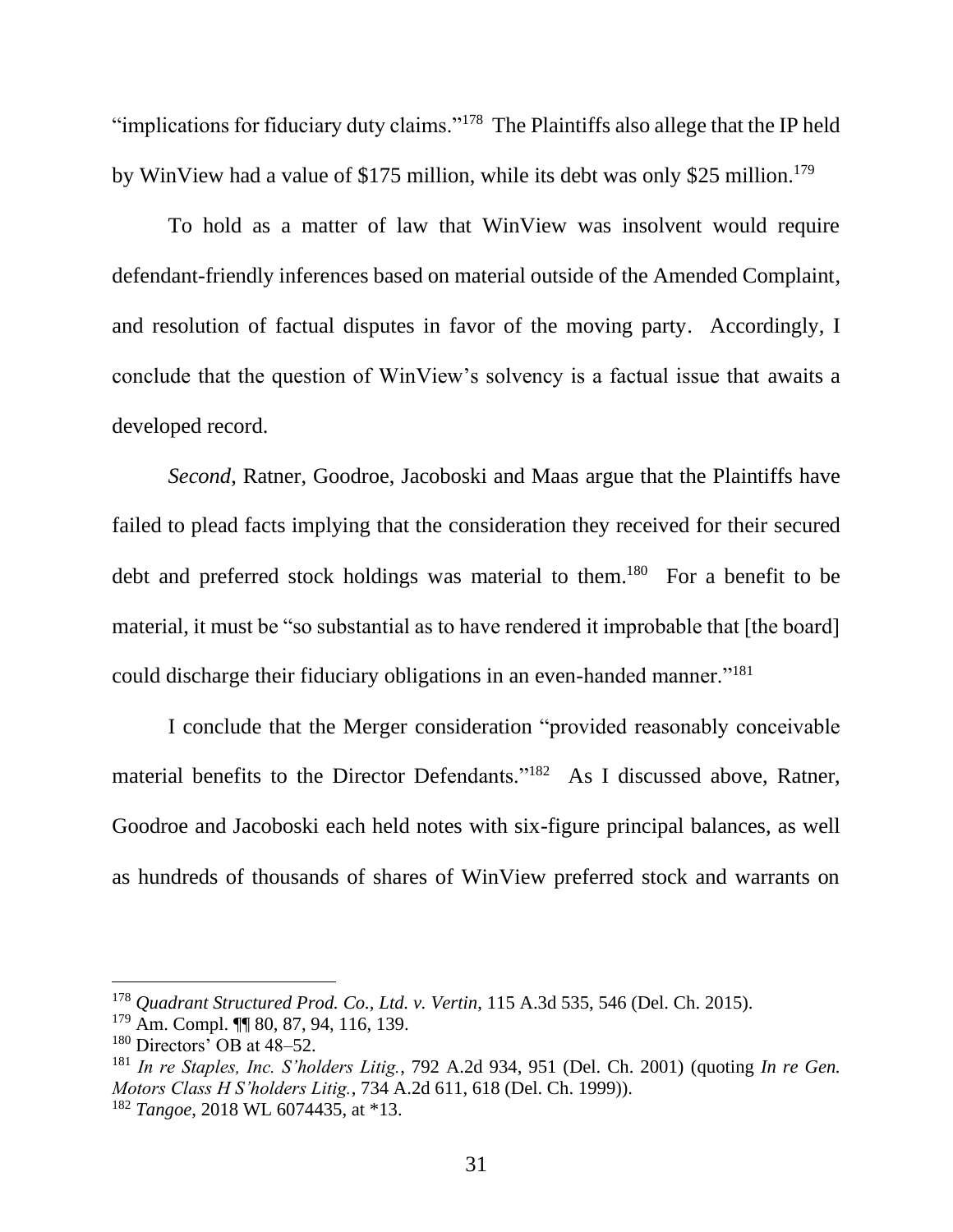WinView preferred and common stock.<sup>183</sup> Graham likewise held notes with seven-figure balances, millions of shares of preferred stock, and warrants to purchase WinView preferred and common stock<sup>184</sup>:

| <b>Defendant</b> | <b>Aggregate</b>    | Common       | <b>Preferred</b> | Common          | <b>Preferred Stock</b> |
|------------------|---------------------|--------------|------------------|-----------------|------------------------|
|                  | <b>Note Balance</b> | <b>Stock</b> | <b>Stock</b>     | <b>Stock</b>    | <b>Warrants</b>        |
|                  |                     |              |                  | <b>Warrants</b> |                        |
| Ratner           | \$700,350.68        |              | 188,074          | 879,656         | 582,800                |
| <b>Jacoboski</b> | \$475,000.00        |              |                  | 792,821         | 786,196                |
| Graham           | \$2,000,000.00      |              | 5,883,953        | 1,103,241       | 1,470,988              |
| Goodroe          | \$700,438.36        |              | 951,659          | 879,656         | 270,940                |

As WinView's cash dwindled and the Company veered towards the zone of insolvency, the Defendants' rights as creditors and preferred stockholders became "increasingly chimerical."<sup>185</sup> The Amended Complaint alleges that, under the Merger, the Defendants realized \$13.8 million of the total \$35 million in Merger consideration.<sup>186</sup> Giving the Plaintiffs all reasonable inferences, it is reasonably conceivable that this consideration was material to Ratner, Goodroe and Jacoboski, and to Maas as a fiduciary of Graham.<sup>187</sup>

 $183$  Am. Compl.  $\P$  85.

 $184$  *Id.* 

<sup>&</sup>lt;sup>185</sup> Tangoe, 2018 WL 6074435, at \*13.

<sup>&</sup>lt;sup>186</sup> Am. Compl. ¶ 104.

<sup>&</sup>lt;sup>187</sup> See Tangoe, 2018 WL 6074435, at \*13.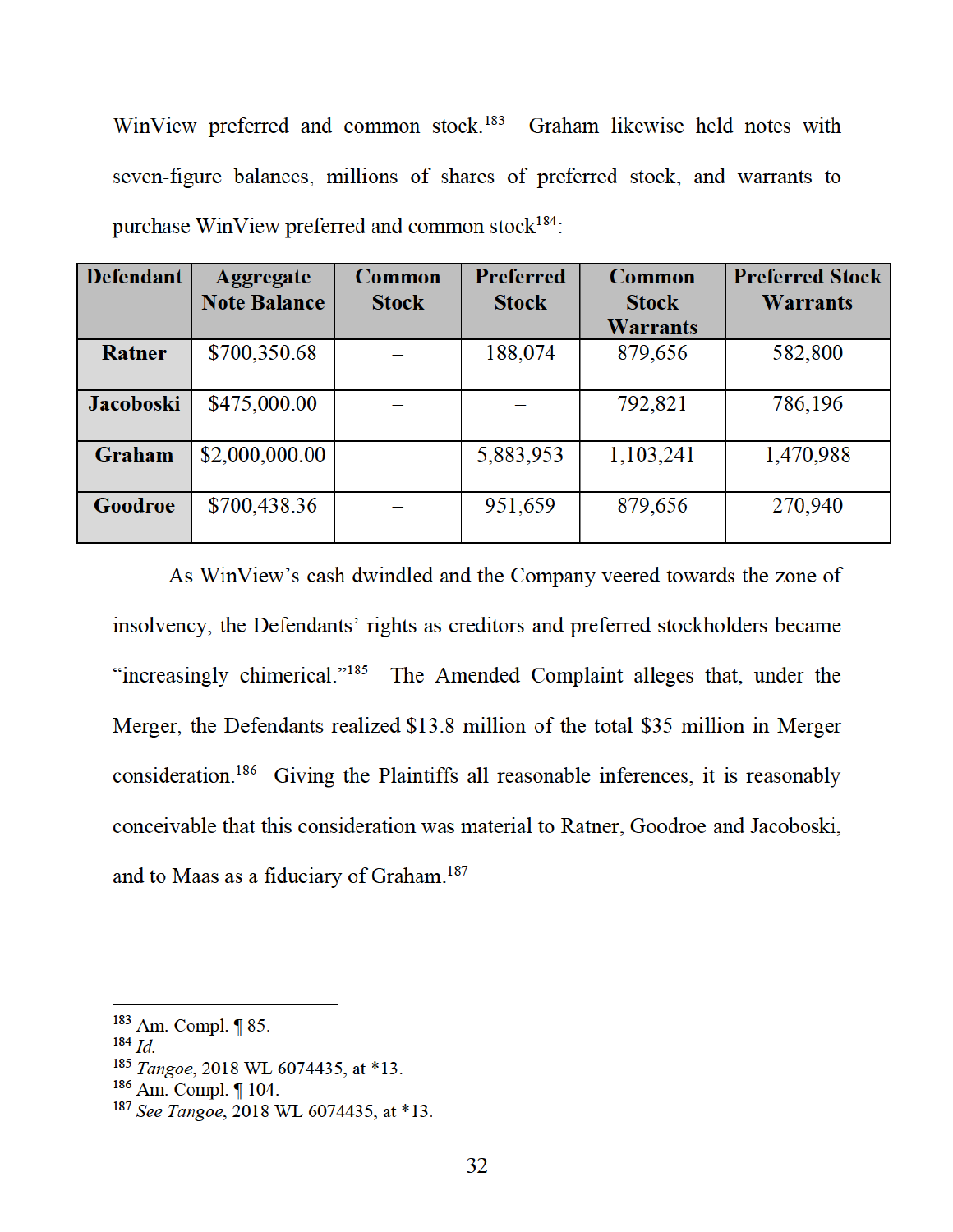*Finally*, Ratner, Goodroe, Jacoboski and Maas contend that the duty of loyalty did not require them to waive their rights as preferred stockholders and secured creditors in approving the Merger. "[T]he duty of loyalty requires that any power over the corporation held in a fiduciary capacity may be exercised only for the purpose of advancing collective/corporate welfare."<sup>188</sup> That said, "fiduciary obligation does not require self-sacrifice."<sup>189</sup> As a result, "one who may be both a creditor and a fiduciary (*e.g.*, a director or controlling shareholder) does not by reason of that status alone have special limitations imposed upon the exercise of his or her creditor rights."<sup>190</sup> In other words, "a creditor does not lose his rights as a creditor solely because he is also a . . . director,"<sup>191</sup> and "there is nothing under Delaware law that requires [a fiduciary] to waive enforceable rights that it has as a holder of preferred stock or as a lender."<sup>192</sup>

But "the obverse of this proposition is true as well": a creditor or preferred stockholder cannot "misuse[] a fiduciary position . . . to try to advantage himself in his creditor [or preferred stockholder] capacity."<sup>193</sup> The allegations here go far beyond non-waiver of creditor's rights by the Defendant Directors. A plaintiff can

<sup>188</sup> *Odyssey Partners, L.P., Odyssey-ABC Ltd. P'ship*, 1996 WL 422377, at \*3 (Del. Ch. July 24, 1996).

<sup>189</sup> *Id.*

<sup>190</sup> *Id.*

<sup>191</sup> *Cox v. Crawford-Emery*, 2007 WL 4327775, at \*4 n.26 (Del. Ch. Nov. 30, 2007).

<sup>192</sup> *Next Level Commc'ns, Inc. v. Motorola, Inc.*, 834 A.2d 828, 854 (Del. Ch. 2003).

<sup>193</sup> *Odyssey*, 1996 WL 422377, at \*4.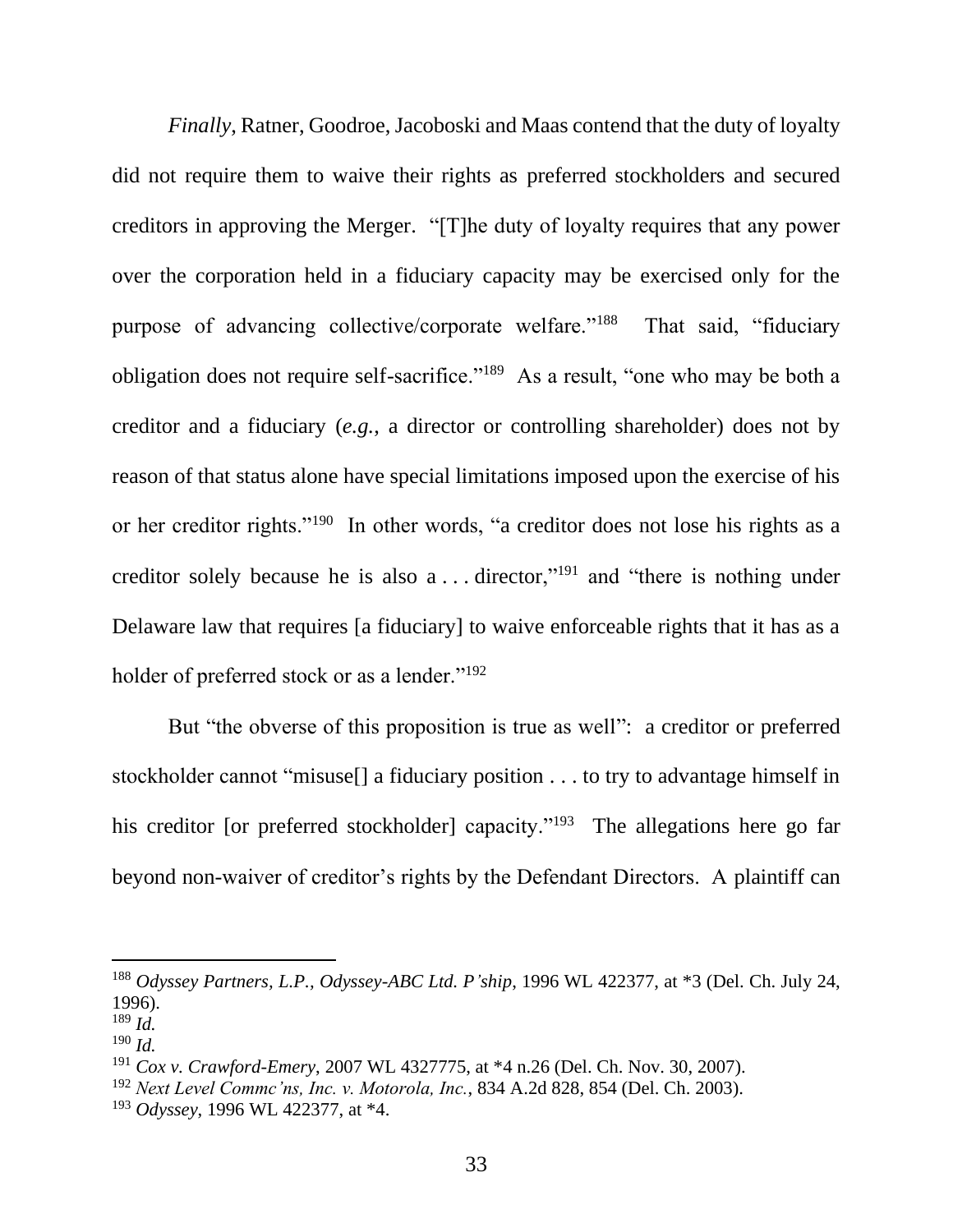plead a breach of loyalty claim against a fiduciary creditor or preferred stockholder by alleging "facts other than" the mere "exercise of the legal rights acquired by a fiduciary"—for example, by pleading that a fiduciary "fail[ed] to explore fully available sources of additional capital" in order to prioritize the fiduciaries' creditor interests over their fiduciary duties.<sup>194</sup> The Amended Complaint alleges precisely that: Ratner, Goodroe, Jacoboski and Maas approved a Merger that treated them, as WinView secured creditors and preferred stockholders, favorably in comparison to WinView's common stockholders, without considering alternative sources of financing, because they wanted "a public market valuation for their secured  $loans.$ "<sup>195</sup>

Here, the Merger did not constitute a mere "exercise of [the Director Defendants'] creditor rights,"<sup>196</sup> such as the right to foreclose on WinView's patents. Indeed, the Merger represented an *alternative* to the exercise of those rights. The Merger "created subclasses of" WinView stockholders and secured creditors: "One class would remain; the other would go. The class that would remain would profit, at the other's expense, if [the Merger] underpaid those departing."<sup>197</sup>

<sup>194</sup> *Id.*

 $195$  Am. Compl. ¶ 76.

<sup>196</sup> *Odyssey*, 1996 WL 422377, at \*3–4.

<sup>197</sup> *PNB*, 2006 WL 2403999, at \*12.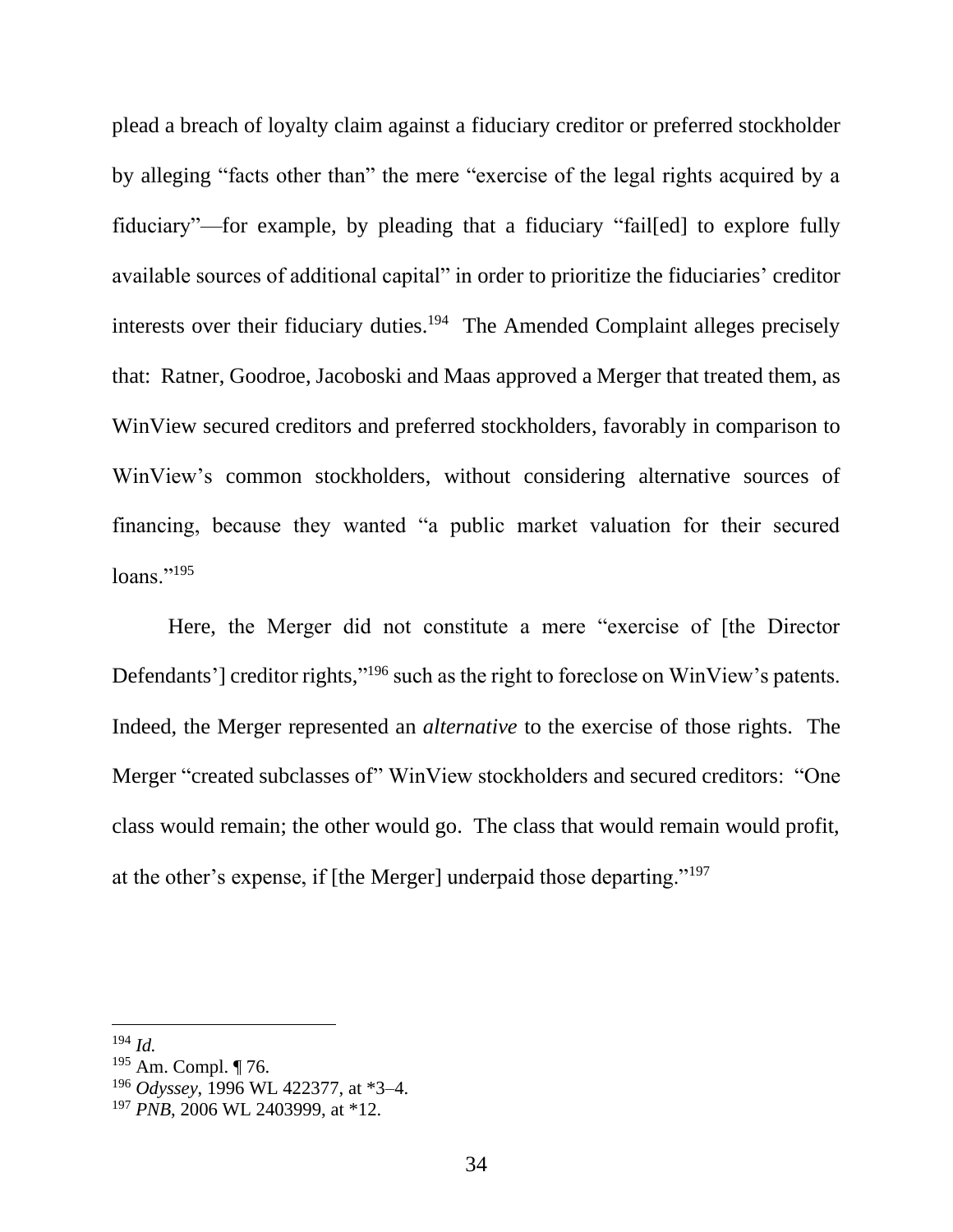In that circumstance, the status of Ratner, Goodroe, and Jacoboski as "stockholders who were eligible to remain rendered them conflicted."<sup>198</sup> Likewise, Maas was similarly conflicted as a fiduciary for Graham, another stockholder "eligible to remain." As fiduciaries for the WinView common stockholders, Ratner, Goodroe, Jacoboski, and Maas "were obliged to treat all stockholders fairly."<sup>199</sup> They were not thereby barred from "propos[ing] a transaction whereby [the] common stockholders would be [eliminated]"; the relevant question is "how [they] could discharge [their] obligation to the departing stockholders in a situation when [their] own self-interest conflicted with the interests of stockholders generally."<sup>200</sup> In such a circumstance, "the core insight of the entire fairness standard comes into play."<sup>201</sup> Accordingly, it is reasonably conceivable that Ratner, Goodroe, Jacoboski and Maas were interested in the Merger and breached their duty of loyalty.

# b. The Amended Complaint Pleads a Breach of Loyalty Claim Against Defendant Rogers

Defendant Rogers concedes that he was a dual fiduciary because he served as the Chairman of Frankly and as the Executive Chairman of WinView at the time of

<sup>201</sup> *Id.*

<sup>198</sup> *Id.*

<sup>199</sup> *Id.*

<sup>200</sup> *Id.*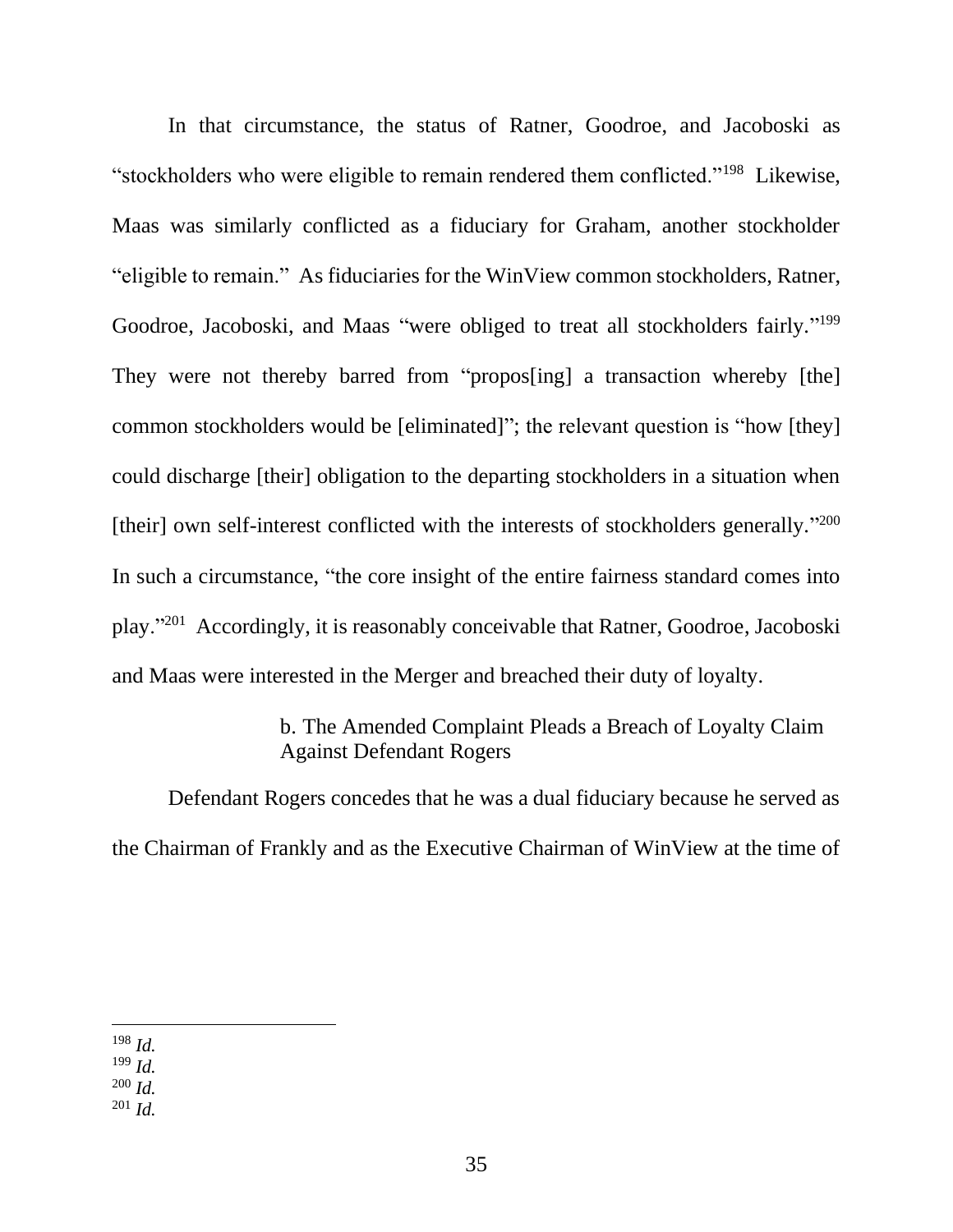the Merger.<sup>202</sup> He contends, however, that I must dismiss the Amended Complaint against him because he "abstained from voting on the [Merger]."<sup>203</sup>

There is "no *per se* rule that unqualifiedly and categorically relieves a director from liability solely because that director refrains from voting on the challenged transaction."<sup>204</sup> Notably, Rogers does not contend that he abstained from negotiating the Merger. The Amended Complaint alleges that Rogers told Lockton in November 2019 that he had personally negotiated a binding term sheet for the Merger.<sup>205</sup> Delaware law does not allow directors who negotiated a transaction to "specifically to shield themselves from any exposure to liability" by "deliberately absent[ing] themselves from the directors' meeting at which the proposal is to be voted upon."<sup>206</sup> I therefore decline to "accord<sup>[]</sup> exculpatory significance" to Rogers' "nonvote."<sup>207</sup> It is reasonably conceivable at this pleading stage that Rogers breached his duty of loyalty by participating in the Merger negotiations.

Accordingly, I decline to dismiss Counts I and II against the Director Defendants.

 $202$  Directors' OB at 54–55; Directors' RB at 29–30.

 $203$  Directors' OB at 54–55; Directors' RB at 29–30.

<sup>204</sup> *In re Tri-Star Pictures, Inc., Litig.*, 1995 WL 106520, at \*3 (Del. Ch. Mar. 9, 1995).

 $205$  Am. Compl.  $\P$  121. The Defendants characterize this allegation as "conclusory" and chastise the Plaintiffs for failing to seek books and records before bringing their claims. Defendants' RB at 29–30. Although WinView's books and records may have elucidated Rogers' alleged role in negotiating the Merger, the allegation that Rogers told Plaintiff Lockton that he negotiated the term sheet is sufficient to establish reasonable conceivability.

<sup>206</sup> *Tri-Star*, 1995 WL 106520, at \*3.

<sup>207</sup> *Id.*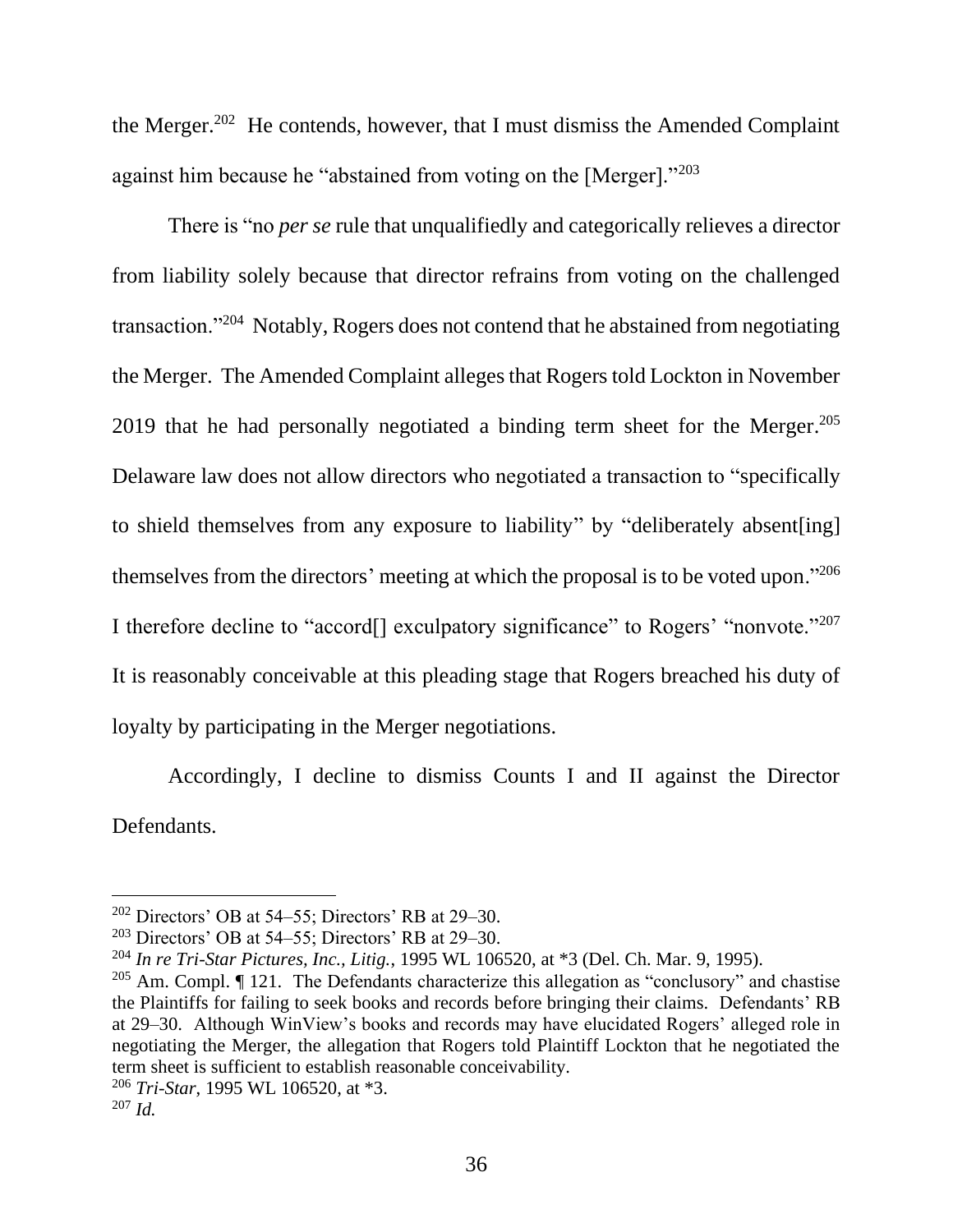# *C. The Amended Complaint Fails to Plead that Graham Was a Controlling Stockholder*

The Plaintiffs next contend that Graham owed fiduciary duties to WinView common stockholders as a controlling stockholder. The Plaintiffs contend that Graham formed a control group with the Director Defendants, which held at least 45% of WinView's voting shares, and potentially 51% of WinView's voting shares if the Defendants exercised their warrants. $208$ 

"Delaware law imposes fiduciary duties on those who effectively control a corporation."<sup>209</sup> "The premise for contending that a controller owes fiduciary duties 'is that the controller exerts its will over the enterprise in the manner of the board itself."<sup>210</sup> In other words, a controller so acting is exercising dominion over the property of the other stockholders, and is therefore a classic fiduciary. At the pleading stage, the control group inquiry involves two questions: "(1) whether the alleged control group was indeed a group, and (2) whether the alleged control group exercised sufficient control."<sup>211</sup> The first question is dispositive here.

"To demonstrate that a group of stockholders exercises 'control' collectively," the Plaintiffs must plead that the Defendants "are 'connected in some legally significant way'—such as 'by contract, common ownership, agreement, or other

<sup>208</sup> *See supra* notes 129–30 and accompanying text.

<sup>209</sup> *Patel v. Duncan*, 2021 WL 4482157, at \*10 (Del. Ch. Sept. 30, 2021), *as corrected* (Oct. 4, 2021) (quoting *Voigt v. Metcalf*, 2020 WL 614999, at \*11 (Del. Ch. Feb. 10, 2020)). <sup>210</sup> *Id.* (quoting *Abraham v. Emerson Radio Corp.*, 901 A.2d 751, 759 (Del. Ch. 2006)).  $^{211}$  *Id.* at \*11.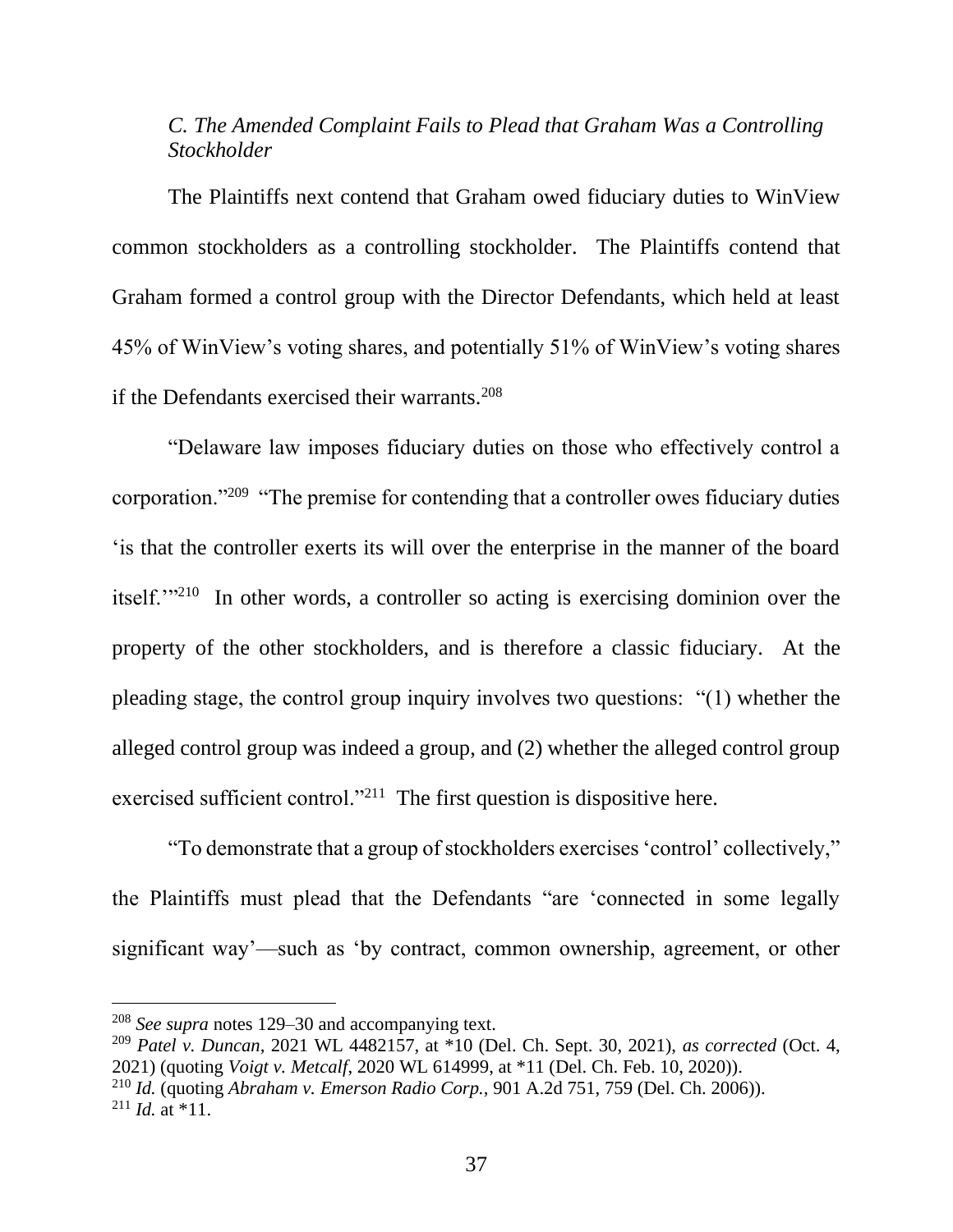arrangement—to work together toward a shared goal. $\frac{1}{2}$  Simply alleging that the Defendants shared a "concurrence of self-interest" does not suffice.<sup>213</sup> Rather, the Plaintiffs must plead "some indication of an actual agreement," though "it need not be formal or written."<sup>214</sup>

Here, the Plaintiffs contend that Graham and the Director Defendants were "similarly situated" because they each held secured debt and preferred stock, which "tied them together to serve their interests in a legally significant way."<sup>215</sup> That is not enough to establish a control group. "[I]f all a complaint alleges is that a group of shareholders have 'parallel interests,' such allegations are insufficient as a matter of law to support the inference that the shareholders were part of a control group."<sup>216</sup> Accordingly, without more, the allegation that Graham and the Director Defendants were similarly situated because they each held secured debt and preferred stock fails as a matter of law.

Absent a control group, the allegations against Graham are insufficient to support an inference that Graham owed fiduciary duties as a controlling stockholder. Although the Plaintiffs do not allege precisely what percentage of WinView's voting stock was owned by Graham, the Amended Complaint concedes that Graham owned

<sup>212</sup> *Sheldon v. Pinto Tech. Ventures, L.P.*, 220 A.3d 245, 251–52 (Del. 2019) (quoting *In re Crimson Expl. Inc. S'holder Litig.*, 2014 WL 5449419, at \*15 (Del. Ch. Oct. 24, 2014)). <sup>213</sup> *Id.* at 252.

 $^{214}$  *Id.* 

<sup>&</sup>lt;sup>215</sup> Pls.' First AB at 11.

<sup>216</sup> *Dubroff v. Wren Holdings, LLc*, 2009 WL 1478697, at \*3 (Del. Ch. May 22, 2009).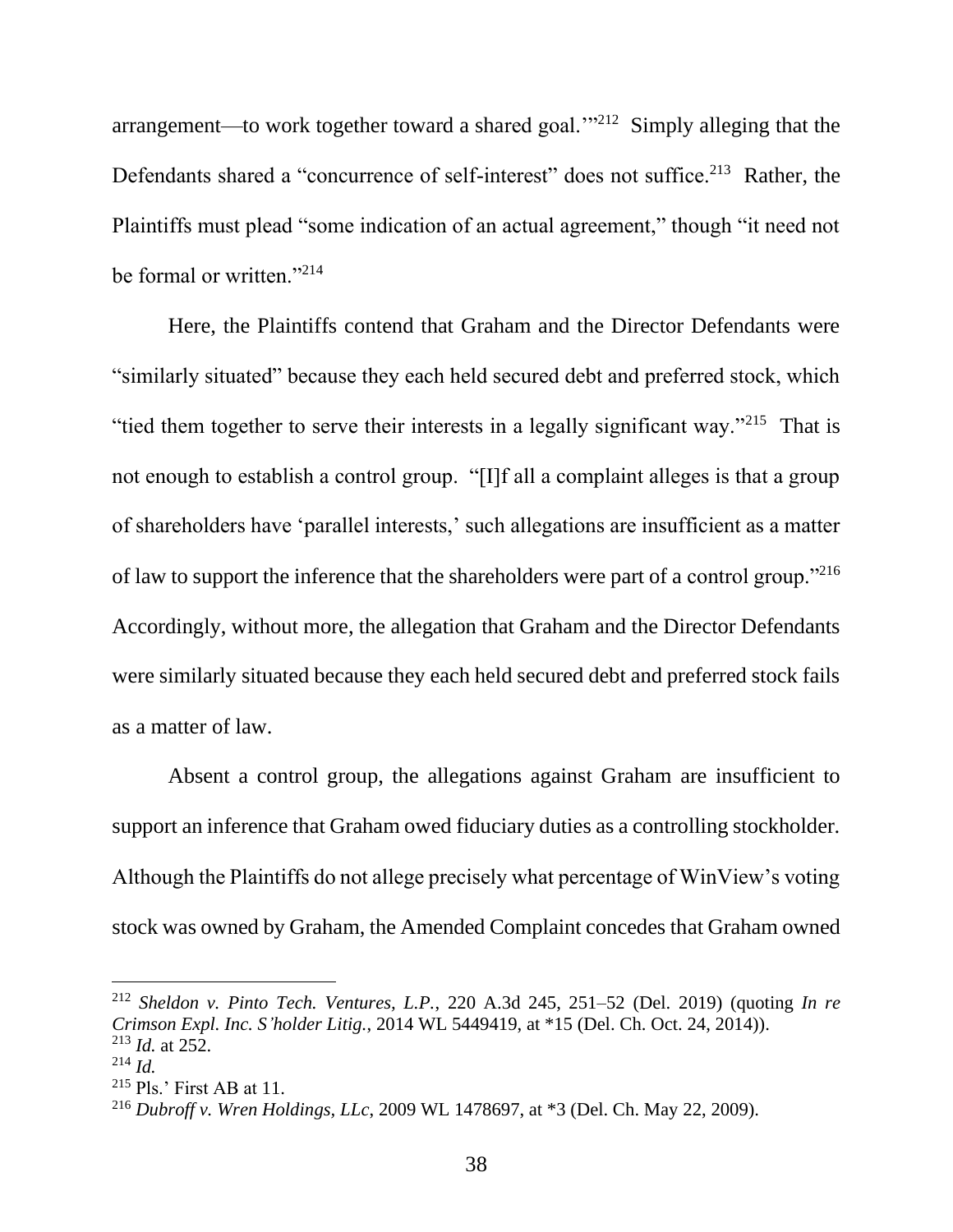less than  $50\%$ .<sup>217</sup> When a stockholder owns less than  $50\%$  of the corporation's outstanding stock, "a plaintiff must allege domination by a minority shareholder through actual control of corporate conduct."<sup>218</sup> "The bare conclusory allegation that a minority stockholder possessed control is insufficient."<sup>219</sup> Instead, the Amended Complaint must plead facts "showing that the minority stockholder 'exercised actual domination and control over . . . [the] directors."<sup>220</sup> In other words, "a minority blockholder is not considered to be a controlling stockholder unless it exercises 'such formidable voting and managerial power that [it], as a practical matter, [is] no differently situated than if [it] had majority voting control.<sup>''221</sup> The minority blockholders power must be "so potent that independent directors . . . cannot freely exercise their judgment, fearing retribution" from the controlling minority blockholder.<sup>222</sup>

The Amended Complaint alleges that Graham was WinView's "largest stockholder";<sup>223</sup> that Graham held debt in WinView that was secured by WinView's

<sup>217</sup> *See* Am. Compl. ¶ 186 (alleging that Defendants together controlled, at most, 51% in the aggregate).

<sup>218</sup> *In re Morton's Rest. Grp., Inc. S'holders Litig.*, 74 A.3d 656, 664 (Del. Ch. 2013) (quoting *Citron v. Fairchild Camera & Instrument Corp.*, 569 A.2d 53, 70 (Del. 1989)). <sup>219</sup> *Id.*

<sup>220</sup> *Id.* at 664–65 (quoting *In re Sea-Land Corp. S'holders Litig.*, 1988 WL 49126, at \*3 (Del. Ch. May 13, 1988)).

<sup>221</sup> *Id.* at 665.

<sup>222</sup> *Id.* (quoting *In re PNB Holding Co. S'holders Litig.*, 2006 WL 2403999, at \*9 (Del. Ch. Aug. 18, 2006)).

 $223$  Am. Compl.  $\P$  13.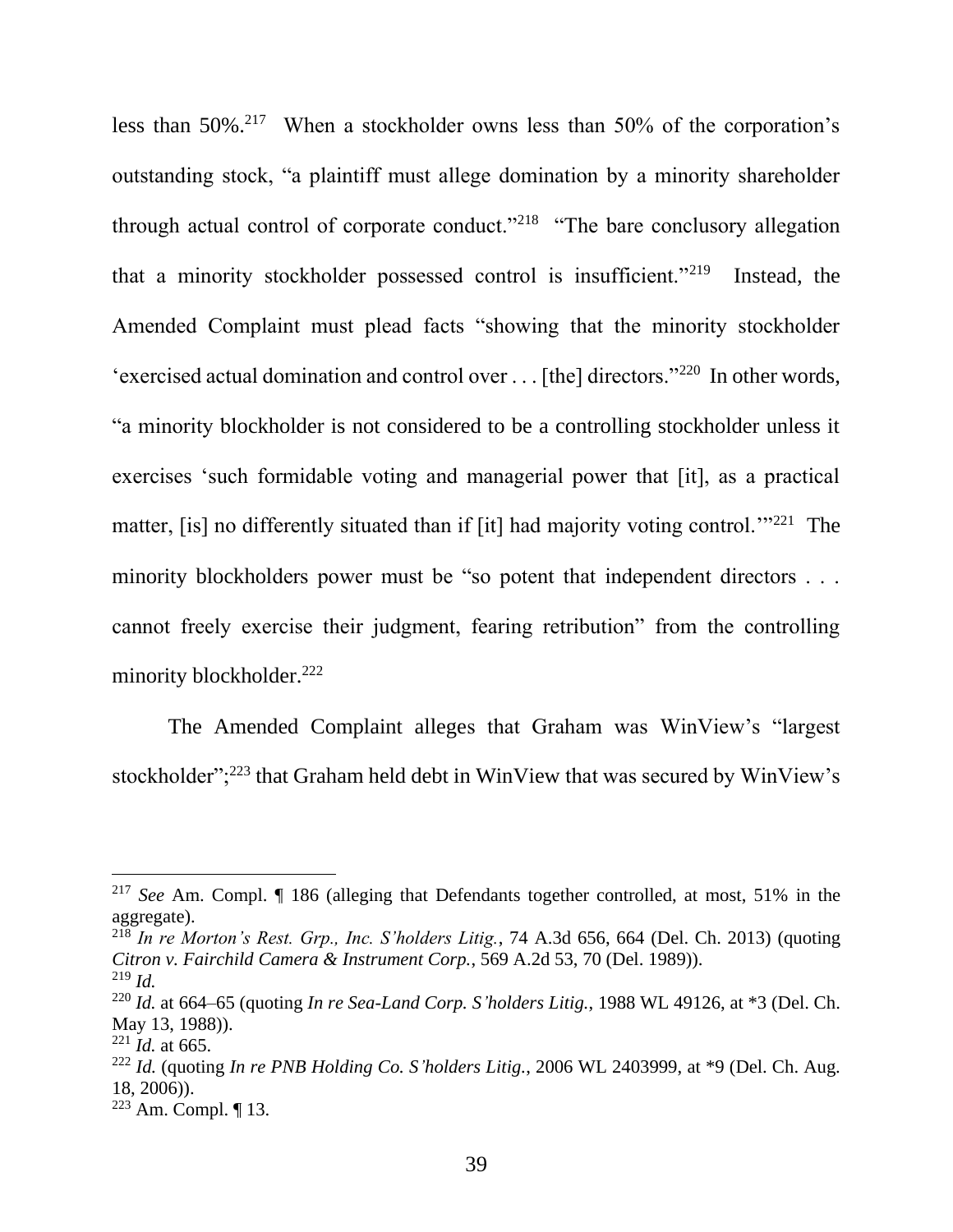only significant assets, its patents;  $2^{24}$  that Graham designated a "representative" on the WinView Board, Maas; $^{225}$  that Maas held the sole power of attorney on behalf of all secured creditors, allowing him to foreclose on WinView's patents in the event of a default;<sup>226</sup> and that Maas served as the Chairman of the Special Committee charged with negotiating the Merger.<sup>227</sup> Nonetheless, the Amended Complaint alleges that Maas "uniformly acquiesced to and supported any request by Rogers, whether in the company's best interest or otherwise."<sup>228</sup> In other words, the Amended Complaint concedes that Maas' position on the Board did not confer control to Graham. Accordingly, I cannot find on the facts alleged that it is reasonably conceivable that Graham owed fiduciary duties as a controlling stockholder. Count II is therefore dismissed against Graham.

# *D. The Plaintiffs' Civil Conspiracy Claims*

In addition to the breach of fiduciary duty claims, the Amended Complaint asserts civil conspiracy claims in Count III against all of the Defendants for conspiring to "breach their fiduciary duty of loyalty to [the] Plaintiffs by forcing through the unfair and inequitable Merger."<sup>229</sup> "The elements for civil conspiracy

- $^{225}$  *Id.* ¶ 45.
- <sup>226</sup> *Id.* ¶¶ 38, 45, 55.
- $^{227}$  *Id.*  $\P$  121.
- <sup>228</sup> *Id.*

 $^{224}$  *Id.*  $\P\P$  13, 85.

<sup>229</sup> *Id.* ¶ 195; *see also id.* ¶¶ 194–98.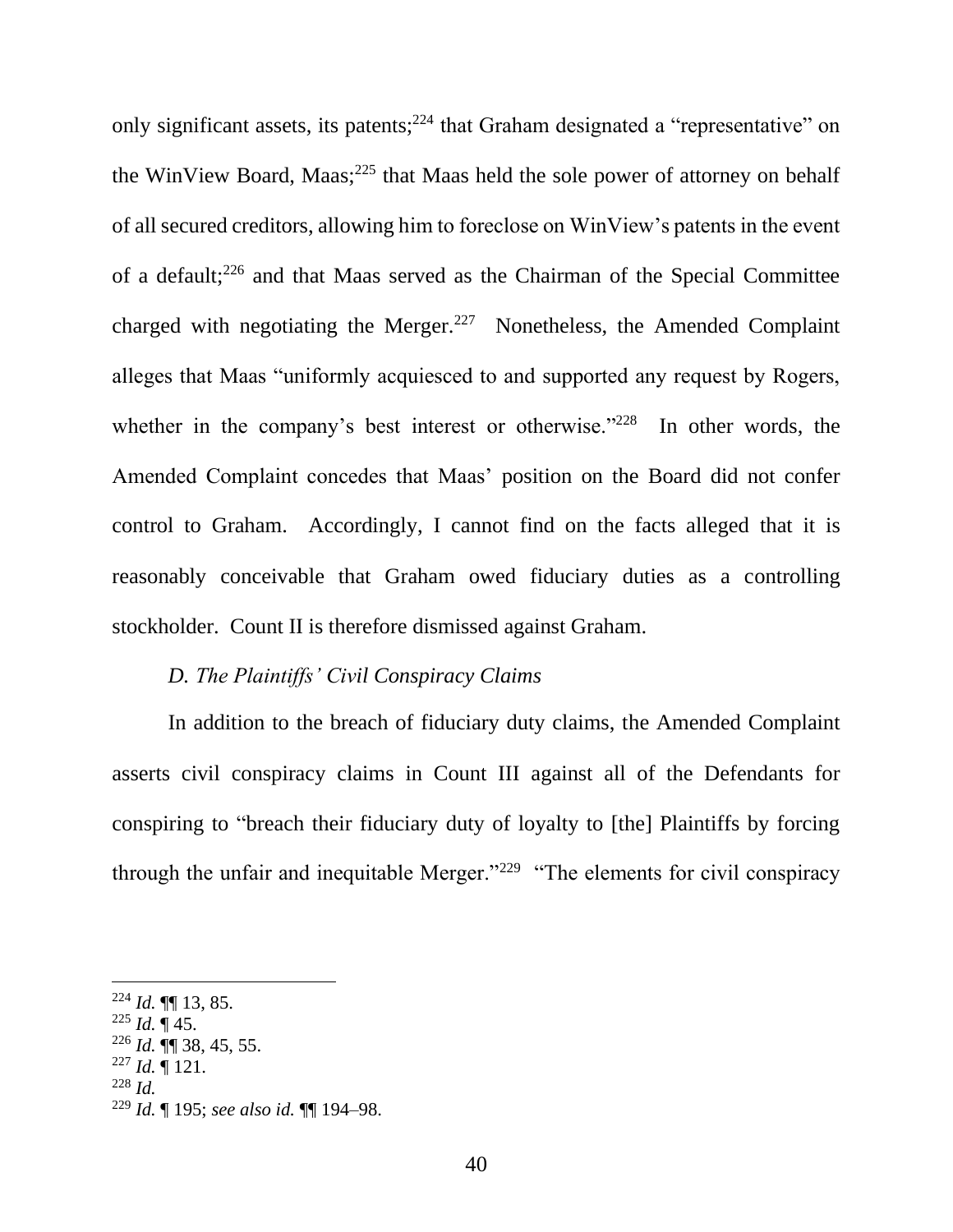under Delaware law are: (1) a confederation or combination of two or more persons; (2) an unlawful act done in furtherance of the conspiracy; and (3) actual damage." $^{230}$ 

# 1. The Amended Complaint Fails to State Civil Conspiracy Claims Against the Director Defendants

"Delaware law requires an independent tort underlying a civil conspiracy."<sup>231</sup> That is, civil conspiracy "is vicarious liability. It holds a third party, not a fiduciary, responsible for a violation of fiduciary duty."<sup>232</sup> Accordingly, civil conspiracy for breach of fiduciary duty does not apply to the Director Defendants, "[who] owe[d] the [WinView stockholders] a direct fiduciary duty."<sup>233</sup> I therefore dismiss Count III against the Director Defendants.

# 2. The Amended Complaint Fails to Plead a Civil Conspiracy Claim Against Graham

In cases involving the internal affairs of corporations, this Court often evaluates civil conspiracy claims using the elements traditionally associated with aiding and abetting claims.<sup>234</sup> This is because "in cases involving the internal affairs

<sup>230</sup> *Chester Cnty.*, 2019 WL 2564093, at \*20 (quoting *AeroGlobal Cap. Mgmt., LLC v. Cirrus Indus., Inc.*, 871 A.2d 428, 437 (Del. 2005)).

<sup>231</sup> *OptimisCorp v. Waite*, 2015 WL 5147038, at \*56 (Del. Ch. Aug. 26, 2015), *aff'd*, 137 A.3d 970 (Del. 2016).

<sup>232</sup> *Albert v. Alex. Brown Mgmt. Servs., Inc.*, 2005 WL 2130607, at \*11 (Del. Ch. Aug. 26, 2005). <sup>233</sup> *Id.*; *see also OptimisCorp*, 2015 WL 5147038, at \*59 ("I seriously question whether a cause of action exists under Delaware law for a conspiracy among fiduciaries to breach a fiduciary duty."). <sup>234</sup> *Gilbert v. El Paso Co.*, 490 A.2d 1050, 1056–58 (Del. Ch. 1984) (defining conspiracy using

the traditional elements associated with aiding and abetting breach of fiduciary duty), *aff'd*, 575 A.2d 1131 (Del. 1990); *Weinberger v. Rio Grande Indus., Inc.*, 519 A.2d 116, 131 (Del. Ch. 1986) (same); *Malpiede v. Townson*, 780 A.2d 1075, 1098 n.82 (Del. 2001) (noting in merger action that "[a]lthough there is a distinction between civil conspiracy and aiding and abetting, we do not find that distinction meaningful here"); *Carlton Invs. v. TLC Beatrice Int'l Holdings, Inc.*, 1995 WL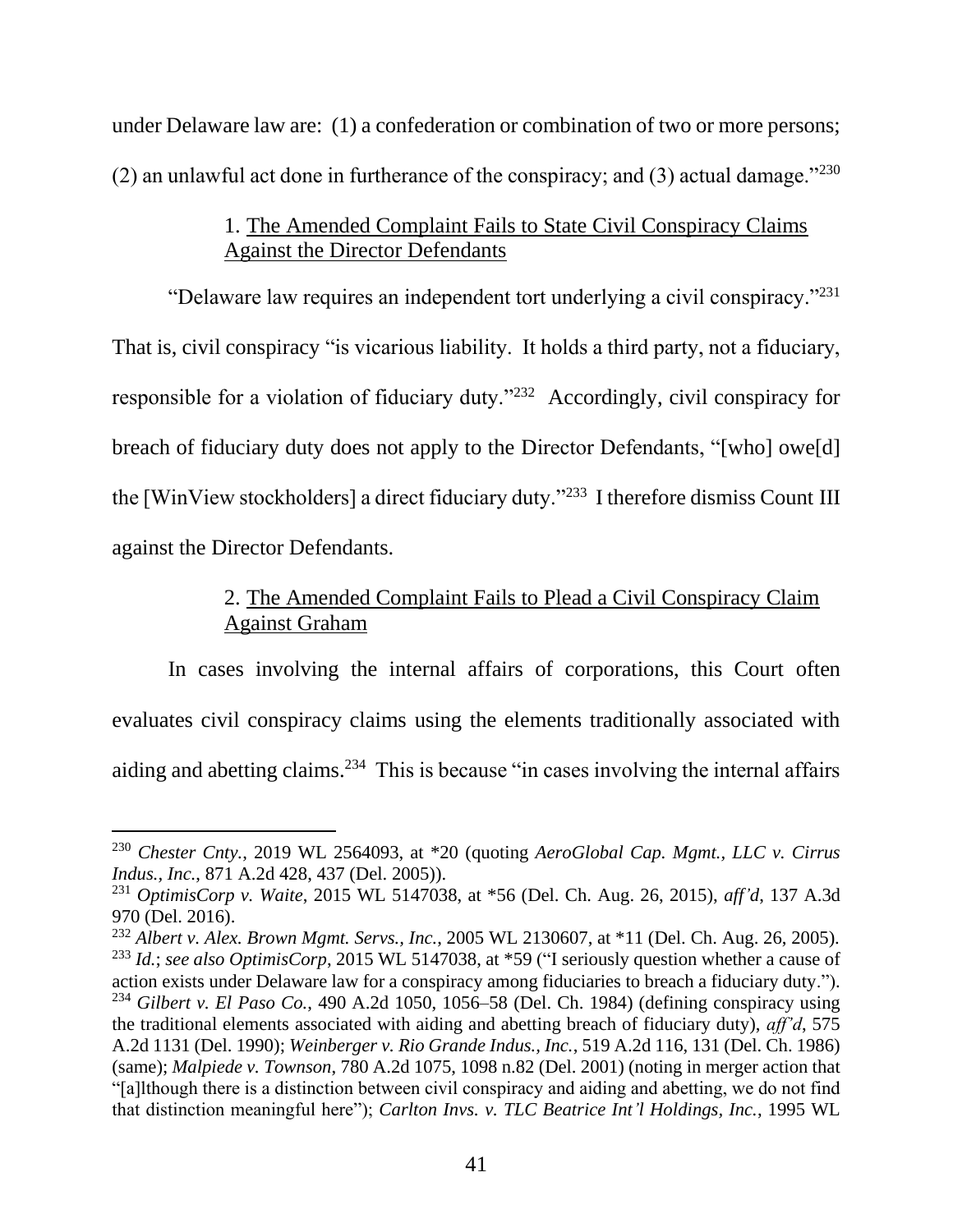of corporations, aiding and abetting claims represent a context-specific application of civil conspiracy law."<sup>235</sup> "[T]he basis of such a claim, regardless of how it is captioned, is the idea that a third party who knowingly participates in the breach of a fiduciary's duty becomes liable to the beneficiaries of the trust relationship."<sup>236</sup> Accordingly, and given the plaintiff-friendly stage of the proceedings, I apply the rubric for aiding and abetting here.

"Like the test for civil conspiracy, the test for stating an aiding and abetting claim is a stringent one, turning on proof of scienter—a plaintiff must prove: (1) the existence of a fiduciary relationship, (2) a breach of the fiduciary's duty and (3) knowing participation in that breach by the non-fiduciary." $237$  Because I have held that it is reasonably conceivable that the Director Defendants breached their fiduciary duties to WinView's common stockholders in connection with the Merger, the first two elements of this test are satisfied at the pleading stage. Accordingly,

<sup>694397,</sup> at \*15 n.11 (Del. Ch. Nov. 21, 1995) ("For the purposes of the instant case, however, analysis under the civil conspiracy test mirrors the analysis under the civil conspiracy/aiding and abetting standard. Both primarily focus on the understanding of the parties with respect to their complicity in any scheme to defraud or in any breach of fiduciary duties."); *Alex. Brown*, 2005 WL 2130607, at \*10 ("Claims for civil conspiracy are sometimes called aiding and abetting."); *Quadrant Structured Prod. Co. v. Vertin*, 102 A.3d 155, 203 (Del. Ch. 2014) ("A claim for conspiracy to commit a breach of fiduciary duty is usually pled as a claim for aiding and abetting, and although there are differences in how the elements of the two doctrines are framed, it remains unclear . . . how the two diverge meaningfully in substance or purpose."); *Benihana of Tokyo, Inc. v. Benihana, Inc.*, 2005 WL 583828, at \*7 (Del. Ch. Feb. 4, 2005) (distinction between aiding and abetting and civil conspiracy was "mere hair-splitting [that] contravenes the equitable principle of looking to the substance rather than to the form").

<sup>235</sup> *Allied Cap. Corp. v. GC-Sun Holdings, L.P.*, 910 A.2d 1020, 1038 (Del. Ch. 2006).

<sup>236</sup> *Alex. Brown*, 2005 WL 2130607, at \*10 (emphasis omitted).

<sup>237</sup> *GC-Sun*, 910 A.2d at 1038–39.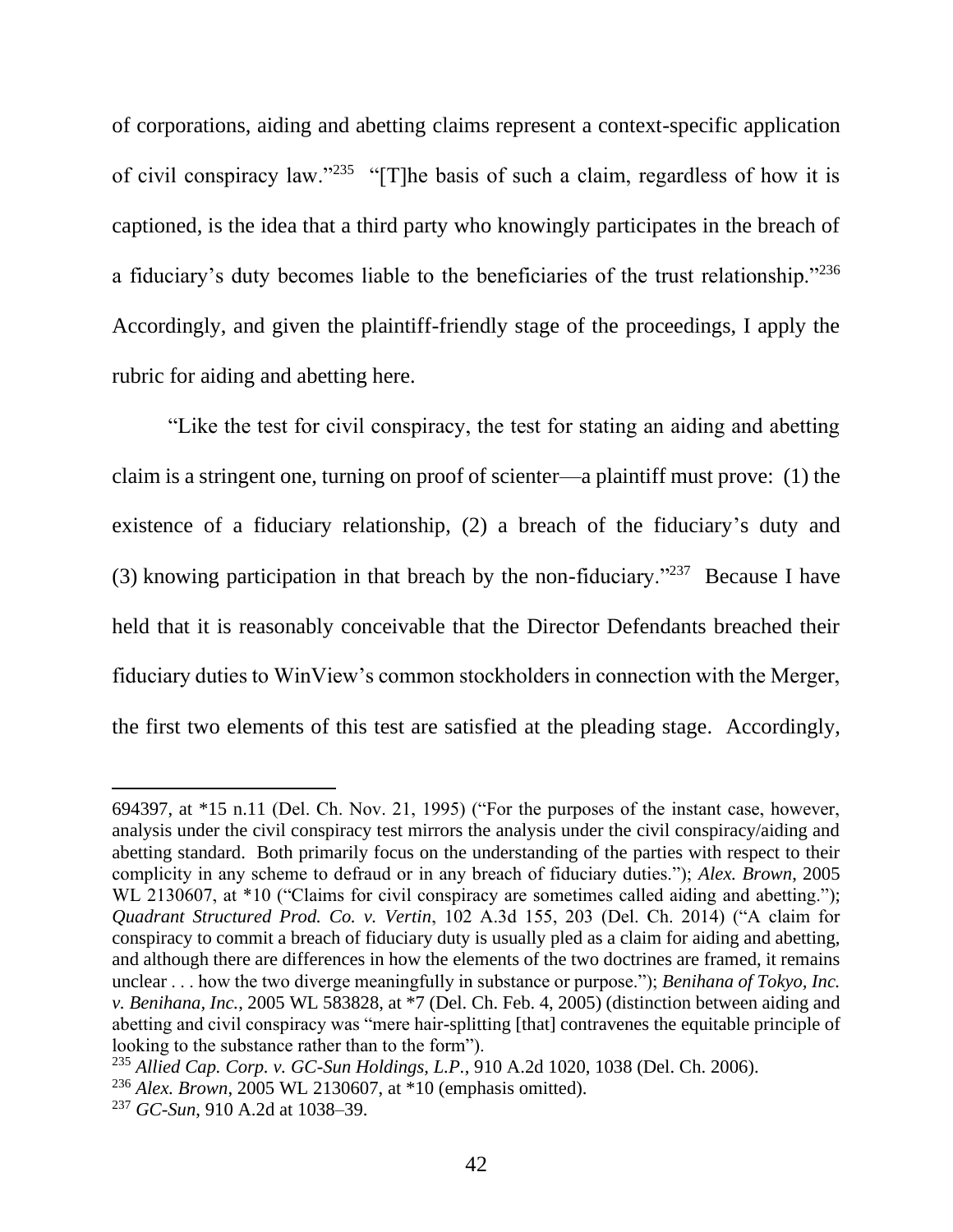the pertinent question is whether the Amended Complaint pleads Graham's "knowing participation" in those breaches of fiduciary duty.

The "knowing participation" element "is a "stringent standard that turn[s] on proof of scienter."<sup>238</sup> The Plaintiffs must plead that Graham "kn[ew] the fiduciary [wa]s breaching his fiduciary duty and then . . . participate[d], in some way, in that breach."<sup>239</sup> That participation must take the form of "substantial assistance' to the primary violator."<sup>240</sup>

Although "knowing participation" is a stringent standard, "[u]nder the liberal pleading standards of this court, . . . knowledge may be averred generally."<sup>241</sup> Under Delaware law, "the knowledge and actions of the corporation's officers and directors, acting within the scope of their authority, are imputed to the corporation itself."<sup>242</sup> What is missing in the allegations, however, is anything implying the participation of Graham in the breach. There are no allegations of Graham providing substantial assistance to Maas or the other Director Defendants concerning the

<sup>238</sup> *In re MeadWestvaco S'holders Litig.*, 168 A.3d 675, 688 (Del. Ch. 2017) (quoting *Lee v. Pincus*, 2014 WL 6066108, at \*13 (Del. Ch. Nov. 14, 2014)).

<sup>239</sup> *In re Xura, Inc. S'holder Litig.*, 2019 WL 3063599, at \*3 (Del. Ch. July 12, 2019).

<sup>240</sup> *In re Oracle Corp. Derivative Litig.*, 2020 WL 3410745, at \*11 (Del. Ch. June 22, 2020) (quoting *In re Dole Food Co., Inc. S'holder Litig.*, 2015 WL 5052214, at \*41 (Del. Ch. Aug. 27, 2015)).

<sup>241</sup> *Weiss v. Swanson*, 948 A.2d 433, 449 (Del. Ch. 2008); *accord LVI Grp. Invs., LLC v. NCM Grp. Holdings, LLC*, 2018 WL 1559936, at \*14 (Del. Ch. Mar. 28, 2018) ("knowledge may be averred generally" in conspiracy claim).

<sup>242</sup> *Stewart v. Wilmington Tr. SP Servs., Inc.*, 112 A.3d 271, 302–03 (Del. Ch.), *aff'd*, 126 A.3d 1115 (Del. 2015).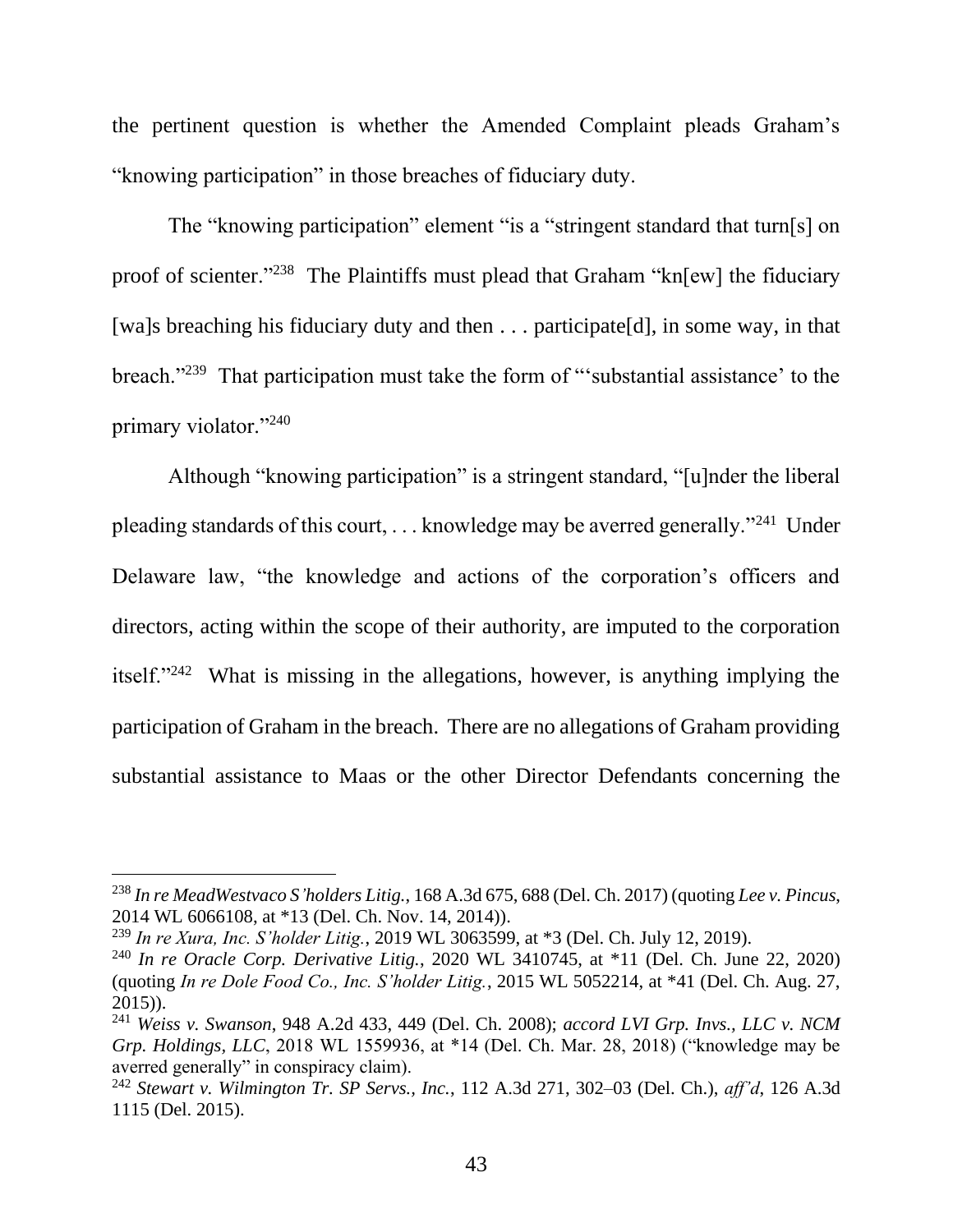breach. There is not even an allegation that Graham and Maas communicated in any way regarding the Merger. Although I can impute Maas' knowledge to Graham, the facts pled do not support a reasonable implication that Graham substantially assisted any breach of duty. $243$  Accordingly, Count III is dismissed against Graham, as well.<sup>244</sup> This holding does not, however, leave the Plaintiffs without a potential remedy against Graham; as discussed below, I conclude that the Amended Complaint adequately states an unjust enrichment claim against Graham.

### *E. The Plaintiffs' Unjust Enrichment Claims Survive*

The Amended Complaint also asserts claims for unjust enrichment against all of the Defendants, because the Merger was allegedly "the product of breaches of fiduciary duty."<sup>245</sup> "The elements of unjust enrichment are: (1) an enrichment, (2) an impoverishment, (3) a relation between the enrichment and impoverishment, (4) the absence of justification, and (5) the absence of a remedy provided by law."<sup>246</sup>

The Plaintiffs' attempt to satisfy the "absence of justification" element is premised solely on their argument that the Defendants breached fiduciary duties in

<sup>243</sup> *Brown v. Perrette*, 1999 WL 342340, at \*13 (Del. Ch. May 14, 1999) ("[A]bsent a showing that the shareholder nominator knowingly participated in the alleged wrong, the wrongful activities of a nominated director cannot be imputed to the shareholder to sustain an aiding and abetting claim.").

 $244$  I note that records available under Section 220, resort to which the Plaintiffs eschewed, would presumably have disclosed any participation of Graham in the Merger sufficient to bolster the implication of knowing participation in breaches of duty.

 $^{245}$ Am. Compl. ¶¶ 199–05.

<sup>246</sup> *Nemec v. Shrader*, 991 A.2d 1120, 1130 (Del. 2010).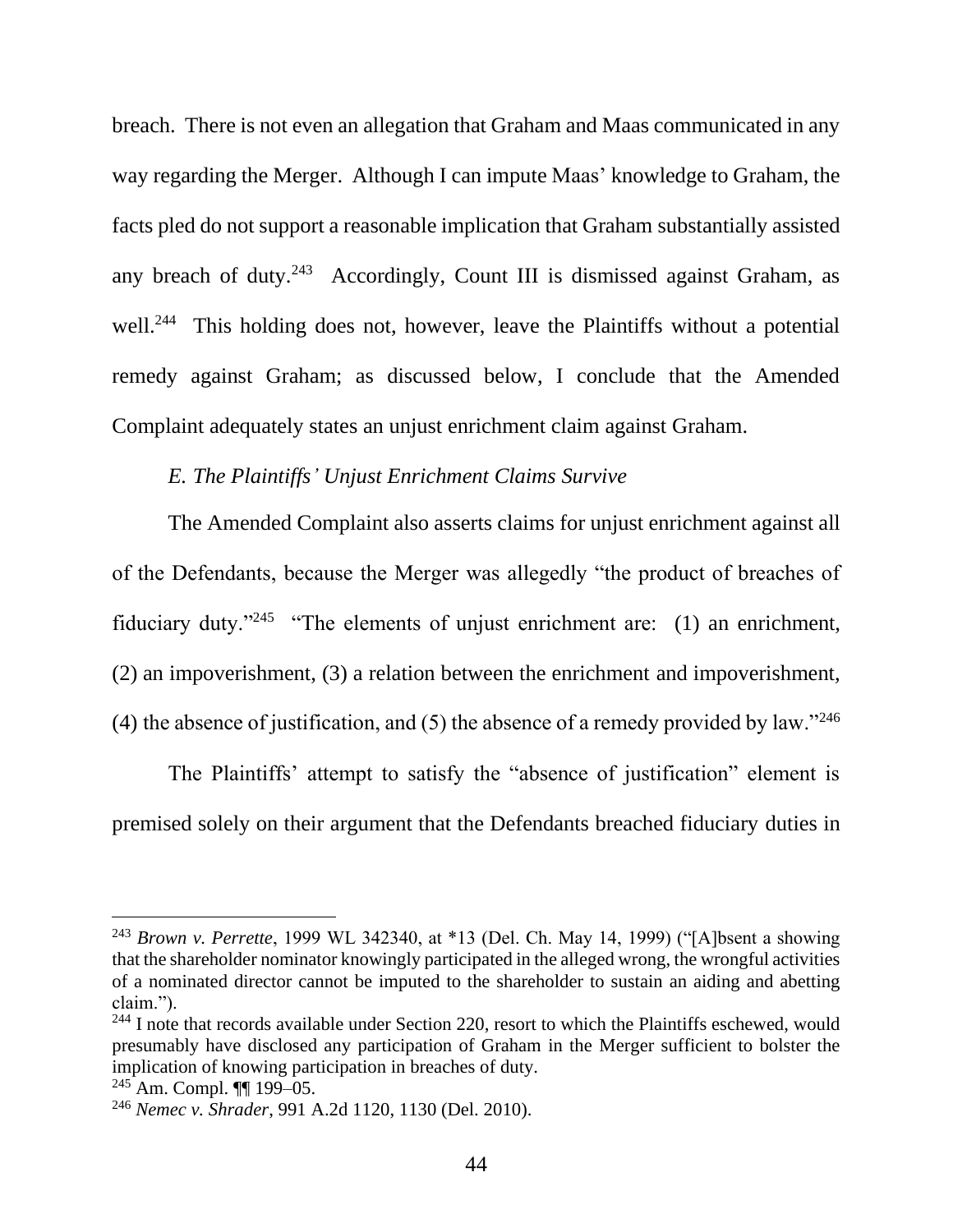connection with the Merger. This is sufficient to deny the Motion to Dismiss against Graham; as set out above, the Plaintiffs have failed to plead a civil conspiracy claim against Graham, but Graham's knowingly accepting the fruits of its agent's breach of duty in the context of the Merger is sufficient to this cause of action.

The cause of action against the Director Defendants is more problematic. The Plaintiffs' unjust enrichment claim is entirely coterminous with claims that these Defendants breached of fiduciary duties. Because the Plaintiffs are only "entitled to one recovery,"<sup>247</sup> it therefore appears that the remedy for the Plaintiffs' breach of fiduciary duty would supersede any remedy for unjust enrichment against the Director Defendants. Although I am skeptical that the unjust enrichment claim would provide any relief separate and distinct from the breach of fiduciary and aiding and abetting claims, bowing under the weight of precedent I decline to dismiss the unjust enrichment claims against the Director Defendants at this pleading stage.<sup>248</sup>

<sup>247</sup> *matter of Est. of DeGroat*, 2020 WL 2078992, at \*23 (Del. Ch. Apr. 30, 2020).

<sup>248</sup> *See Tornetta v. Musk*, 250 A.3d 793, 813 (Del. Ch. 2019) (denying motion to dismiss unjust enrichment claim that "essentially duplicates <sup>[]</sup> breach of fiduciary duty claims"); *Espinoza v. Zuckerberg*, 124 A.3d 47, 66–67 (Del. Ch. 2015) ("If defendants' sole basis for summary judgment on a duplicative unjust enrichment claim is the failure of the underlying claim for breach of fiduciary duty, then the survival of the fiduciary duty claim logically allows the claim for unjust enrichment to survive as well."); *Frank v. Elgamal*, 2014 WL 957550, at \*31 (Del. Ch. Mar. 10, 2014) ("[W]here the Court does not dismiss a breach of fiduciary duty claim, it likely does not dismiss a duplicative unjust enrichment claim."); *Dubroff v. Wren Holdings, LLC*, 2011 WL 5137175, at \*11 (Del. Ch. Oct. 28, 2011) ("Delaware law does not appear to bar bringing [duplicative breach of fiduciary duty and unjust enrichment] claims."); *Calma v. Templeton*, 2015 WL 1951930, at  $*20$  (Del. Ch. Apr. 30, 2015) (denying motion to dismiss unjust enrichment claim despite "no alleged unjust enrichment separate or distinct from the alleged breach of fiduciary duty claim"); *Reith v. Lichtenstein*, 2019 WL 2714065, at \*21 (Del. Ch. June 28, 2019) ("[T]hough defendants argue an unjust enrichment claim usually fails along with a fiduciary duty claim, the